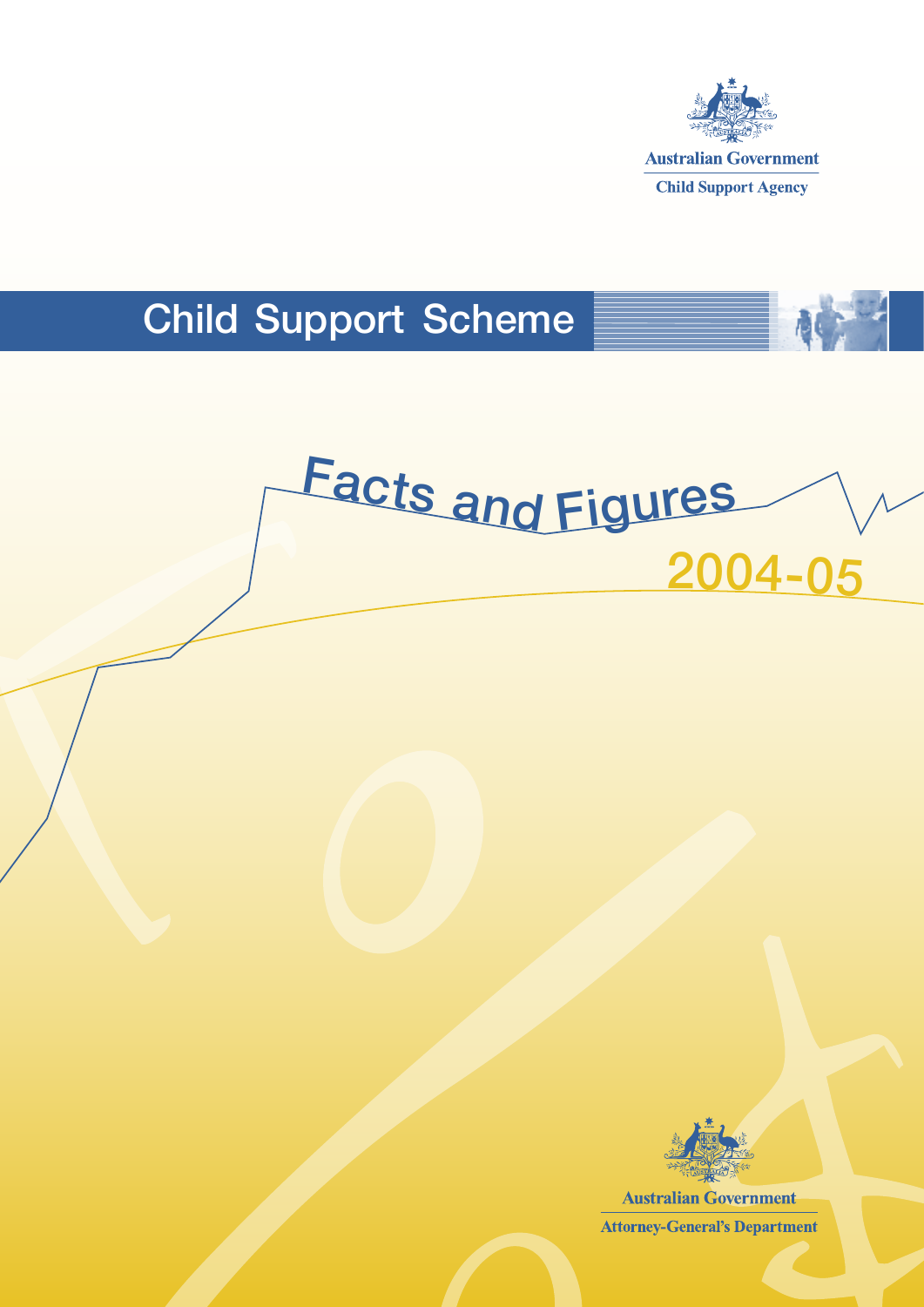## **Child Support Scheme:**  Facts and Figures 2004-05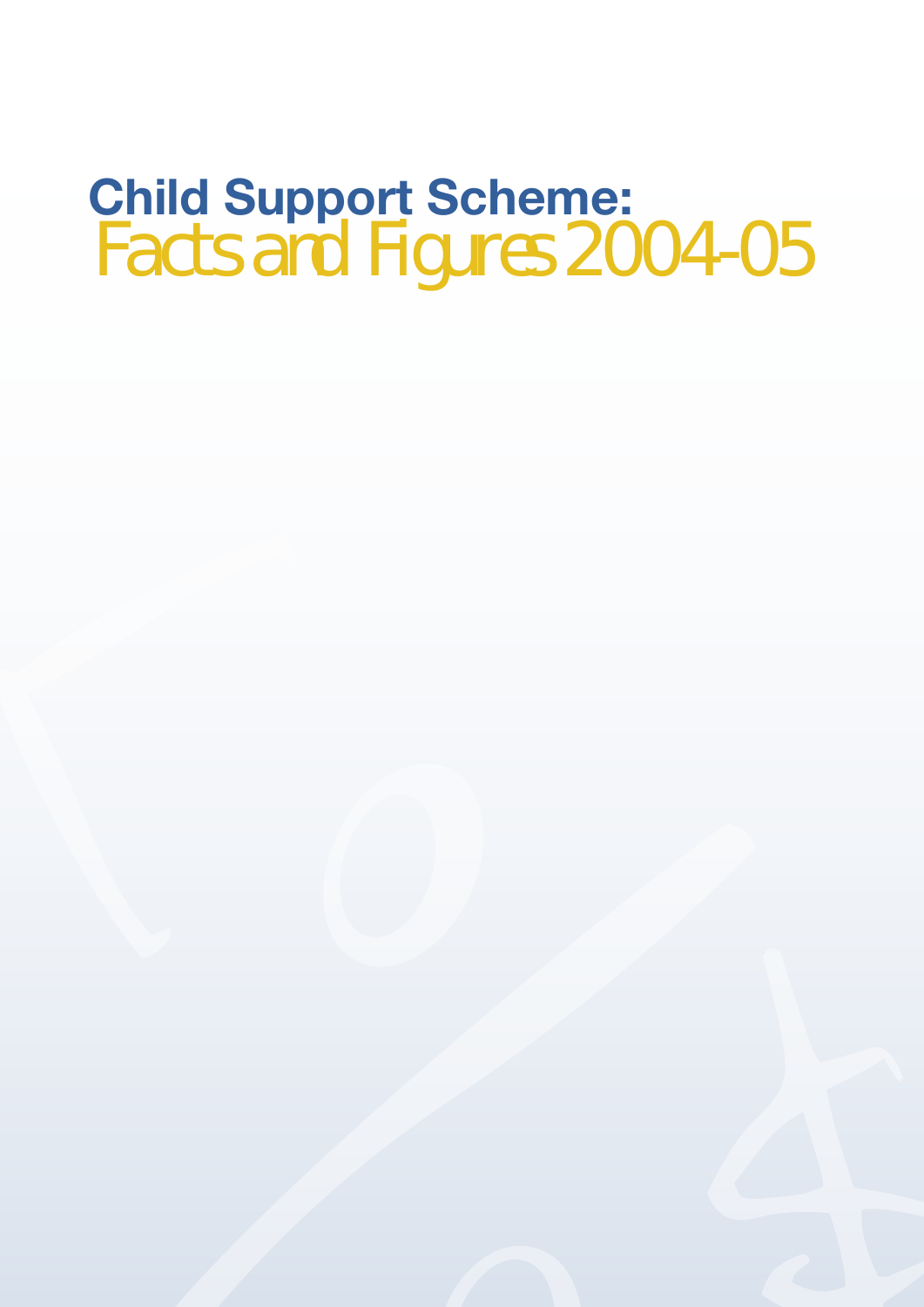### **Comments on this paper**

Comments on this paper are welcomed and should be addressed to:

**Director** Business Analysis and Research Child Support Agency Department of Human Services 40 Cameron Avenue Belconnen ACT 2617

#### **www.csa.gov.au**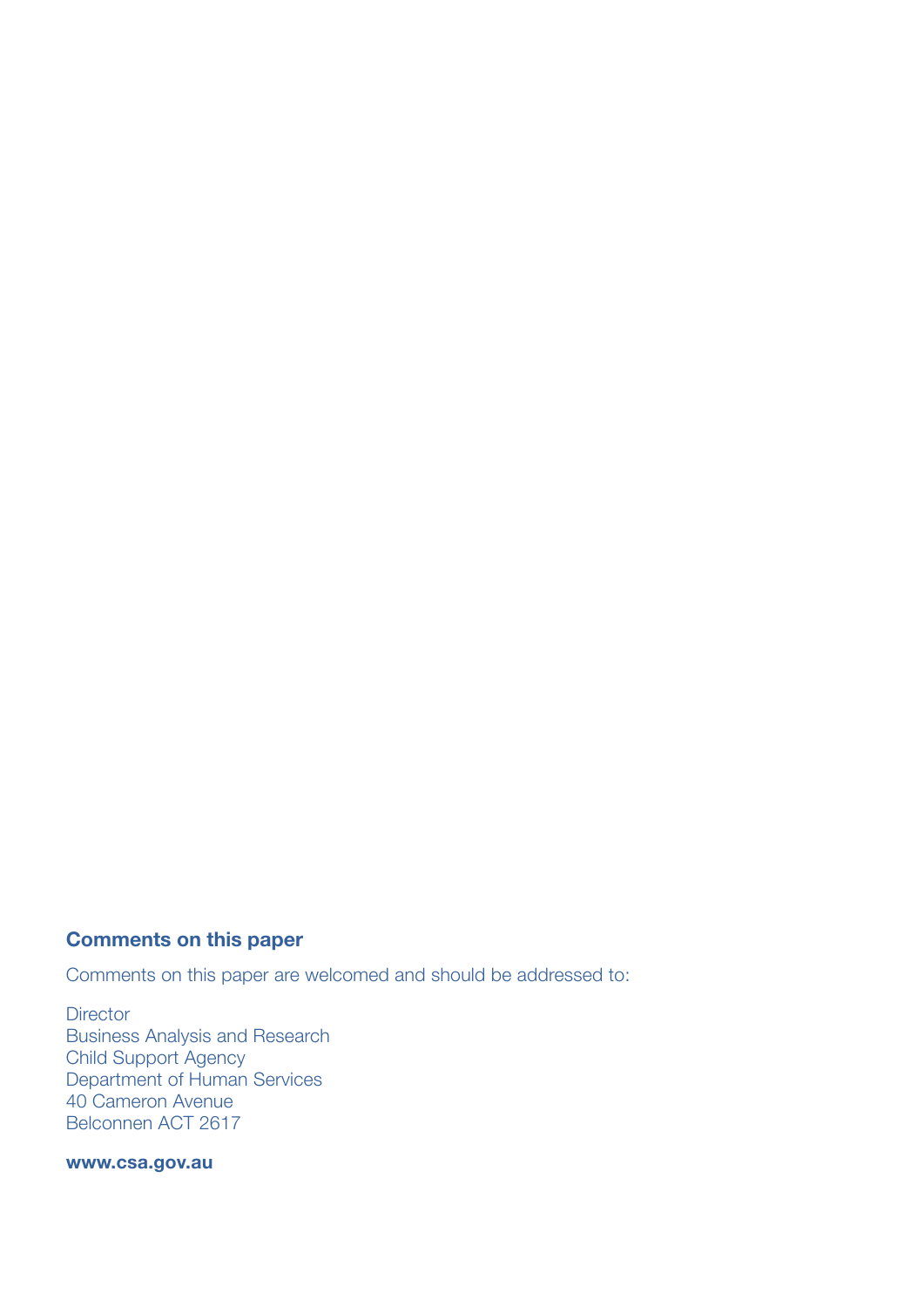## **Contents**

|                  | <b>Child Support Scheme - Key Facts and Figures</b>                                                                                                                                                                 | 7               |
|------------------|---------------------------------------------------------------------------------------------------------------------------------------------------------------------------------------------------------------------|-----------------|
|                  | <b>Introduction</b>                                                                                                                                                                                                 | 8               |
|                  | 1.0 A Brief Overview and History of the<br><b>Australian Child Support Scheme</b>                                                                                                                                   | 8               |
|                  | 1.1 The Aims of the Child Support Scheme                                                                                                                                                                            | 8               |
| 1.2 <sub>1</sub> | A Brief History of the Child Support Scheme                                                                                                                                                                         | 8               |
|                  | 1.3 The Child Support Formula                                                                                                                                                                                       | $\overline{9}$  |
|                  | 1.4 Administrative Arrangements between the Child Support<br>Agency as part of the Department of Human Services, the<br>Department of Family and Community Services and the<br><b>Attorney-General's Department</b> | 10 <sup>°</sup> |
|                  | The Role of the Child Support Agency in the<br>1.4.1                                                                                                                                                                |                 |
|                  | Department of Human Services                                                                                                                                                                                        | 11              |
|                  | 1.4.2 The Role of the Department of Family and Community Services                                                                                                                                                   | 11              |
|                  | 1.4.3 The Role of Centrelink                                                                                                                                                                                        | 12 <sup>2</sup> |
|                  | 1.4.4 The Role of the Attorney-General's Departments                                                                                                                                                                | 12 <sup>2</sup> |
|                  | 1.5 How the Child Support Scheme Works                                                                                                                                                                              | 12 <sub>2</sub> |
| 2.0              | <b>Reasonable Action to Obtain Child Support</b>                                                                                                                                                                    | 13              |
| 2.1              | <b>Child Support Customers</b>                                                                                                                                                                                      | 13              |
| 2.2              | Maintenance Action Being Taken by<br><b>Family Tax Benefit Customers</b>                                                                                                                                            | 13              |
| 3.0              | <b>Caseload</b>                                                                                                                                                                                                     | 15              |
| 3.1              | <b>Active Caseload</b>                                                                                                                                                                                              | 15              |
|                  | 3.2 Caseload by Stage and Collection Method                                                                                                                                                                         | 15              |
| 3.3 <sub>2</sub> | <b>International Cases</b>                                                                                                                                                                                          | 18              |
| 3.4              | <b>Assessment Type</b>                                                                                                                                                                                              | 19              |
| 3.5              | <b>Change of Assessment</b>                                                                                                                                                                                         | 20              |
| 3.6              | <b>Type of Care Arrangement</b>                                                                                                                                                                                     | 22              |
| 4.0              | <b>Customer Overview by Collection Method and Stage</b>                                                                                                                                                             | 23              |
| 4.1              | <b>Number of Customers</b>                                                                                                                                                                                          | 23              |
|                  | 4.2 Number of Children                                                                                                                                                                                              | 24              |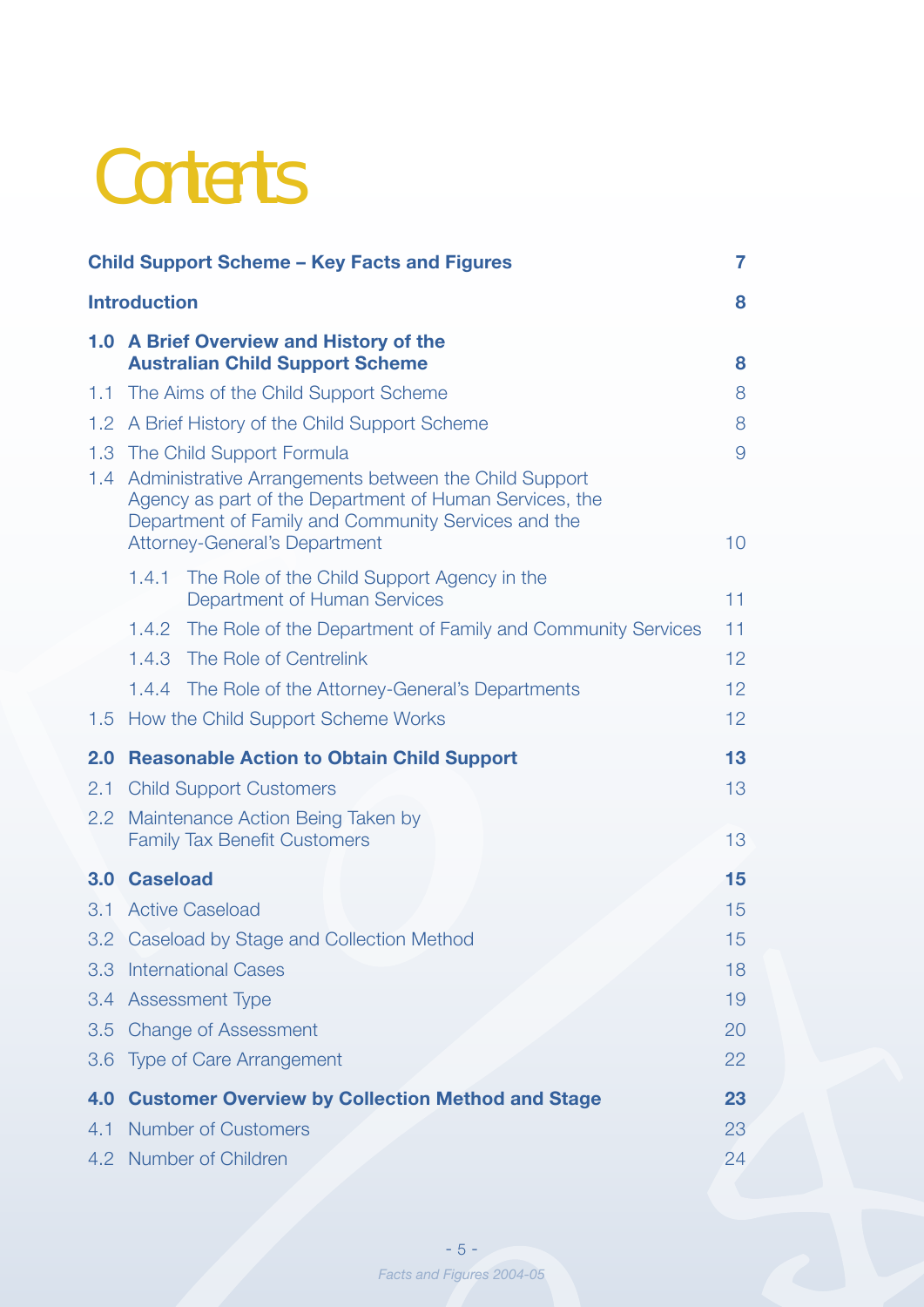|     |                   | 4.2.1 Children Subject to Child Support Assessments (Stage 2)    | 24 |
|-----|-------------------|------------------------------------------------------------------|----|
|     |                   | 4.2.2 Payer's Subsequent Families                                | 26 |
|     |                   | 4.3 Number and Gender of Payers and Payees                       | 26 |
|     |                   | 4.4 Age of Cases                                                 | 28 |
|     |                   | 4.5 Income of Payers and Payees                                  | 29 |
|     |                   | 4.6 Income Sources of CSA Payers who<br>Lodge Income Tax Returns | 31 |
|     |                   | <b>5.0 Scheme Outcomes</b>                                       | 32 |
| 5.1 | Liabilities       |                                                                  | 32 |
|     |                   | 5.1.1 Liabilities by CSA and Private Collect                     | 32 |
|     |                   | 5.1.2 Average Child Support Liabilities                          | 34 |
|     | 5.2 Payments      |                                                                  | 36 |
|     |                   | 5.2.1 Total Credits and Liablities                               | 36 |
|     |                   | 5.2.2 Child Support Transferred                                  | 38 |
|     |                   | 5.2.3 Collections - CSA Collect Cases                            | 39 |
|     |                   | 5.2.4 Compliance                                                 | 41 |
|     |                   | 5.2.5 Liabilities and Debt - CSA Collect Cases                   | 45 |
|     |                   | 5.2.6 Debt - CSA Collect Cases                                   | 49 |
| 6.0 |                   | <b>Legal Services Overview</b>                                   | 52 |
| 6.1 | Background        |                                                                  | 52 |
|     |                   | 6.2 Statistics and Advice Work Types                             | 53 |
|     |                   | <b>7.0 Savings and Costs</b>                                     | 54 |
|     | 7.1 Savings       |                                                                  | 54 |
|     |                   | 7.2 Scheme Costs                                                 | 56 |
| 7.3 |                   | <b>Comparisons with Overseas Agencies</b>                        | 57 |
|     | 7.4 CSA Staff     |                                                                  | 59 |
|     |                   | 7.5 CSA Telephone Performance                                    | 60 |
|     | <b>Appendices</b> |                                                                  | 61 |
|     |                   | Appendix 1: Contact Details                                      | 61 |
|     |                   | Appendix 2: Amounts Used in Child Support Assessments            | 65 |
|     |                   | <b>Support for Parents</b>                                       | 66 |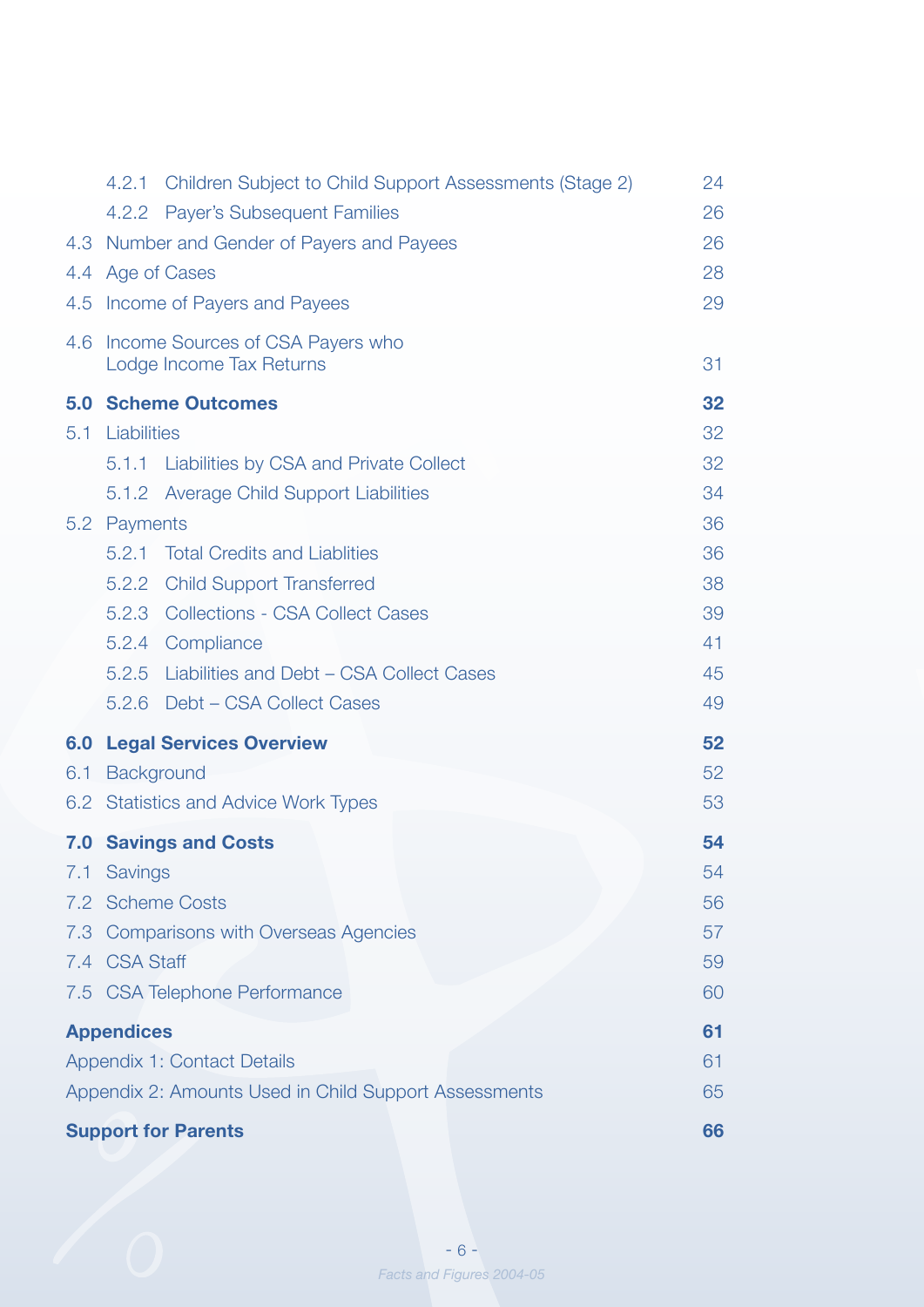# Summary

## **Child Support Scheme – Key Facts and Figures**

|                                                                                                | 2002-03    | 2003-04    | 2004-05      |
|------------------------------------------------------------------------------------------------|------------|------------|--------------|
| <b>Support for Children</b>                                                                    |            |            |              |
| <b>Child Support Transfers</b>                                                                 |            |            |              |
| <b>CSA Collect</b>                                                                             | \$672.0m   | \$790.5m   | \$866.4m     |
| <b>Private Collect</b>                                                                         | \$1,272.0m | \$1,395.7m | \$1,513.4m   |
| <b>Total</b>                                                                                   | \$1,944.0m | \$2,186.2m | \$2,379.8m   |
| <b>CSA Collection Performance Since Inception:</b>                                             | 87.9%      | 89.2%      | 90.0%        |
| <b>Total Collections</b>                                                                       | \$6,113.1m | \$6,970.4m | \$7,887.0m   |
| <b>Total Liabilities</b>                                                                       | \$6,957.2m | \$7,818.0m | \$8,759.2m   |
| <b>Average Annual Liabilities per Case:</b>                                                    |            |            |              |
| Stage 1 CSA Collect                                                                            | \$2,889.16 | \$2,902.73 | \$2,992.39   |
| <b>Stage 1 Private Collect</b>                                                                 | \$2,554.06 | \$2,616.91 | \$2,731.61   |
| Stage 2 CSA Collect                                                                            | \$4,402.59 | \$4,560.01 | \$4,751.17   |
| <b>Stage 2 Private Collect</b>                                                                 | \$5,777.56 | \$5,943.52 | \$6,182.82   |
| <b>Support for Parents</b>                                                                     |            |            |              |
| <b>CSA Caseload:</b>                                                                           | 685,969    | 712,680    | 732,634      |
| % CSA Collect                                                                                  | 49.4%      | 48.2%      | 47.8%        |
| % Private Collect                                                                              | 50.6%      | 51.8%      | 52.2%        |
| % Stage 1 Court Orders                                                                         | 3.2%       | 2.3%       | 1.4%         |
| % Stage 2 Formula Assessment                                                                   | 96.8%      | 97.7%      | 98.6%        |
| Children who are eligible for child support payments<br>(Eligible Children-Stage 2 cases only) | 1,034,593  | 1,078,761  | 1,105,701    |
| <b>CSA Customer Numbers:</b>                                                                   |            |            |              |
| Payers                                                                                         | 630,701    | 661,243    | 680,815      |
| Payees                                                                                         | 626,739    | 657,339    | 676,575      |
| <b>Total</b>                                                                                   | 1,257,440  | 1,318,582  | 1,357,390    |
| <b>CSS Savings and Costs to Government</b>                                                     |            |            |              |
| <b>Total Savings to Government Outlays</b>                                                     | \$433.5m   | \$458.0m   | \$510.0m     |
| <b>Scheme Costs by Agency:</b><br><b>CSA</b>                                                   | \$233.2m   | \$257.4m   | \$274.7m     |
| <b>FaCS</b>                                                                                    | \$1.4m     | \$1.5m     | n/a          |
| <b>AGD</b>                                                                                     | \$5.5m     | \$5.5m     | n/a          |
| Dollars transferred/collected by CSA for each dollar spent.                                    | \$8.30     | \$8.49     | \$8.55       |
| CSA cost to transfer/collect each dollar.                                                      | 12.0 cents | 11.8 cents | $11.5$ cents |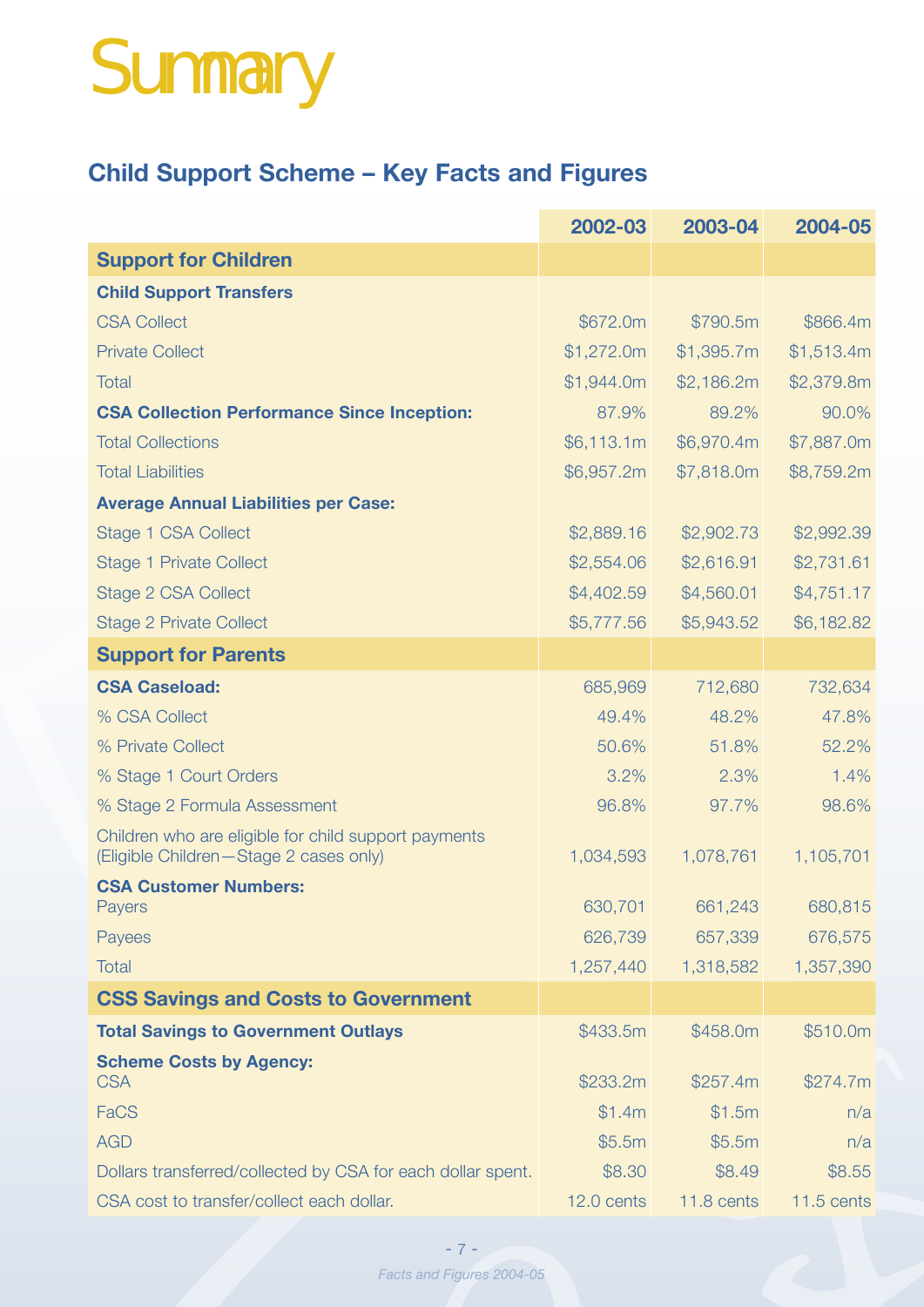# **Introduction**

This report is the ninth edition of the *Child Support Scheme Facts and Figures* and is an annual publication released jointly by the Agencies and Commonwealth Departments with responsibilities under the Child Support Scheme.

### **1.0 A Brief Overview and History of the Australian Child Support Scheme**

#### **1.1 The Aims of the Child Support Scheme**

The Australian Child Support Scheme was introduced in 1988 to:

*'strike a fairer balance between public and private forms of support [for children] to alleviate the poverty of sole parent families.'1*

The Scheme aims to ensure that:

- parents share in the cost of supporting their children according to their capacity;
- adequate support is available to all children not living with both parents;
- Commonwealth involvement and expenditure is limited to the minimum necessary for ensuring children's needs are met;
- work incentives for both parents to participate in the labour force are not impaired; and
- the overall arrangements are non-intrusive to personal privacy and are simple, flexible and efficient.<sup>2</sup>

#### **1.2 A Brief History of the Child Support Scheme**

Prior to the introduction of the Child Support Scheme, child support could only be obtained by the parents reaching an agreement or by seeking an order from a court. This meant that child support was effectively denied to those parents who could not reach an agreement with their former partner and could not afford to take court action.

During the 1970s and 1980s there was a rapid growth in the number of single parents with day-to-day care and responsibility for the children of a former marriage or relationship. There was community concern and criticism about the prevailing child maintenance system. Three issues were of particular concern:

- the non payment of maintenance;
- the low levels of maintenance payments; and
- reliance on social welfare payments.

A number of reviews and studies resulted in the government deciding to establish a child support system to overcome these problems. The government published *Child Support —A discussion paper on child maintenance* in 1986 and, after extensive consultation with external parties, it implemented the Child Support Scheme in two stages.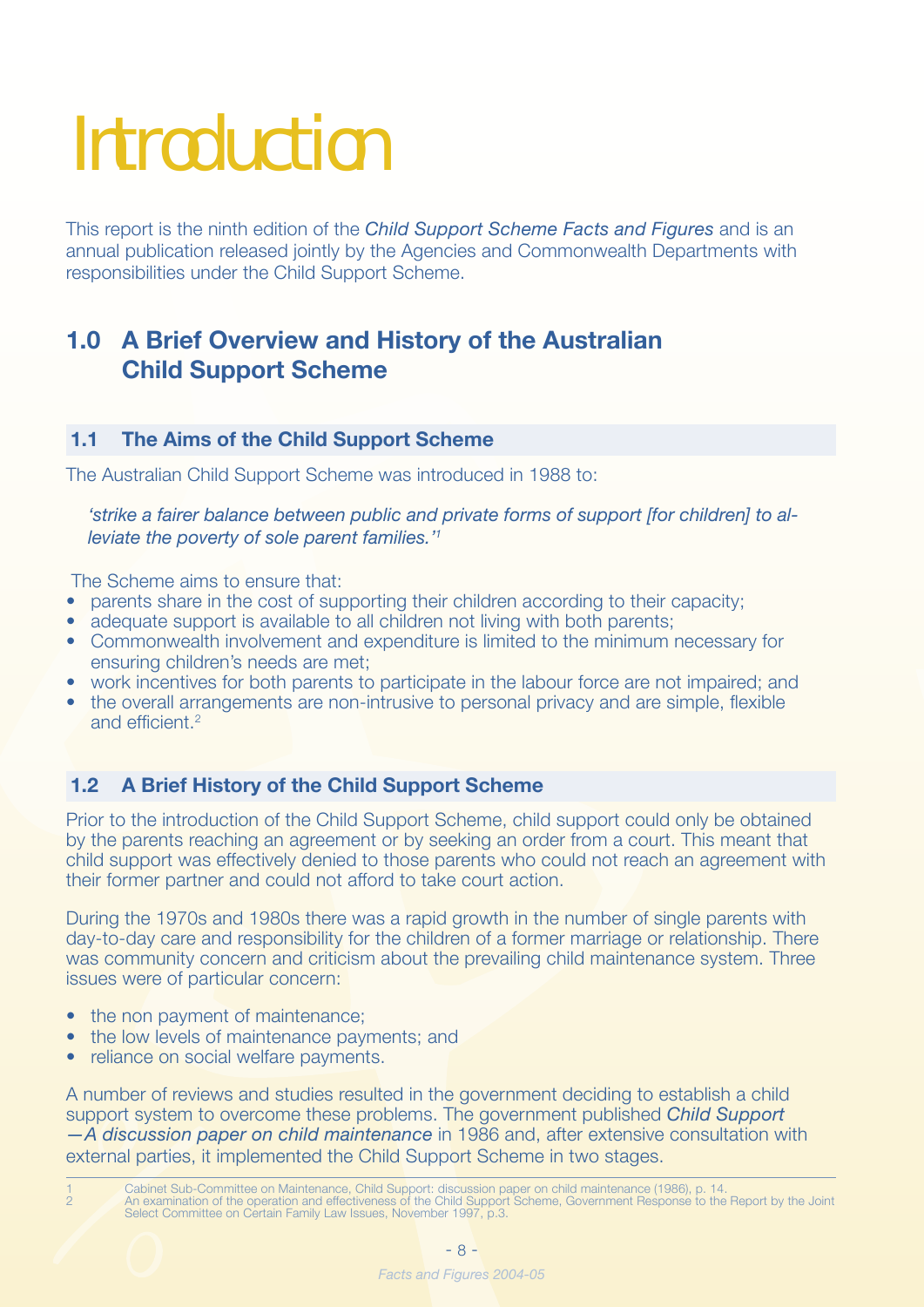Stage 1 was introduced by the *Child Support (Registration and Collection) Act 1988*. This Act gave the Commissioner of Taxation, as Child Support Registrar, the responsibility for collecting child support payments in respect of court orders and court-registered agreements. This collection is undertaken on application from the parent entitled to receive child support.

Stage 2 was introduced by the *Child Support (Assessment) Act 1989*. This Act established a further responsibility on the Child Support Registrar to administratively assess child support using a formula based on the income of both parents, and therefore their capacity to pay. Stage 2 applies only to parents who separated on or after 1 October 1989, or who have a child born on or after that date.

#### **1.3 The Child Support Formula**

CSA uses a legislative formula to calculate the amount of child support to be paid. The formula is applied to the liable parent's taxable income (which, for CSA purposes, includes rental losses, exempt foreign employment income and Reportable Fringe Benefits):

- 1. *Less* an allowance for living expenses;
- 2. *Less* an allowance for each natural or adopted dependent child living with the liable parent;
- 3. *Less* half the resident parent's excess income over average weekly earnings for all employees.

After making the above deductions, a percentage of the remaining income is paid as support. The percentage varies according to the number of children:

#### *Table 1.1: Child Support Percentages*

| <b>No. of Children</b> |     |       |     |     | b or more |
|------------------------|-----|-------|-----|-----|-----------|
| <b>Child Support</b>   | 18% | $7\%$ | 32% | 34% | 36%       |

The basic formula used to assess the annual rate of child support is:

#### ${ (A - B) - (C / 2) } x D = E$

Where:

- **A** is the child support income amount (taxable income)
- **B** is the exempted income amount
- **C** is the amount of payee income above the disregarded income amount
- **D** is the child support percentage
- **E** is the amount payable by the payer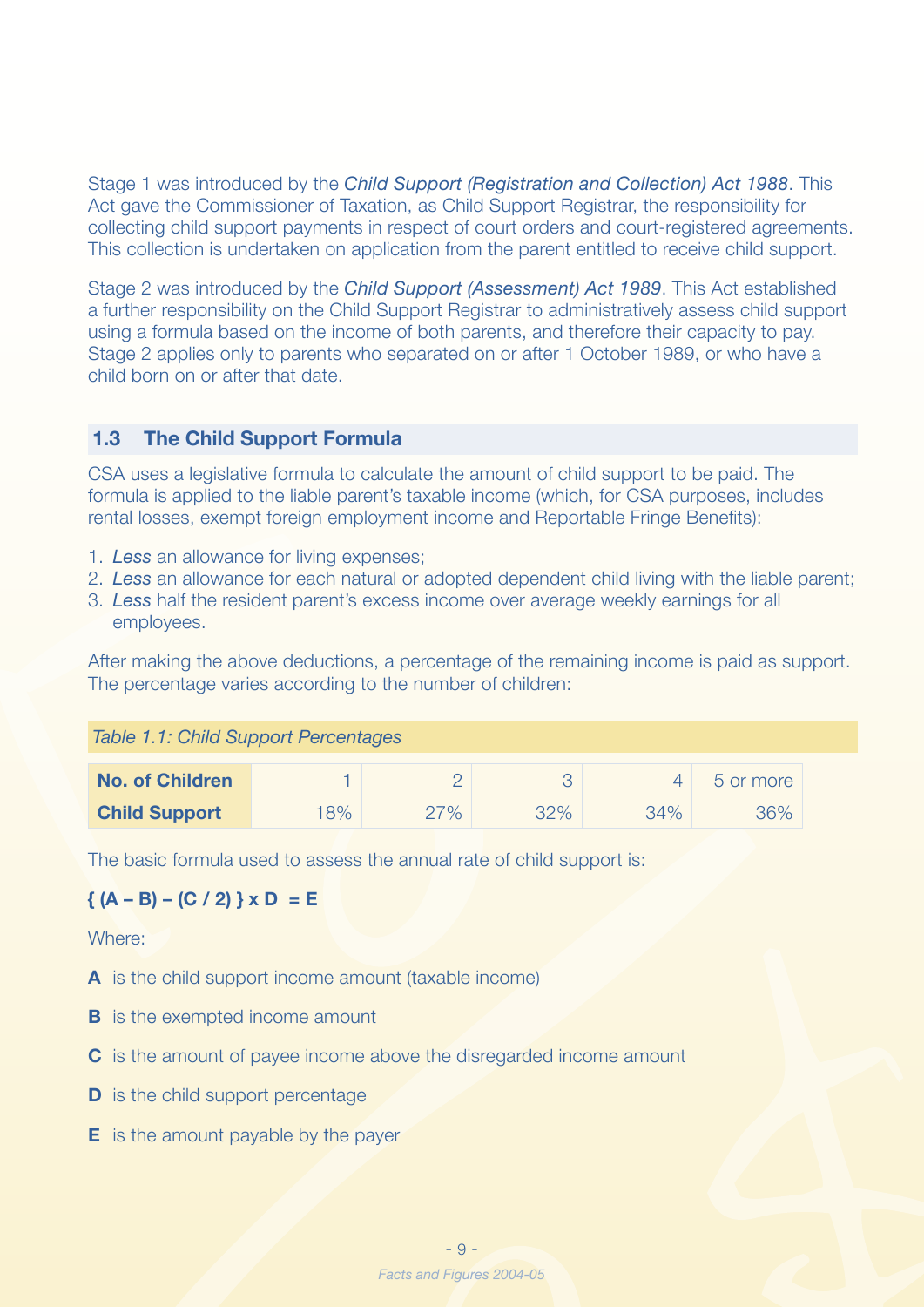Taxable income used in the child support formula is the income shown on the payer's tax return for the last financial year. For child support purposes the maximum taxable income used in the formula from January 2005 was \$130,767.

A payer's exempt income is an allowance for living expenses and is deducted before the child support percentage is applied (see Table 1.2).

|                                     | <b>Exempt Income</b><br>1.1.2004-31.12.2004 | <b>Exempt Income</b><br>1.1.2005-31.12.2005 |
|-------------------------------------|---------------------------------------------|---------------------------------------------|
| No natural or adopted children      | \$12,950                                    | \$13,462                                    |
| With natural or adopted children    | \$21,622                                    | \$22,480                                    |
| <b>Allowance for child under 13</b> | \$2,307                                     | \$2,362                                     |
| <b>Allowance for child 13-15</b>    | \$3,219                                     | \$3,296                                     |
| <b>Allowance for child 16-17</b>    | \$4,914                                     | \$5,109                                     |

Source: relevant FaCS Pension Rates 2004-05, CCH Court Handbook and at the Child Support Agency's website www.csa.gov.au.

If a payee's child support income amount exceeds the disregarded income amount<sup>3</sup>, then the payer's income is reduced by 50 per cent of the payee's excess income for the period concerned (the annual rate of the child support amount cannot be reduced below 25 per cent of the rate that would have been payable if the payee had less than the disregarded income amount). The payee's disregarded income amount is that part of the payee's income below Average Weekly Earnings of all employees (\$39,312 for 1.1.2005 to 31.12.2005).

If either parent's income has decreased by 15 per cent or more since the previous year of income, they can apply for the assessment to be varied to reflect their current income.

#### **1.4 Administrative Arrangements between the Child Support Agency as part of the Department of Human Services, the Department of Family and Community Services and the Attorney-General's Department**

Until October 1998 the Child Support Scheme was administered by the Child Support Agency as part of the Australian Taxation Office, the Department of Social Security and the Attorney-General's Department.

From October 1998 until October 2004 the Child Support Scheme was administered by the Child Support Agency as part of the Commonwealth Department of Family and Community Services (FaCS). The Scheme partners were the Department of Family and Community Services, incorporating CSA, and the Attorney-General's Department.

<sup>3</sup> The 'disregarded income amount' recognises that the carer makes a significant contribution to the care of the children covered by the assessment. See Appendix 2 for more details.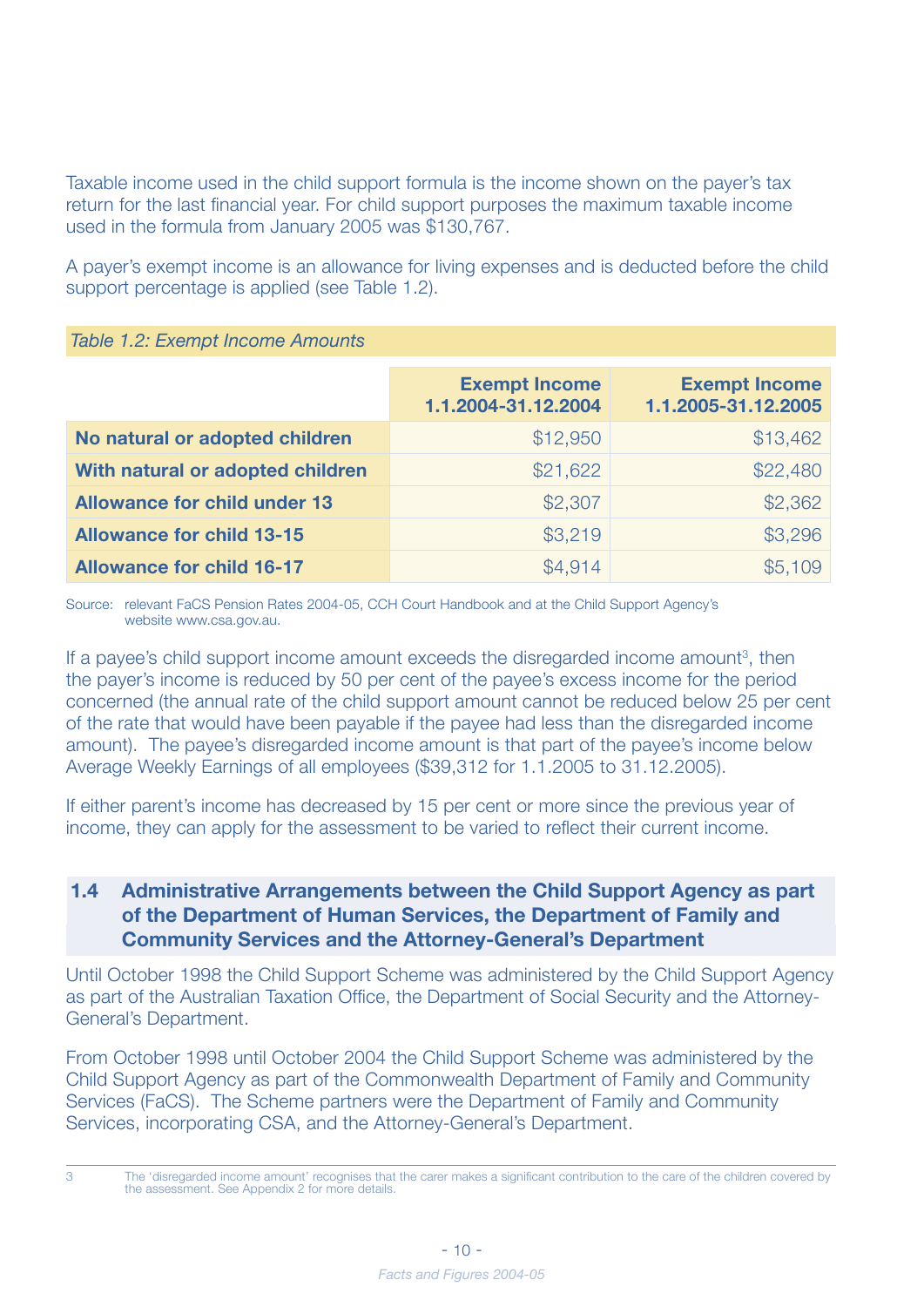In October 2004 CSA became part of the new Commonwealth Department of Human Services (DHS). DHS incorporates six agencies: Centrelink, Health Insurance Commission, Child Support Agency, Health Services Australia, Commonwealth Rehabilitation Services and Australian Hearing. In total they administer about \$80 billion in government services. The Department of Human Services and its agencies have the responsibility for the delivery of services, while the Department of Family and Community Services has the responsibility for policy development.

#### **1.4.1 The Role of the Child Support Agency in the Department of Human Services**

The Child Support Agency was created to administer the *Child Support (Registration and Collection) Act 1988* and the *Child Support (Assessment) Act 1989*.

The role of CSA is to:

- register cases:
- to assess child support payable (Stage 2 cases only);
- collect payments where requested:
- provide an information service for parents on child support matters;
- refer customers to government and other organisations where requested; and
- administer international cases where requested.

These activities are undertaken in Branch Offices (currently 16) around Australia. CSA also has Regional Service Centres located in 20 Centrelink offices and one ATO Office (Darwin) in regional Australia.4

CSA continues to have access to taxation and Centrelink information to enable efficient assessment and collection of child support.

#### **1.4.2 The Role of the Department of Family and Community Services**

The Commonwealth Department of Family and Community Services (FaCS) portfolio is responsible for a broad range of social policy issues affecting Australian society and the living standards of Australian families, communities and individuals. More specifically, the portfolio is responsible policy in relation to income support, housing, community support, disability services, child care services and families. FaCS also advises the Government on the social policy impact of wider government policy including taxation, superannuation and savings policy.

The role of FaCS in the Child Support Scheme covers:

- strategic policy development, analysis and research;
- liaison with other agencies;
- ensuring appropriate linkages between income support and child support; and
- reporting to Government and Parliament.

<sup>4 &#</sup>x27;More child support services for Regional Australia', Media Release, Hon. Larry Anthony, Minister for Community Services, 31 August 1999.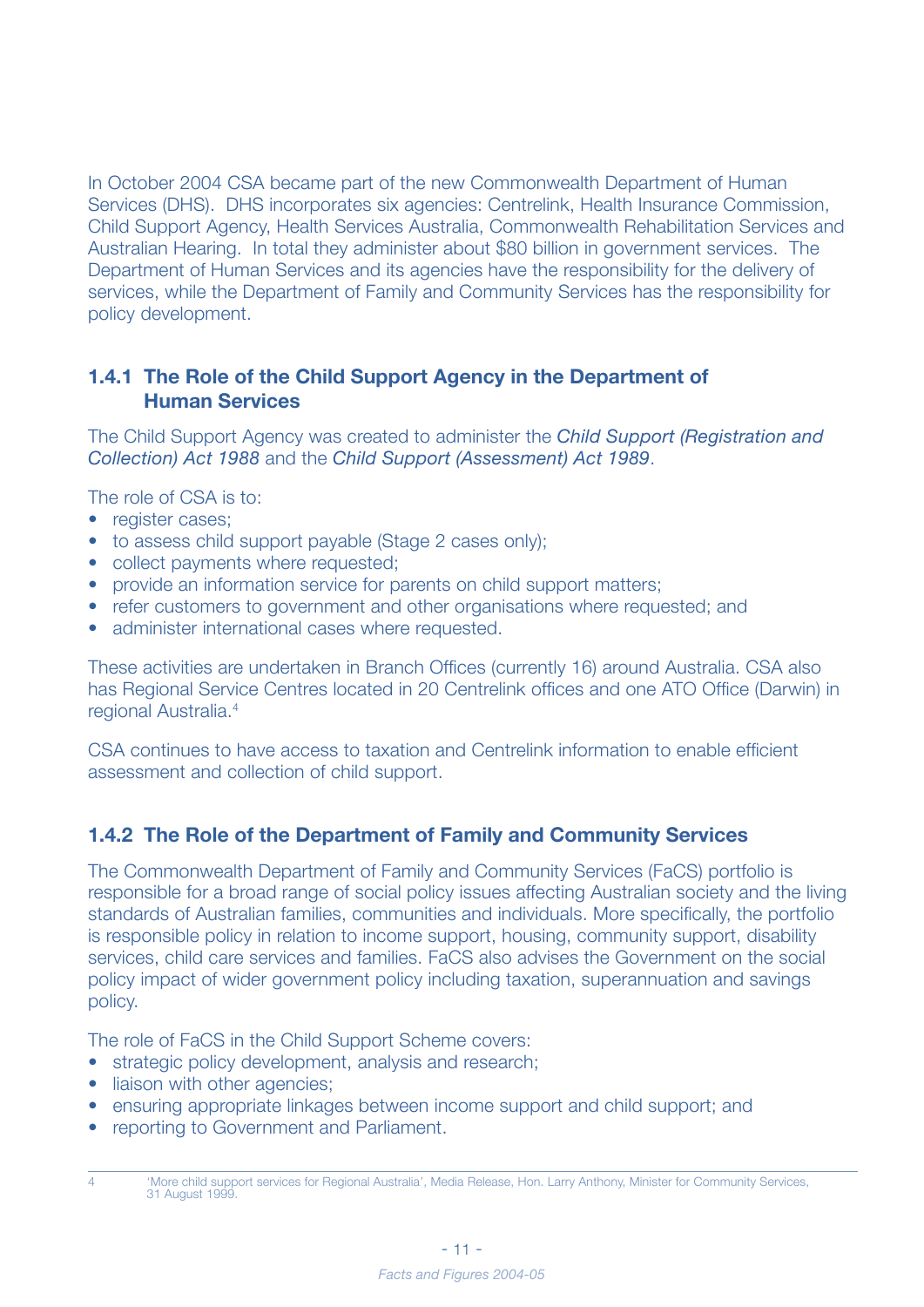#### **1.4.3 The Role of Centrelink**

Centrelink is the primary service delivery agency for the Department of Human Services and delivers a range of Government assistance programs, including family payments through the Family Assistance Office. Centrelink's primary role in terms of the Child Support Scheme is:

- ensuring applicants for more than the base rate of Family Tax Benefit take reasonable action to obtain child support; and
- adjusting Family Tax Benefit to individuals in receipt of child support payments.

Over 550 Family Assistance Offices have been set up across Australia in Centrelink Customer Service Centres, Medicare offices and Australian Tax Office shopfronts to provide families with a range of family payments.

#### **1.4.4 The Role of the Attorney-General's Department**

The Attorney-General's Department (AGD) has a general responsibility to advise the Government on matters relating to family law. The Department also provides Legal Aid to eligible parents under the Child Support Scheme.

#### **1.5 How the Child Support Scheme Works**

Australian families may make child support arrangements in one of three ways:

- Self-Administration: an entirely private arrangement between the parents, which includes cases where child support is not sought;
- Private Collect: registration and assessment by the Child Support Agency but with payment made directly between the parents; or
- CSA Collect: registration, assessment and collection by the Child Support Agency.

Registration with CSA can proceed on the application of either parent. The application can be to register a court order, a child support agreement or for CSA to issue an administrative assessment.

Payers can make payments directly to CSA where CSA collection is required. Alternatively, child support can be deducted from a payer's salary or wages in much the same way that income tax is deducted.

Where a payment is not made, and CSA is unable to come to a voluntary payment arrangement with the payer, the Registrar has a range of administrative enforcement powers available, including:

- deduction from salary and wages;
- interception of income tax refunds:
- collection of monies owed to the defaulting parent from third parties under Section 72A, e.g. accessing funds in savings accounts, superannuation funds and solicitors' trust accounts;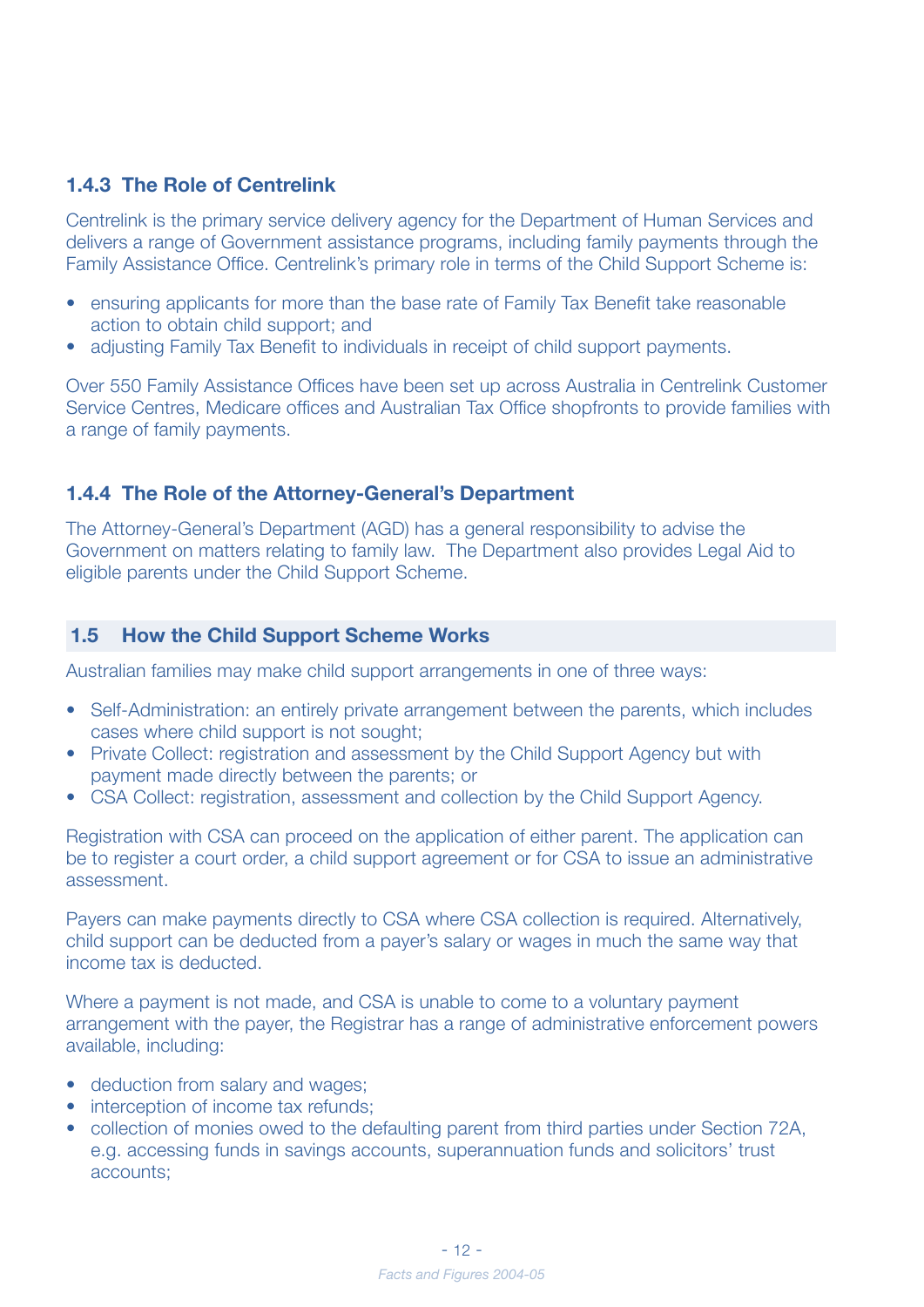• deductions from Centrelink benefits for the minimum liability of \$260 a year and deductions from Family Tax Benefit in limited circumstances (when separated parents are sharing the care of a child for whom child support is being collected).

In addition, debts can be pursued through the courts to seek orders for sale of assets and property, or for the garnishment of regular non wage income sources where administrative collection is not possible.

### **2.0 Reasonable Action to Obtain Child Support**

#### **2.1 Child Support Customers**

Centrelink and CSA have mutual customers primarily as a result of the Maintenance Action Test. As mentioned in section *1.4.3, Family Tax Benefit Part A* (FTB Part A) customers who have children from a previous relationship must take reasonable action to obtain child support. A high proportion of applications for registration with CSA, therefore, come from Centrelink. Reasonable action for Stage 2 customers means lodging an application for assessment under the child support formula and either:

- having the payments collected by CSA; or
- privately collecting 100 per cent of the assessed amount; or
- lodging a child support agreement that meets 100 per cent of the assessed amount.

#### **2.2 Maintenance Action Being Taken by Family Tax Benefit Customers**

Maintenance action is recorded by Centrelink for each child because a parent may have different maintenance action in progress for different children e.g. where the children have different fathers.

The following is a summary of maintenance action being taken on behalf of children of FTB Part A customers. By June 2005:

- a total of 95.9 per cent of children of FTB Part A customers had maintenance action completed on their behalf. This means these cases were registered with CSA or an application had been lodged;
- another 2.9 per cent of children of FTB Part A customers were granted an exemption; and
- the remaining 1.2 per cent of children of FTB Part A customers at that time did not have reasonable maintenance action requirements met on their behalf or their application was still in progress.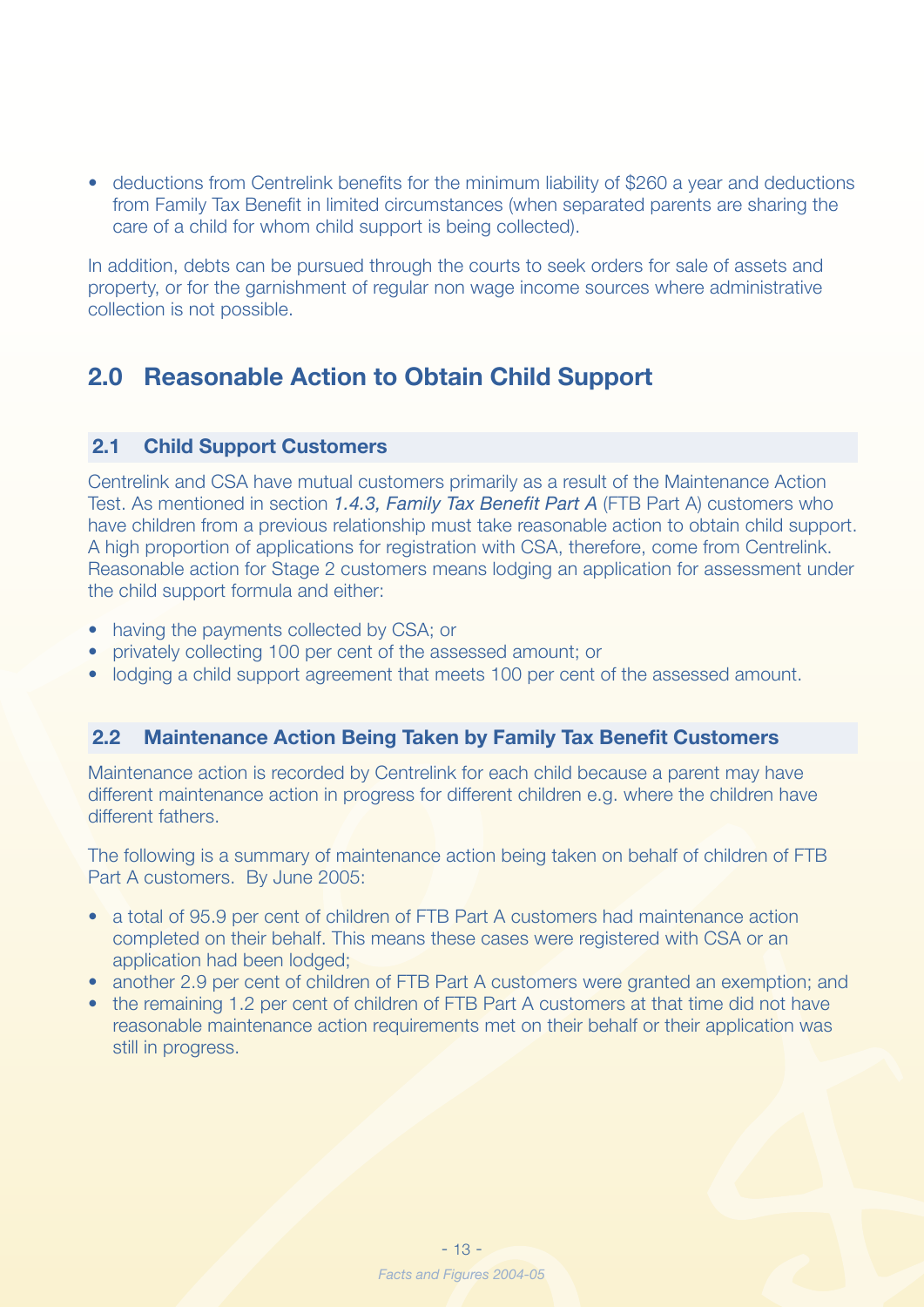| Table 2.1: Action Taken to Obtain Child Support, June 2005 |  |  |  |  |  |  |  |  |  |  |  |  |
|------------------------------------------------------------|--|--|--|--|--|--|--|--|--|--|--|--|
|------------------------------------------------------------|--|--|--|--|--|--|--|--|--|--|--|--|

| <b>Maintenance Action</b>   | <b>Number of Children</b> | $\frac{0}{0}$ |
|-----------------------------|---------------------------|---------------|
| <b>Complete</b>             | 1,210,725                 | 95.9          |
| In progress                 | 1,635                     | 0.1           |
| <b>Exempt</b>               | 35,984                    | 2.9           |
| <b>Requirements Not Met</b> | 14,097                    | 1.1           |
| <b>Total</b>                | 1,262,441                 | 1()()()       |

Source: FaCS, June 2005.

Note: Percentages may not add due to rounding.

#### *Chart 2.1: Maintenance Action*



Source: Family Payments Branch, FaCS, June 2005.

Based on the figures in Table 2.1 and the chart above, it can be seen that reasonable maintenance action requirements have been met for almost 99 per cent of children (95.9 per cent 'complete' plus 2.9 per cent 'exempted') of FaCS child support customers. In fact, at June 2005, only 1.2 per cent of children did not have reasonable maintenance action requirements met on their behalf or their application was still in progress.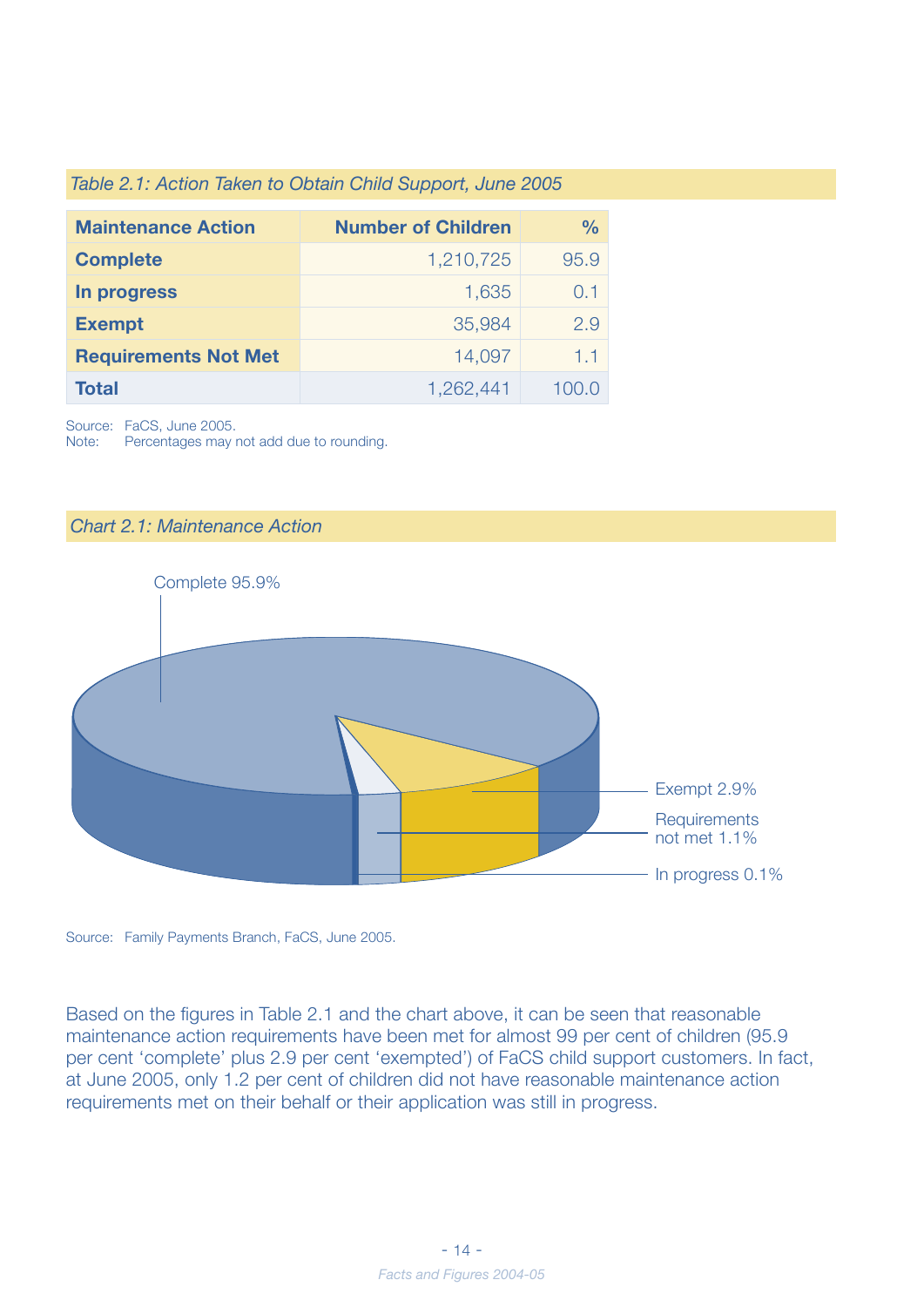### **3.0 Caseload**

#### **3.1 Active Caseload5**

As at June 2005 there were 732,634 active cases. Some 1.4 per cent (or 10,440 cases) were Stage 1 active cases, and 98.6 per cent (or 722,194 cases) were Stage 2 active cases.<sup>6</sup> Each case has two CSA customers; the payer (the parent who pays the child support) and the payee (the parent who receives the child support). There are fewer payer and payee customers than active cases as some payers and payees are involved in more than one case. As a result, CSA had approximately 1.4 million payers and payees by June 2005.

#### **3.2 Caseload by Stage and Collection Method**

The Stage 1 active caseload has been declining since 1993. This will continue as the children in Stage 1 move out of the child support eligible population. The trends in both Stage 1 and Stage 2 caseloads are reflected in Table 3.1 and Chart 3.1.

|         | <b>Stage 1</b> |               | <b>Stage 2</b> |               | <b>Total</b>  | <b>Average monthly</b> |
|---------|----------------|---------------|----------------|---------------|---------------|------------------------|
| 30 June | <b>Number</b>  | $\frac{0}{0}$ | <b>Number</b>  | $\frac{0}{0}$ | <b>Number</b> | <b>increase</b>        |
| 1991    | 62,758         | 60.9          | 40,348         | 39.1          | 103,106       |                        |
| 1992    | 70,787         | 50.7          | 68,865         | 49.3          | 139,652       | 3,046                  |
| 1993    | 73,819         | 34.9          | 137,762        | 65.1          | 211,581       | 5,994                  |
| 1994    | 61,082         | 22.0          | 217,103        | 78.0          | 278,185       | 5,550                  |
| 1995    | 60,226         | 17.9          | 276,091        | 82.1          | 336,317       | 4,844                  |
| 1996    | 58,442         | 14.8          | 336,466        | 85.2          | 394,908       | 4,883                  |
| 1997    | 54,645         | 12.2          | 393,400        | 87.8          | 448,045       | 4,428                  |
| 1998    | 50,935         | 10.3          | 443,599        | 89.7          | 494,534       | 3,874                  |
| 1999    | 45,986         | 8.6           | 489,583        | 91.4          | 535,569       | 3,420                  |
| 2000    | 40,664         | 7.1           | 529,046        | 92.9          | 569,710       | 2,845                  |
| 2001    | 34,650         | 5.7           | 577,682        | 94.3          | 612,332       | 3,552                  |
| 2002    | 30,626         | 4.7           | 626,706        | 95.3          | 657,332       | 3,750                  |
| 2003    | 22,235         | 3.2           | 663,734        | 96.8          | 685,969       | 2,386                  |
| 2004    | 16,048         | 2.3           | 696,632        | 97.7          | 712,680       | 2,226                  |
| 2005    | 10,440         | 1.4           | 722,194        | 98.6          | 732,634       | 1,663                  |

#### *Table 3.1: Caseload by Stage 1*

Source: Child Support Agency, June 2005.

Note: 1. Active caseload figures for Stage 1 in this table include 'processing not finalised', 'registered and collecting', 'elections not to collect' and 'keyed court orders/no applications'. Active caseload figures for Stage 2 in this table include 'processing not finalised', 'total assessed, registered and collecting' and 'total assessed but not collecting'. Percentages may not add due to rounding.

5 'Active Cases' include Stage 1 and Stage 2 cases that are registered and have a current liability collected, where processing is not finalised, and cases that have been assessed but where the liability is being collected privately. 6 Child Support Agency Monthly Performance Report for June 2005 (CS5), p. 7.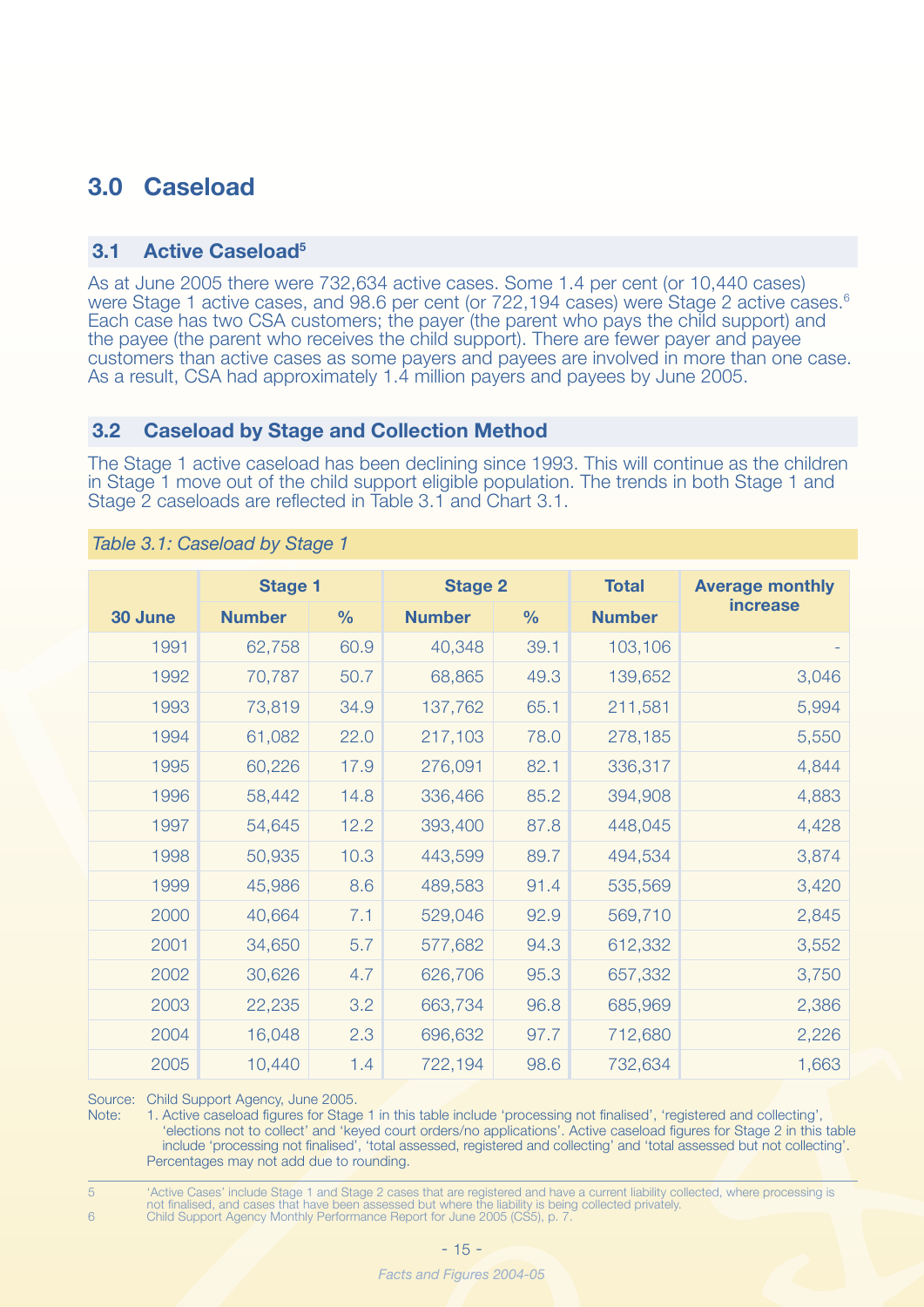Chart 3.1 shows the monthly rate of increase in active cases has decreased in 2004-05 over 2003-04. Between 1993 and 1994 the caseload grew by an average of 5,550 cases per month. This compares with an increase 1,663 cases between June 2004 and June 2005.





Source: Child Support Agency, June 2005.

Notes: Active caseload figures do not include cases ended with arrears. There were 38,255 EWAR cases as at end of June 2005.

The percentage of all cases that were Private Collect cases rose to 52.2 per cent by the end of June 2005 (see Table 3.2 and Charts 3.2 and 3.3 below). Of the 32,800 cases first registered in the first six months of 2005, almost 72 percent were Private Collect. This is consistent with the Government's aim to ensure child support arrangements are non-intrusive to personal privacy.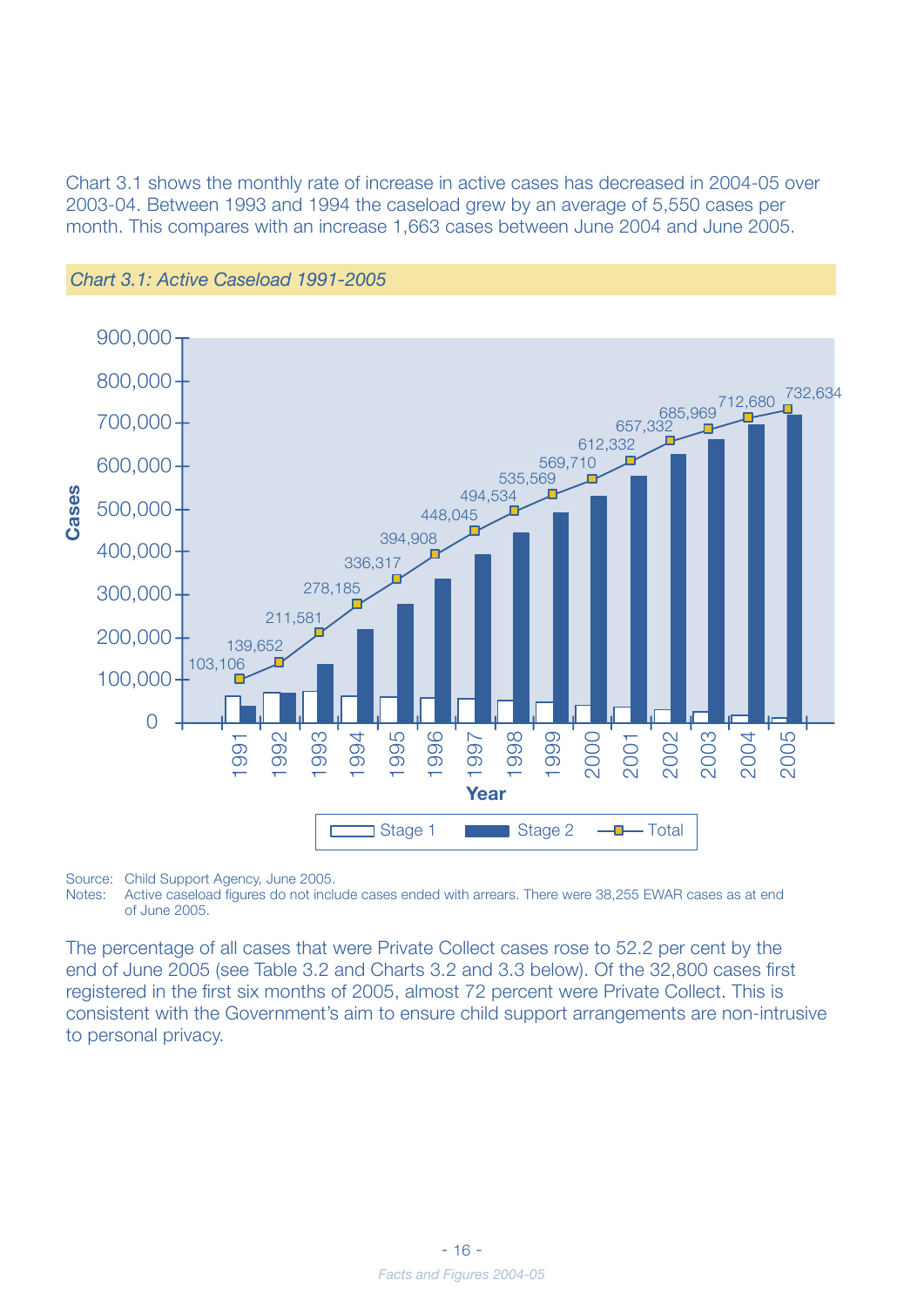| 30 June | <b>CSA Collect</b> |               | <b>Private Collect</b> | <b>Total</b>  |         |
|---------|--------------------|---------------|------------------------|---------------|---------|
|         | <b>Number</b>      | $\frac{0}{0}$ | <b>Number</b>          | $\frac{6}{9}$ |         |
| 1994    | 180,581            | 66.4          | 91,468                 | 33.6          | 272,049 |
| 1995    | 209,477            | 63.3          | 121,514                | 36.7          | 330,991 |
| 1996    | 235,008            | 60.7          | 152,018                | 39.3          | 387,026 |
| 1997    | 261,000            | 59.3          | 179,241                | 40.7          | 440,241 |
| 1998    | 281,473            | 57.6          | 207,569                | 42.4          | 489,042 |
| 1999    | 295,290            | 56.0          | 232,064                | 44.0          | 527,354 |
| 2000    | 308,047            | 54.8          | 254,237                | 45.2          | 562,284 |
| 2001    | 317,724            | 52.3          | 289,443                | 47.7          | 607,167 |
| 2002    | 331,202            | 50.6          | 323,234                | 49.4          | 654,436 |
| 2003    | 338,055            | 49.4          | 346,815                | 50.6          | 684,870 |
| 2004    | 342,414            | 48.2          | 368,619                | 51.8          | 711,033 |
| 2005    | 348,833            | 47.8          | 381,523                | 52.2          | 730,356 |

#### *Table 3.2: Caseload by Collection Method1*

Source: Child Support Agency, June 2005.

Notes: 1.The active caseload numbers in this table exclude cases where processing has not been finalised and therefore does not agree with caseload figures elsewhere in this publication. Percentages may not add due to rounding.



#### *Chart 3.2: CSA Caseload - Private Collect and CSA Collect*

*Facts and Figures 2004-05*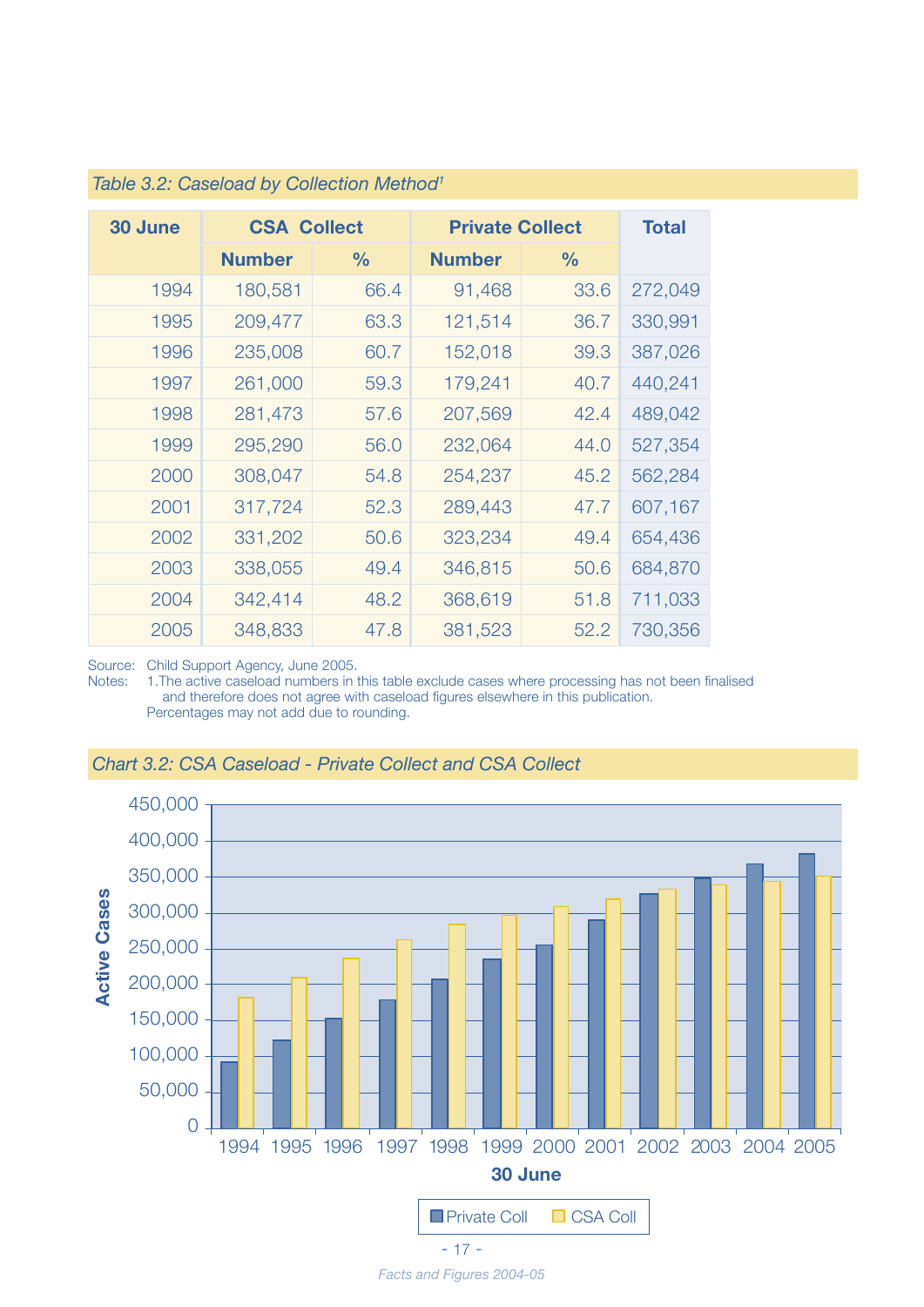

*Chart 3.3: Growth in Private Collect Cases*

#### **3.3 International Cases**

Table 3.3 records the growth in international cases in the Australian Child Support Scheme. The increase has arisen due to a number of legislative and regulatory amendments that came into force on 1 July 2000 that significantly changed how Australia gives effect to its international obligations in relation to child and spousal maintenance. These amendments, and Australia's entry into three international maintenance agreements, have broadened child support arrangements and have transferred the responsibility for the majority of international child support matters to the Child Support Agency (CSA) using administrative processes.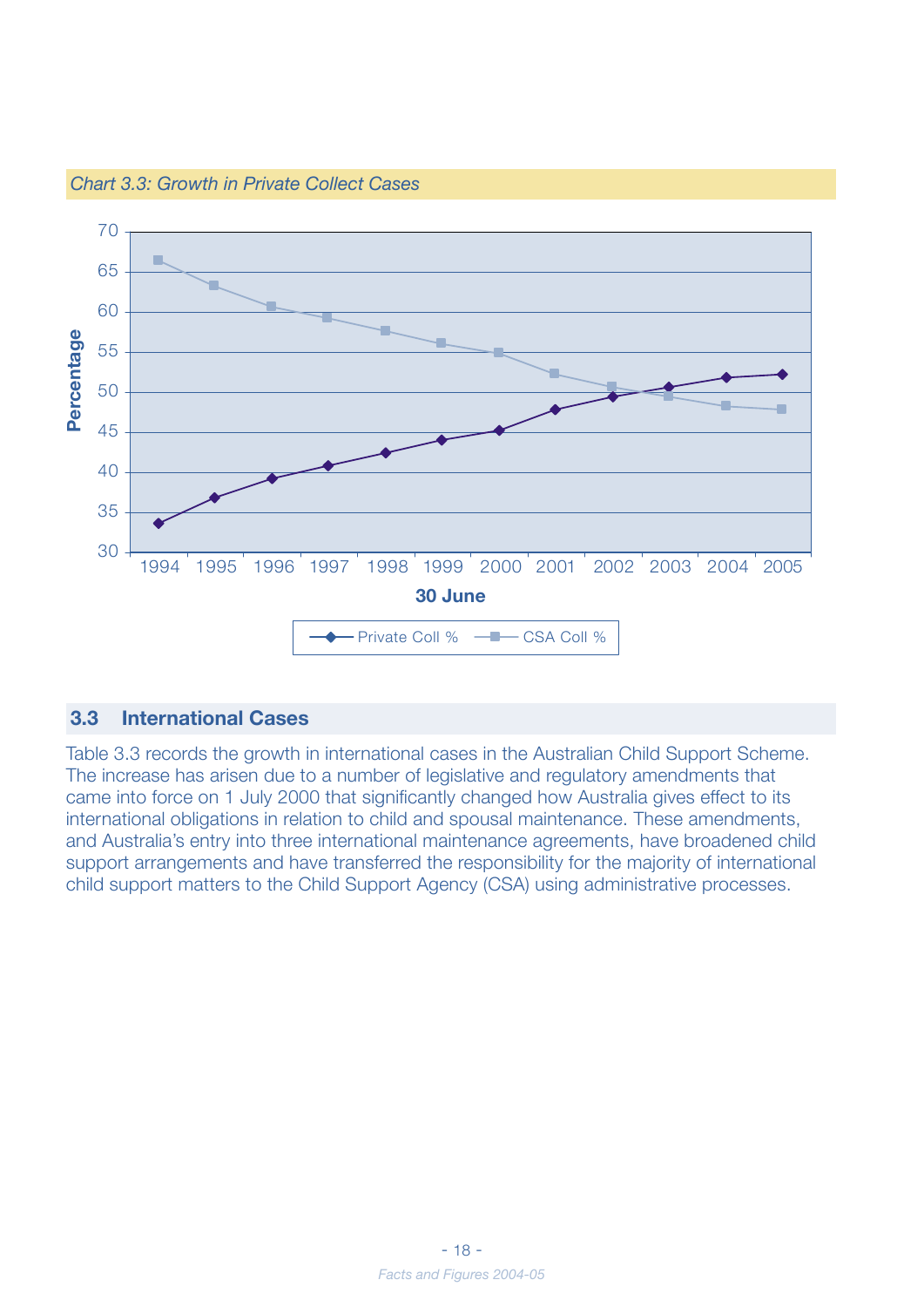| 30 June | <b>International Cases</b> | International Cases as a %<br>of the Active Caseload | <b>Active</b><br><b>Caseload</b> |
|---------|----------------------------|------------------------------------------------------|----------------------------------|
| 1997    | 1,702                      | 0.4                                                  | 448,045                          |
| 1998    | 1,876                      | 0.4                                                  | 494,534                          |
| 1999    | 2,510                      | 0.5                                                  | 535,569                          |
| 2000    | 2,718                      | 0.5                                                  | 569,710                          |
| 2001    | 5,806                      | 1.0                                                  | 612,332                          |
| 2002    | 9,007                      | 1.4                                                  | 657,332                          |
| 2003    | 14,247                     | 2.1                                                  | 685,969                          |
| 2004    | 17,490                     | 2.5                                                  | 712,680                          |
| 2005    | 20,992 <sup>1</sup>        | 2.9                                                  | 732,634                          |

*Table 3.3: International Caseload and International Cases as a Percentage of Active Caseload*

Source: CS5 Report, CSA, June 2005.

Notes: 1. In this table the International Cases total for 2005 is 369 higher than the total recorded in Table 4.8 because this table also includes international cases where processing has not been finalised.

#### **3.4 Assessment Type**

Table 3.4 and Chart 3.4 show the assessment types by CSA Collect and Private Collect arrangements. The majority of assessments are formula based. Private Collect arrangements are more likely to be based on agreements than CSA Collect arrangements (4.7 per cent as opposed to 2.8 per cent). CSA Collect cases are over 7 times more likely to have a liability that is based on a change of assessment from the formula than Private Collect cases (3.8 per cent to 0.5 per cent).

| <b>Assessment Type</b>      | <b>CSA Collect</b> |               | <b>Private Collect</b> |               | <b>Total</b>  |               |  |
|-----------------------------|--------------------|---------------|------------------------|---------------|---------------|---------------|--|
|                             |                    |               |                        |               |               |               |  |
|                             | <b>Number</b>      | $\frac{0}{0}$ | <b>Number</b>          | $\frac{0}{0}$ | <b>Number</b> | $\frac{0}{0}$ |  |
| <b>Formula</b>              | 318,506            | 93.1          | 357,343                | 94.7          | 675,849       | 94.0          |  |
| <b>Agreements</b>           | 9,553              | 2.8           | 17,658                 | 4.7           | 27,211        | 3.8           |  |
| <b>Change of Assessment</b> | 12,986             | 3.8           | 1,921                  | 0.5           | 14,907        | 2.1           |  |
| <b>Court Orders</b>         | 933                | 0.3           | 441                    | 0.1           | 1,374         | 0.2           |  |
| <b>Total</b>                | 341,978            | 100.0         | 377,363                | 100.0         | 719,341       | 100.0         |  |

*Table 3.4: Stage 2 Caseload by Assessment Type and Collection Method, June 2005*

Source: Child Support Agency, June 2005.

Note: Percentages may not add due to rounding.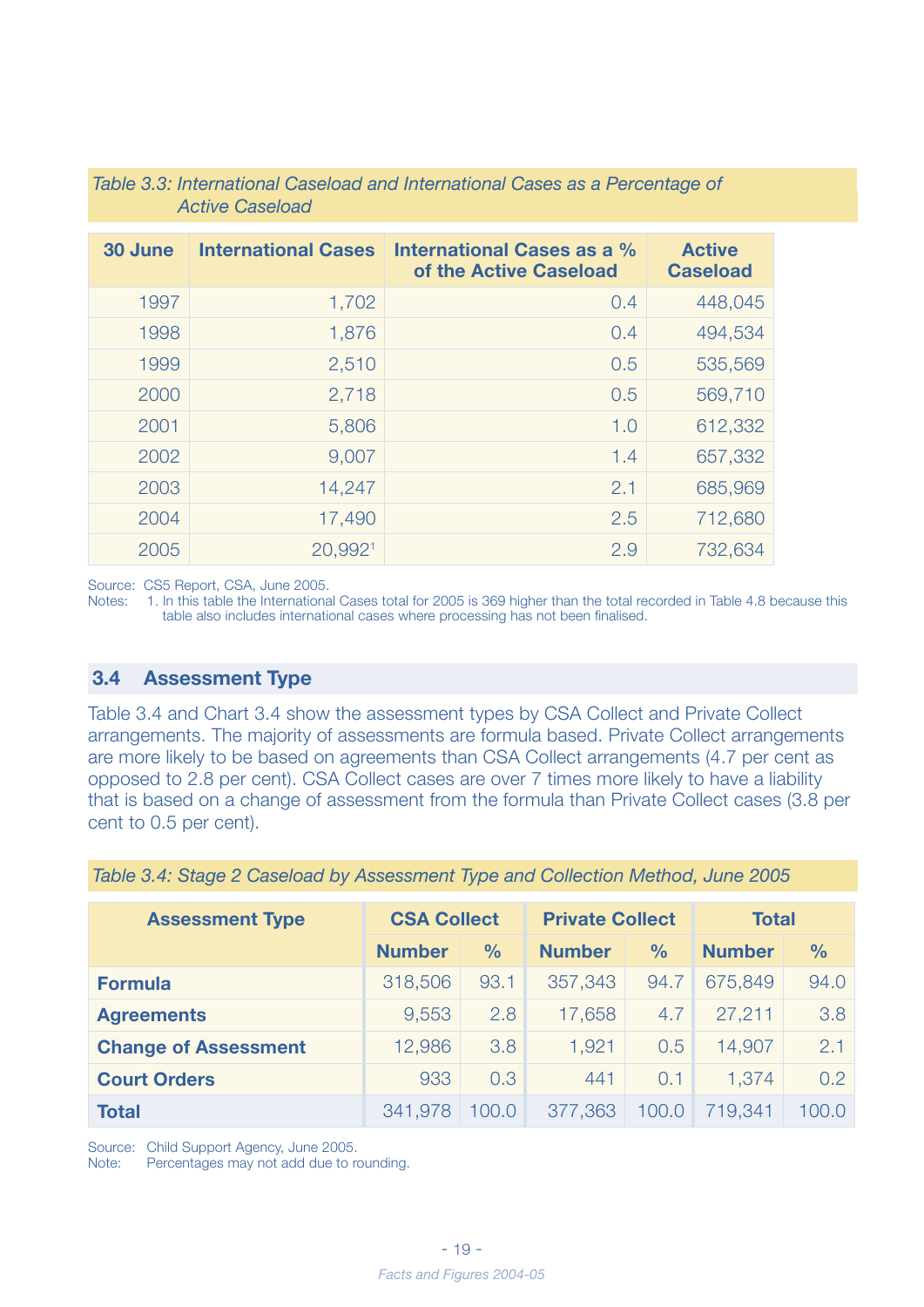![](_page_18_Figure_0.jpeg)

*Chart 3.4: Assessment Type (excluding formula assessment) for Stage 2 Cases*

#### **3.5 Change of Assessment**

In 1992 a change was introduced to allow Stage 2 parents only to apply to CSA for a departure from a formula assessment of child support. Prior to that, an application had to be made to the Court. Since 1992 there have been more than 200,000 applications. 78 percent of applications were accepted for the 12 months ending June 2005. Of these 20,092 accepted applications, 71 percent (14,277) resulted in the assessment being varied. Change of Assessment applications have been declining as a percentage of the active Stage 2 caseload, being 8.3 per cent in 1997- 98, 3.9 per cent in 2003-04 and 3.6 per cent in 2004-05.

Source: Child Support Agency, June 2005.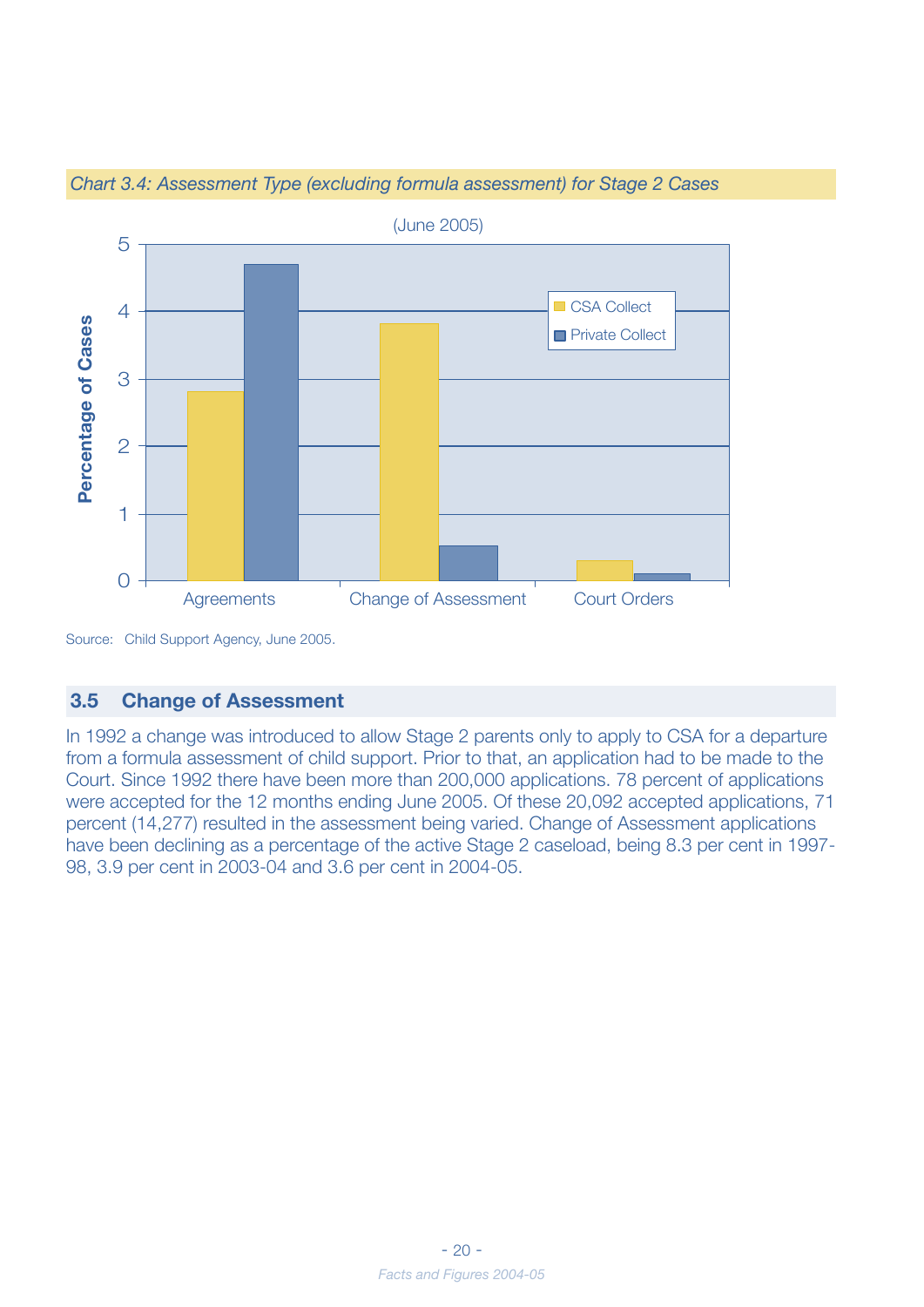|                                                 | <b>Payer Initiated</b> |               |        | <b>Payee Initiated</b> |                | <b>Registrar</b><br><b>Initiated</b> | <b>Total</b> |               |
|-------------------------------------------------|------------------------|---------------|--------|------------------------|----------------|--------------------------------------|--------------|---------------|
|                                                 | No.                    | $\frac{0}{0}$ | No.    | $\frac{0}{0}$          | No.            | $\frac{0}{0}$                        | No.          | $\frac{0}{0}$ |
| <b>Applications accepted</b>                    |                        |               |        |                        |                |                                      |              |               |
| Assessment<br>varied                            | 5,785                  | 43.1          | 8,133  | 67.1                   | 359            | 91.4                                 | 14,277       | 55.1          |
| Assessment<br>not varied                        | 3,062                  | 22.8          | 1,820  | 15.0                   | 10             | 2.5                                  | 4,892        | 18.9          |
| <b>Refused to</b><br>make decision <sup>1</sup> | 781                    | 5.8           | 104    | 0.9                    | $\overline{0}$ | 0,0                                  | 885          | 3.4           |
| <b>Customer</b><br>agreement                    | 20                     | 0.2           | 15     | 0.1                    | 3              | 0.8                                  | 38           | 0.2           |
| Total                                           | 9,648                  | 71.9          | 10,072 | 83.1                   | 372            | 94.7                                 | 20,092       | 77.5          |
|                                                 |                        |               |        |                        |                |                                      |              |               |
| <b>Applications not Accepted</b>                |                        |               |        |                        |                |                                      |              |               |
| Withdrawn                                       | 1,627                  | 12.1          | 936    | 7.7                    | 18             | 4.6                                  | 2,581        | 10.0          |
| Incomplete                                      | 1,749                  | 13.0          | 901    | 7.4                    | 1              | 0.3                                  | 2,651        | 10.2          |
| Ineligible                                      | 390                    | 2.9           | 219    | 1.8                    | $\overline{2}$ | 0.5                                  | 611          | 2.4           |
| <b>Total</b>                                    | 3,766                  | 28.1          | 2,056  | 17.0                   | 21             | 5.3                                  | 5,843        | 22.5          |
|                                                 |                        |               |        |                        |                |                                      |              |               |
| <b>Applications</b><br>finalised                | 13,414                 | 100.0         | 12,128 | 100.0                  | 393            | 100.0                                | 25,935       | 100,0         |

#### *Table 3.5: Change of Assessment – Applications Finalised During the Period 1 July 2004 to 30 June 2005*

Source: Child Support Agency, June 2005.

Note: 1. The CSA case officer may refuse to make a decision where the case is too complex, Section 98E of the *Child Support (Registration and Collection) Act.* Percentages may not add due to rounding.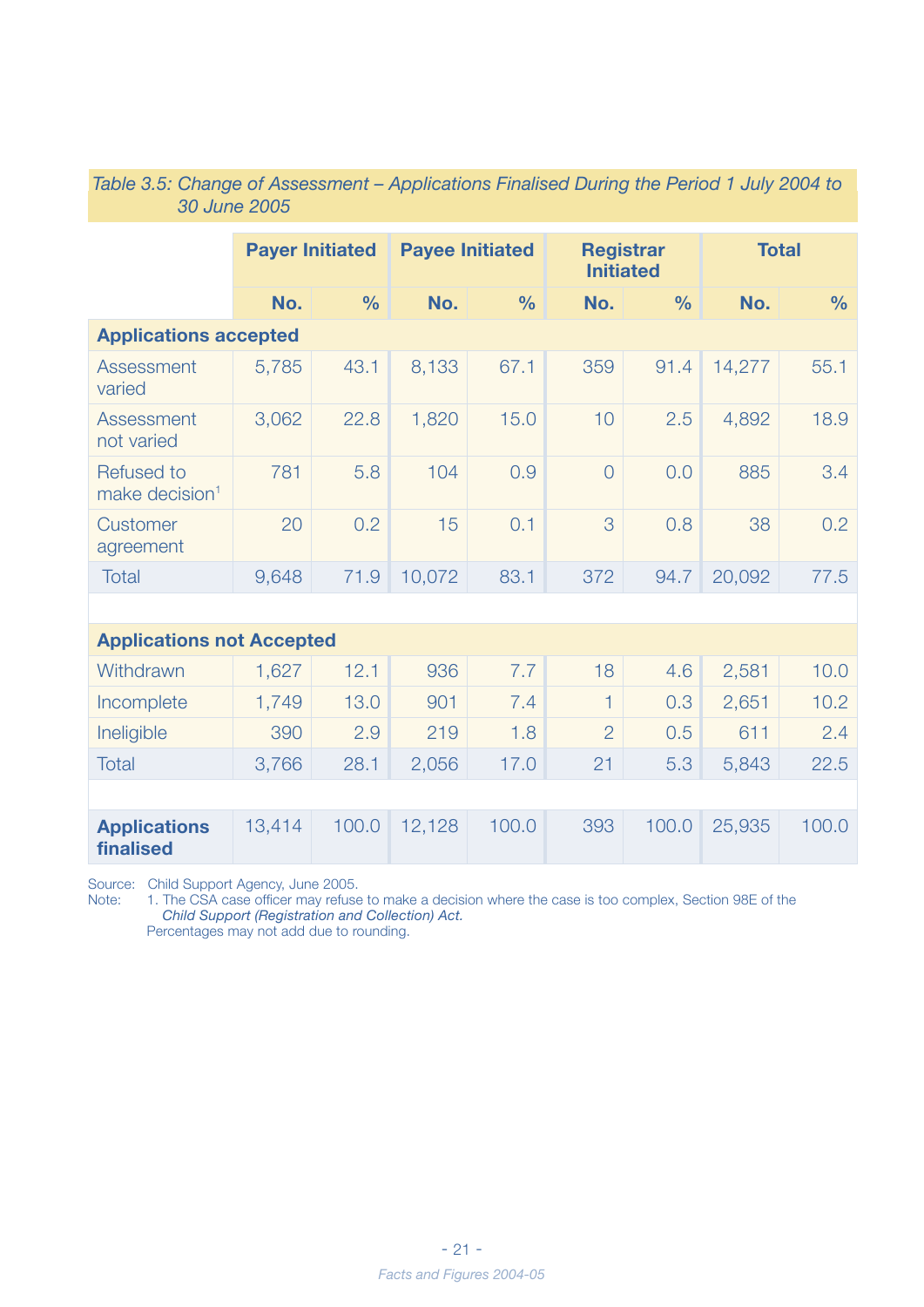#### **3.6 Type of Care Arrangement**

Table 3.6 indicates that care arrangements other than 'sole' (where the child spends more than 70 per cent of the nights with one parent) are a small minority of cases in both groups. Private Collect percentages for cases with 'substantial', 'shared' and 'major' care, however, are more than twice that of CSA Collect cases.

| <b>Time children spend</b><br>with payee |                  | <b>CSA Collect</b> |               | <b>Private Collect</b> |               | <b>Total</b>  |               |
|------------------------------------------|------------------|--------------------|---------------|------------------------|---------------|---------------|---------------|
| <b>Care code</b>                         | % of Nights      | <b>Number</b>      | $\frac{0}{0}$ | <b>Number</b>          | $\frac{0}{0}$ | <b>Number</b> | $\frac{0}{0}$ |
| <b>Substantial</b>                       | 30,0-39,9        | 1,346              | 0.4           | 3,167                  | 0.8           | 4,513         | 0.6           |
| <b>Shared</b>                            | 40.0-59.9        | 8,453              | 2.5           | 28,677                 | 7.6           | 37,130        | 5.2           |
| <b>Major</b>                             | 60.0-69.9        | 7,204              | 2.1           | 13,227                 | 3.5           | 20,431        | 2.8           |
| <b>Sole</b>                              | 70.0 and<br>over | 324,975            | 95.0          | 332,292                | 88.1          | 657,267       | 91.4          |
| <b>Total</b>                             |                  | 341,978            | 100.0         | 377,363                | 100.0         | 719,341       | 100.0         |

*Table 3.6: Stage 2 Caseload by Care Code, June 2005*

Source: Child Support Agency, June 2005.<br>Note: Percentages may not add due to re Percentages may not add due to rounding.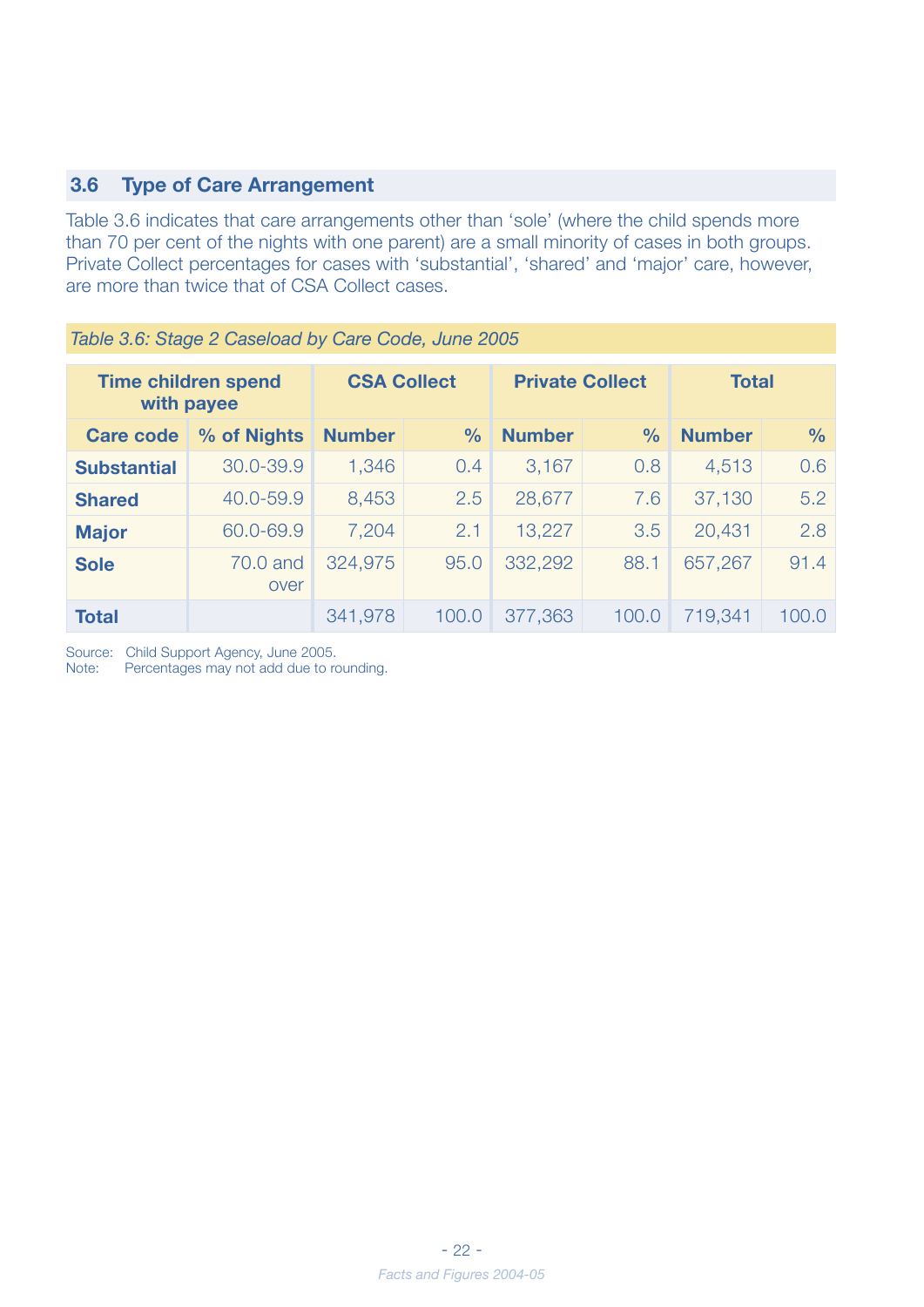## **4.0 Customer Overview by Collection Method and Stage**

#### **4.1 Number of Customers**

As at June 2005 there were 732,634 active cases recorded on the Child Support System. However, a number of customers are involved in more than one case, meaning that there are fewer payees or payers than there are cases. The number of payers and payees involved in multiple cases are recorded in Tables 4.1 and 4.2 below.

| <b>Number of Cases</b> | <b>CSA Collect</b> |               | <b>Private Collect</b> |               | <b>Total</b>  |               |  |
|------------------------|--------------------|---------------|------------------------|---------------|---------------|---------------|--|
|                        | <b>Number</b>      | $\frac{0}{0}$ | <b>Number</b>          | $\frac{0}{0}$ | <b>Number</b> | $\frac{0}{0}$ |  |
|                        | 283,029            | 89.6          | 346,740                | 95.0          | 629,769       | 92.5          |  |
| $\mathcal{P}$          | 29,760             | 9.4           | 17,094                 | 4.7           | 46,854        | 6.9           |  |
| 3                      | 2,701              | 0.9           | 1,095                  | 0,3           | 3,796         | 0.6           |  |
| $\overline{4}$         | 249                | 0.1           | 90                     | 0,0           | 339           | 0,0           |  |
| 5 and over             | 42                 | 0.0           | 15                     | 0,0           | 57            | 0,0           |  |
| Total                  | 315,781            | 100.0         | 365,034                | 100.0         | 680,815       | 100.0         |  |

*Table 4.1: Payers by Number of Cases and Collection Method, June 2005*

Source: Child Support Agency, June 2005.

Note: Percentages may not add due to rounding.

|  |  |  | Table 4.2: Payees by Number of Cases and Collection Method, June 2005 |  |
|--|--|--|-----------------------------------------------------------------------|--|
|--|--|--|-----------------------------------------------------------------------|--|

| <b>Number of Cases</b> | <b>CSA Collect</b> |               | <b>Private Collect</b> |               | <b>Total</b>  |               |  |
|------------------------|--------------------|---------------|------------------------|---------------|---------------|---------------|--|
|                        | <b>Number</b>      | $\frac{0}{0}$ | <b>Number</b>          | $\frac{0}{0}$ | <b>Number</b> | $\frac{0}{0}$ |  |
|                        | 283,072            | 90.9          | 339,299                | 92.9          | 622,371       | 92.0          |  |
| 2                      | 26,353             | 8.5           | 24,314                 | 6.7           | 50,667        | 7.5           |  |
| 3                      | 1,979              | 0.6           | 1,360                  | 0.4           | 3,339         | 0.5           |  |
| and over<br>4          | 127                | 0.0           | 71                     | 0.0           | 198           | 0.0           |  |
| Total                  | 311,531            | 100.0         | 365,044                | 100.0         | 676,575       | 100.0         |  |

Source: Child Support Agency, June 2005.

Note: Percentages may not add due to rounding.

Tables 4.1 and 4.2 show that around 92 per cent of payers and payees are involved in just one case. About 7 per cent of payers and payees are involved in two cases, while just 0.5 per cent of all payers and payees are involved in three or more cases.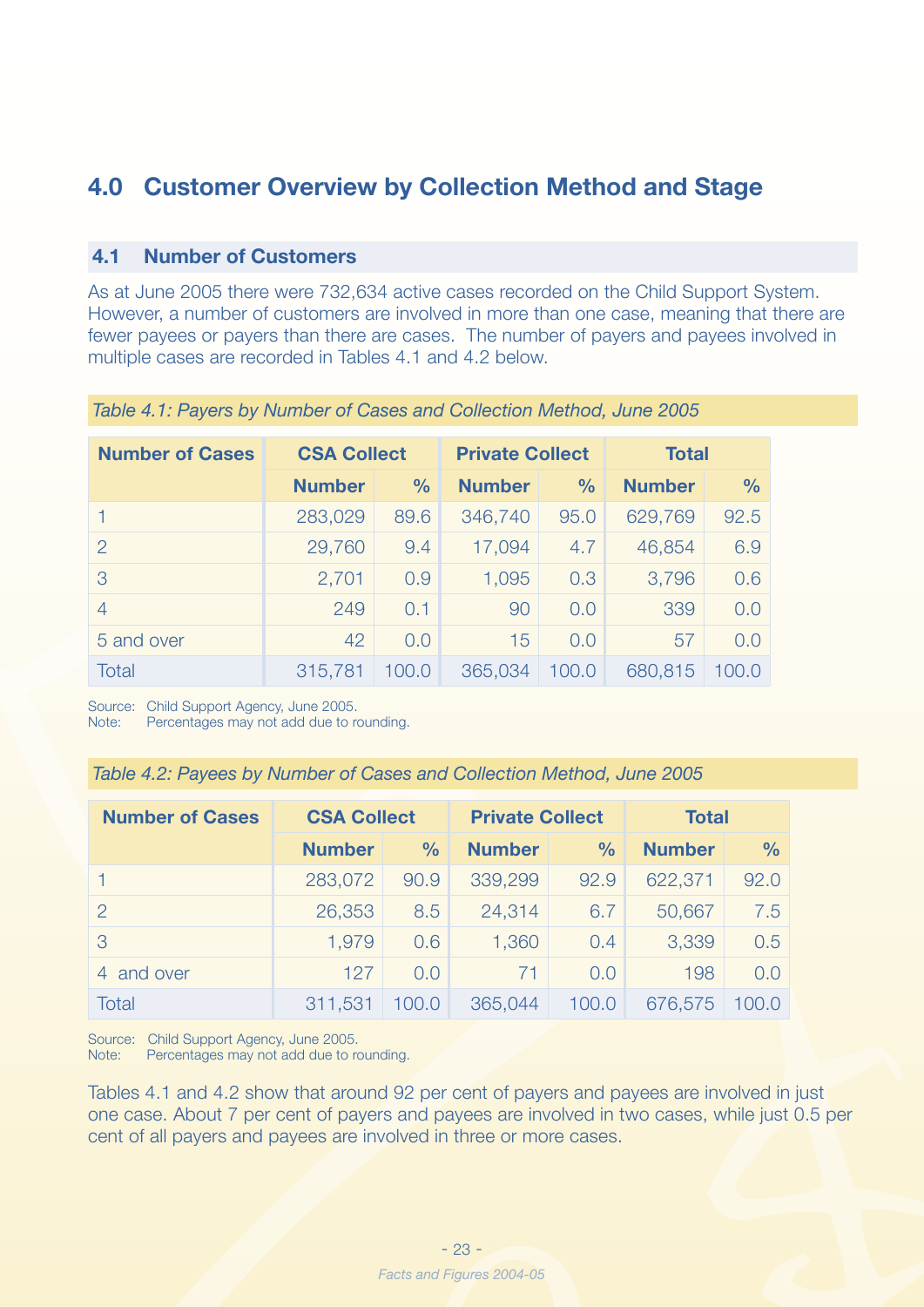#### **4.2 Number of Children**

#### **4.2.1 Children Subject to Child Support Assessments (Stage 2)**

There were 1,105,701 children involved in cases registered with CSA as at 30 June 2005. Children who are eligible to be included in a formula assessment are:

- 1. children who were born on or after 1 October 1989; or
- 2. children whose parents separated on or after 1 October 1989; or
- 3. children who have a sibling born on or after 1 October 1989. The child must also be under 18, not married or in a de facto relationship, not adopted by someone else and either an Australian citizen or resident or present in Australia on the day of application.

Table 4.3 shows the number of children covered by child support assessments by CSA Collect and Private Collect groups. Sixty-four per cent of Stage 2 CSA collect cases have one eligible child while fifty-six per cent of Stage 2 Private Collect cases have one eligible child. There are up to two eligible children in 91 per cent of CSA Collect cases and 88 per cent in Private Collect cases. There are up to three children in about 98 per cent of cases in both CSA Collect and Private Collect categories.

|                          |              | <b>CSA Collect</b> |                        | <b>Private Collect</b> |                 |                        | <b>Total</b> |                 |                        |
|--------------------------|--------------|--------------------|------------------------|------------------------|-----------------|------------------------|--------------|-----------------|------------------------|
| <b>Zoil de Maissille</b> | <b>Cases</b> | <b>Children</b>    | $%$ of<br><b>Cases</b> | <b>Cases</b>           | <b>Children</b> | $%$ of<br><b>Cases</b> | <b>Cases</b> | <b>Children</b> | $%$ of<br><b>Cases</b> |
| 1                        | 217,695      | 217,695            | 63.7                   | 212,670                | 212,670         | 56.4                   | 430,365      | 430,365         | 59.9                   |
| 2                        | 92,906       | 185,812            | 27.2                   | 119,370                | 238,740         | 31.7                   | 212,276      | 424,552         | 29.5                   |
| 3                        | 24,045       | 72,135             | 7.0                    | 34,668                 | 104,004         | 9.2                    | 58,713       | 176,139         | 8.2                    |
| $\overline{4}$           | 5,368        | 21,472             | 1.6                    | 7,983                  | 31,932          | 2.1                    | 13,351       | 53,404          | 1.9                    |
| 5                        | 1,138        | 5,690              | 0.3                    | 1,750                  | 8,750           | 0.5                    | 2,888        | 14,440          | 0.4                    |
| 6                        | 318          | 1,908              | 0.1                    | 472                    | 2,832           | 0.1                    | 790          | 4,740           | 0.1                    |
| $\overline{7}$           | 90           | 630                | 0.0                    | 115                    | 805             | 0.0                    | 205          | 1,435           | 0.0                    |
| 8<br><b>or</b><br>more   | 32           | 269                | 0.0                    | 42                     | 357             | 0.0                    | 74           | 626             | 0.0                    |
| <b>Total</b>             | 341,592      | 505,611            | 100.0                  | 377,070                | 600,090         | 100.0                  | 718,662      | 1,105,701       | 100.0                  |

#### *Table 4.3: Eligible Children per Case – Stage 2 cases only, June 2005*

Source: Child Support Agency, June 2005.

Note: Percentages may not add due to rounding.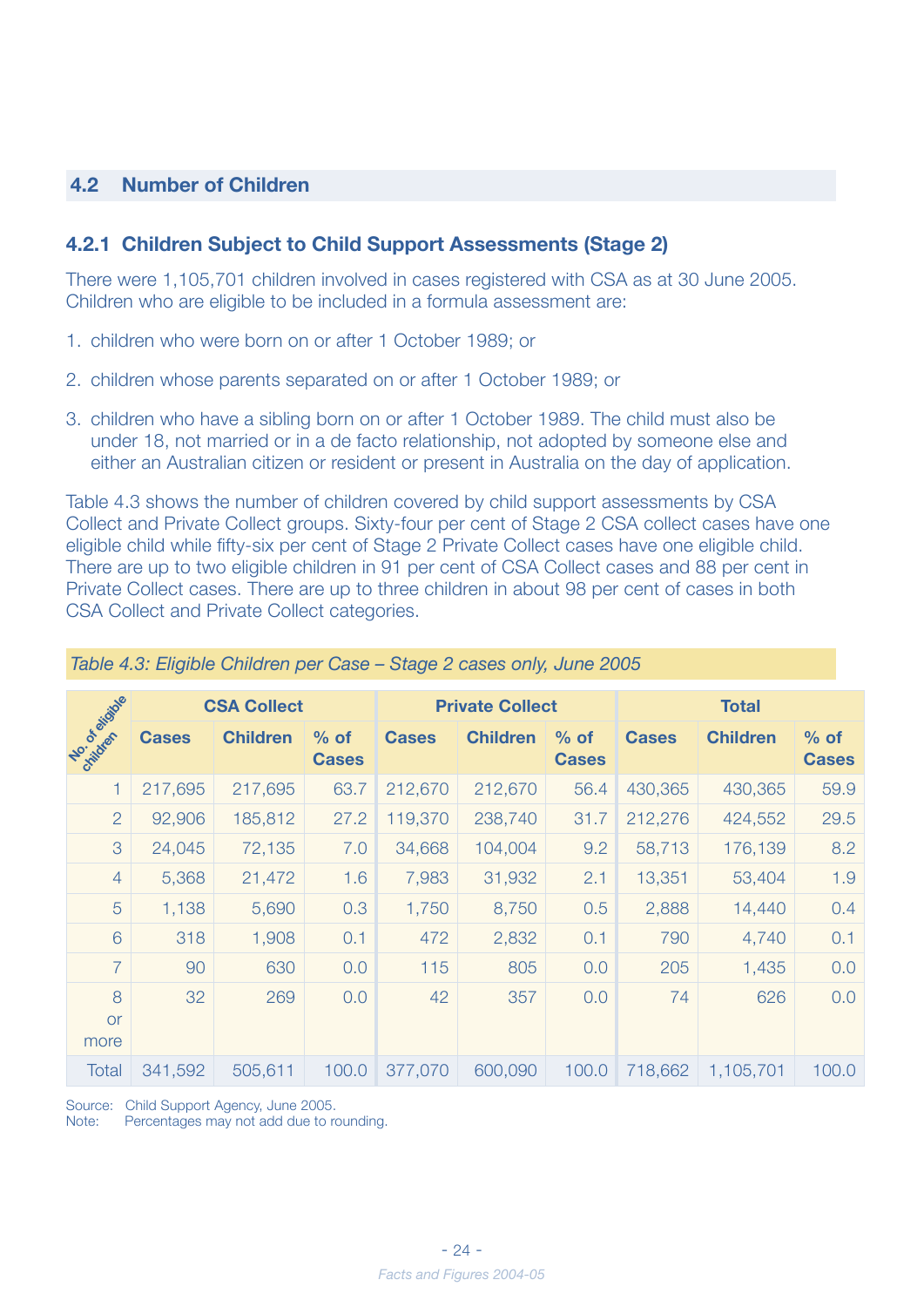Table 4.4 shows a comparison between international and domestic cases. International cases are about 6 percent more likely to have only one child than domestic cases. Domestic cases have on average 1.54 children per case while international cases have on average less eligible children (1.45) per case.

|                        |              | <b>Domestic cases</b> |                        | <b>International Cases</b> |                 |                        | <b>Total</b> |                 |                        |
|------------------------|--------------|-----------------------|------------------------|----------------------------|-----------------|------------------------|--------------|-----------------|------------------------|
| No. Or or dog          | <b>Cases</b> | <b>Children</b>       | $%$ of<br><b>Cases</b> | <b>Cases</b>               | <b>Children</b> | $%$ of<br><b>Cases</b> | <b>Cases</b> | <b>Children</b> | $%$ of<br><b>Cases</b> |
| 1                      | 417,444      | 417,444               | 59.7                   | 12,921                     | 12,921          | 65.4                   | 430,365      | 430,365         | 59.9                   |
| $\overline{2}$         | 207,046      | 414,092               | 29.6                   | 5,230                      | 10,460          | 26.5                   | 212,276      | 424,552         | 29.5                   |
| 3                      | 57,499       | 172,497               | 8.2                    | 1,214                      | 3,642           | 6.1                    | 58,713       | 176,139         | 8.2                    |
| $\overline{4}$         | 13,066       | 52,264                | 1.9                    | 285                        | 1,140           | 1.4                    | 13,351       | 53,404          | 1.9                    |
| 5                      | 2,811        | 14,055                | 0.4                    | 77                         | 385             | 0.4                    | 2,888        | 14,440          | 0.4                    |
| 6                      | 766          | 4,596                 | 0.1                    | 24                         | 144             | 0.1                    | 790          | 4,740           | 0.1                    |
| $\overline{7}$         | 200          | 1,400                 | 0.0                    | 5                          | 35              | 0.0                    | 205          | 1,435           | 0.0                    |
| 8<br><b>or</b><br>more | 74           | 626                   | 0.0                    | $\overline{0}$             | $\overline{O}$  | $\overline{O}$         | 74           | 626             | 0.0                    |
| <b>Total</b>           | 698,906      | 1,076,974             | 100.0                  | 19,756                     | 28,727          | 100.0                  | 718,662      | 1,105,701       | 100.0                  |

|  | Table 4.4: Eligible Children per Case - Stage 2 cases only, June 2005 |  |  |
|--|-----------------------------------------------------------------------|--|--|
|  |                                                                       |  |  |

Source: Child Support Agency, June 2005.

Note: Percentages may not add due to rounding.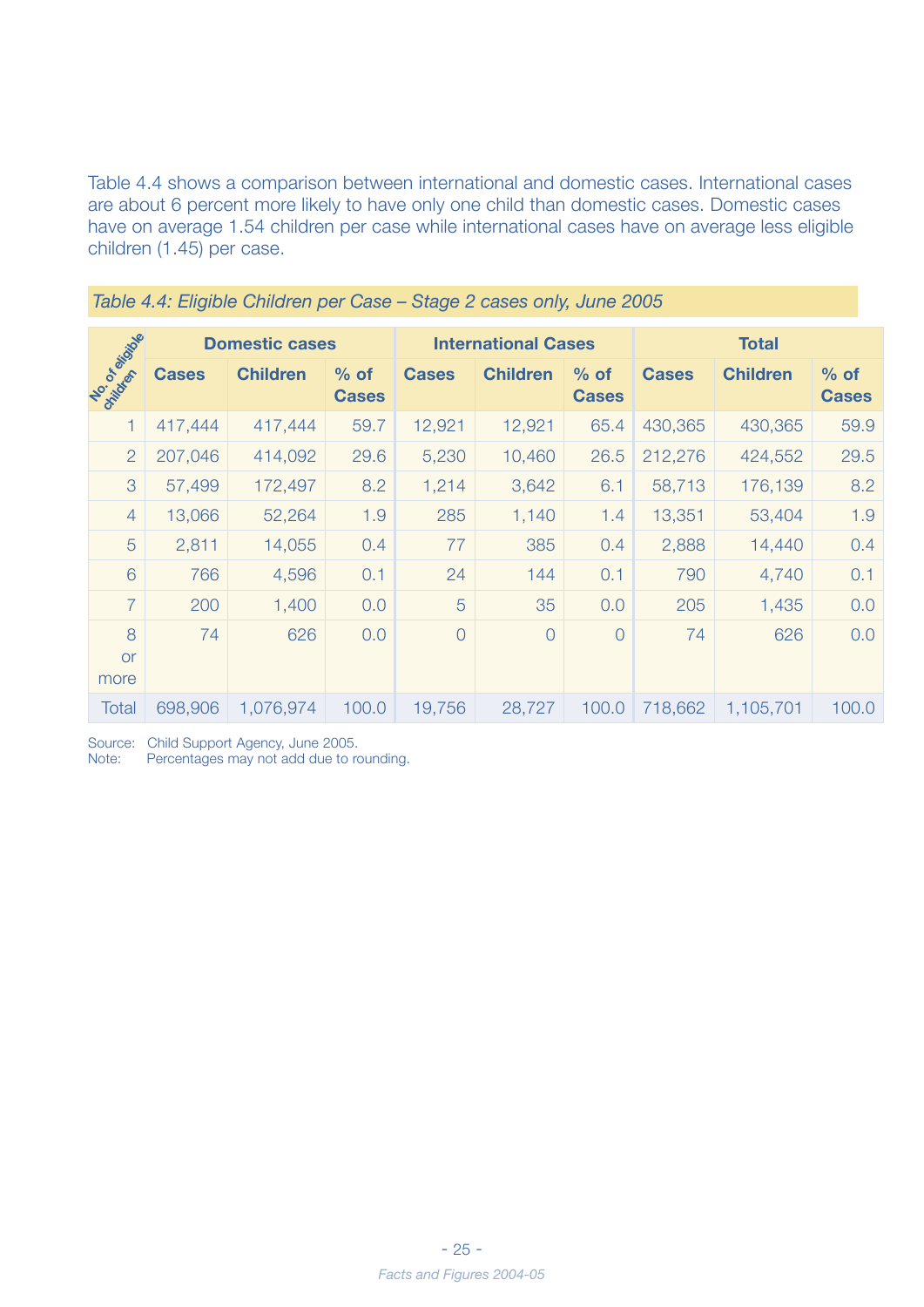#### **4.2.2 Payers' Subsequent Families**

Formula assessments make allowance for 'relevant dependent children' of the payer. These are children under the age of 18 years who are the natural or adopted child of the payer and that payer is the sole or principal provider of ongoing daily care for the child, or has major care of the child.

The impact of the presence of relevant dependent children is to increase the payer's exempt income amount. Almost 8 per cent of all assessments are adjusted for relevant children as shown in Table 4.5.

*Table 4.5: Relevant Dependent Children per Case by Collection Method – Stage 2 Cases only, June 2005*

| <b>No. of Children</b>                          | <b>CSA Collect</b> |               | <b>Private Collect</b> |               | <b>Total</b>  |               |
|-------------------------------------------------|--------------------|---------------|------------------------|---------------|---------------|---------------|
|                                                 | <b>Number</b>      | $\frac{0}{0}$ | <b>Number</b>          | $\frac{0}{0}$ | <b>Number</b> | $\frac{0}{0}$ |
| 1                                               | 22,095             | 6.5           | 11,785                 | 3.1           | 33,880        | 4.7           |
| $\overline{2}$                                  | 12,347             | 3.6           | 4,779                  | 1,3           | 17,126        | 2.4           |
| 3                                               | 3,092              | 0.9           | 1,027                  | 0.3           | 4,119         | 0.6           |
| $\overline{4}$                                  | 679                | 0.2           | 209                    | 0.1           | 888           | 0.1           |
| 5 or more                                       | 183                | 0.1           | 46                     | 0,0           | 229           | 0,0           |
| Total cases with relevant<br>dependent children | 38,396             | 11.2          | 17,846                 | 4.7           | 56,242        | 7.8           |
| <b>Total Stage 2 cases</b>                      | 341,978            | 100.0         | 377,363                | 100.0         | 719,341       | 100.0         |

Source: Child Support Agency, June 2005.

Note: Percentages may not add due to rounding.

#### **4.3 Number and Gender of Payers and Payees**

Table 4.6 shows that 88.6 per cent of CSA Collect payers are male and 10.9 per cent are female. A higher percentage of Private Collect payers are female (12.1 per cent), compared with CSA Collect payers (9.6 per cent). Of the 32,800 cases first registered in the first six months of 2005 approximately 21 per cent of payers were female and 77 per cent were male.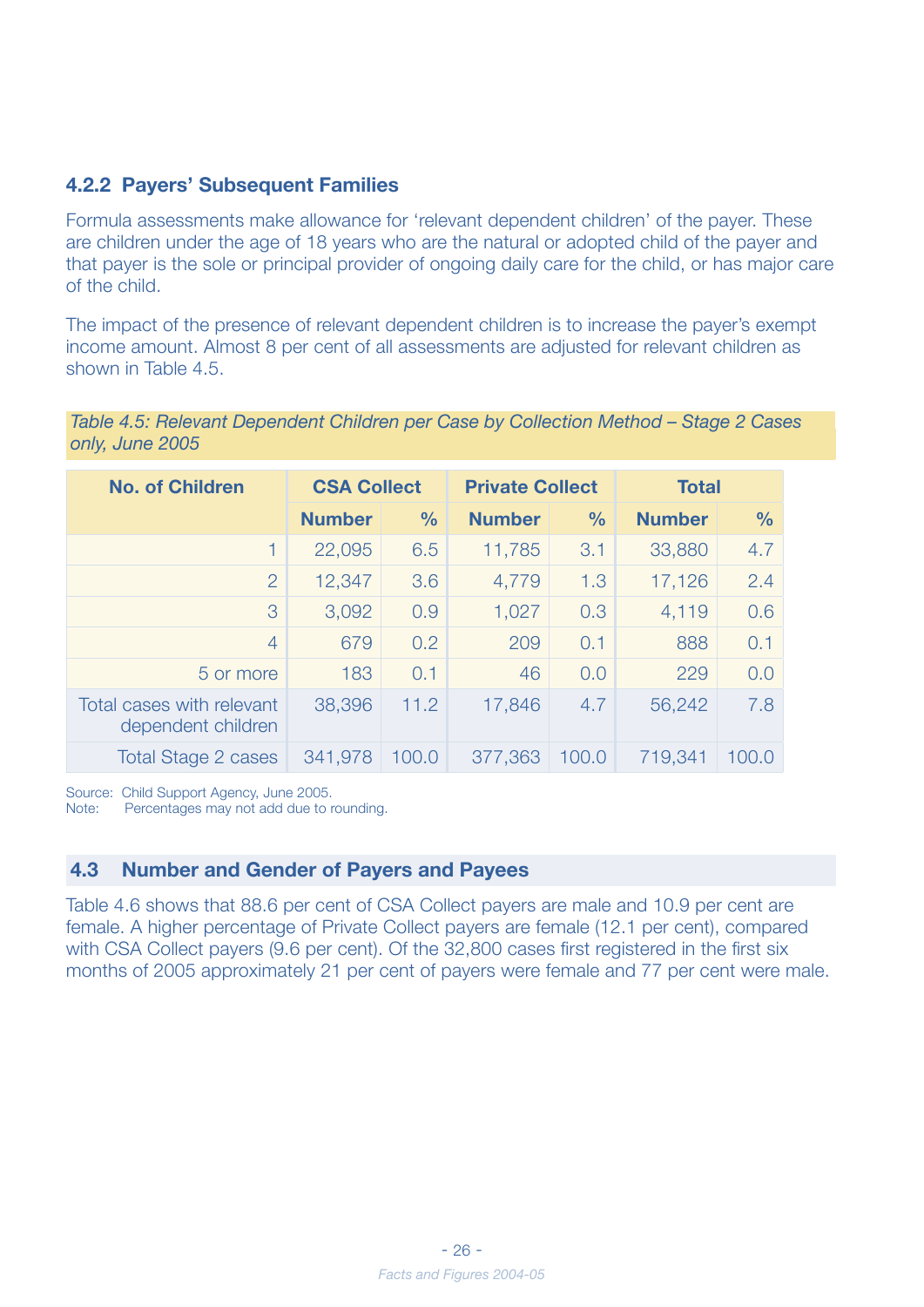|                    | <b>CSA Collect</b> |               | <b>Private Collect</b> |               | <b>Total</b>  |               |  |
|--------------------|--------------------|---------------|------------------------|---------------|---------------|---------------|--|
|                    | <b>Number</b>      | $\frac{0}{0}$ | <b>Number</b>          | $\frac{0}{0}$ | <b>Number</b> | $\frac{0}{0}$ |  |
| <b>Male</b>        | 313,973            | 90.0          | 332,214                | 87.3          | 646,187       | 88.6          |  |
| <b>Female</b>      | 33,656             | 9.6           | 45,896                 | 12.1          | 79,552        | 10.9          |  |
| Total <sup>1</sup> | 348,787            | 100.0         | 380,374                | 100.0         | 729,161       | 100.0         |  |

Source: Child Support Agency, June 2005.

Notes: 1. The 'total' figure includes 3,422 cases where the gender of the payer could not be identified from data held on the Child Support System (1,158 CSA Collect and 2,264 Private Collect). Percentages may not add due to rounding and due to the exclusion of cases where payer gender could not be determined from data held on the Child Support computer system.

| Table 4.7: Payee Gender by Collection Method, June 2005 |  |  |  |
|---------------------------------------------------------|--|--|--|
|---------------------------------------------------------|--|--|--|

|                    | <b>CSA Collect</b> |               | <b>Private Collect</b> |               | <b>Total</b>  |               |  |
|--------------------|--------------------|---------------|------------------------|---------------|---------------|---------------|--|
|                    | <b>Number</b>      | $\frac{0}{0}$ | <b>Number</b>          | $\frac{0}{0}$ | <b>Number</b> | $\frac{0}{0}$ |  |
| <b>Male</b>        | 32,738             | 9.4           | 45,258                 | 11.9          | 77,996        | 10.7          |  |
| <b>Female</b>      | 314,604            | 90.2          | 322,990                | 87.5          | 647,594       | 88.8          |  |
| Total <sup>1</sup> | 348,787            | 100.0         | 380,374                | 100.0         | 729,161       | 100.0         |  |

Source: Child Support Agency, June 2005.

Notes: 1. The 'total' figure includes 3,571 cases where the gender of the payee could not be identified from data held on the Child Support System (1,445 CSA Collect and 2,126 Private Collect).

 Percentages may not add due to rounding and due to the exclusion of cases where payer gender could not be determined from data held on the Child Support computer system.

Table 4.7 shows that 9.4 per cent of CSA Collect payees are male and 90.2 per cent of CSA Collect payees are female. Furthermore, 11.9 per cent of Private Collect payees are male and 87.5 per cent are female. Of the 32,800 cases first registered in the first six months of 2005, approximately 21 per cent of payees were male and 77 per cent were female.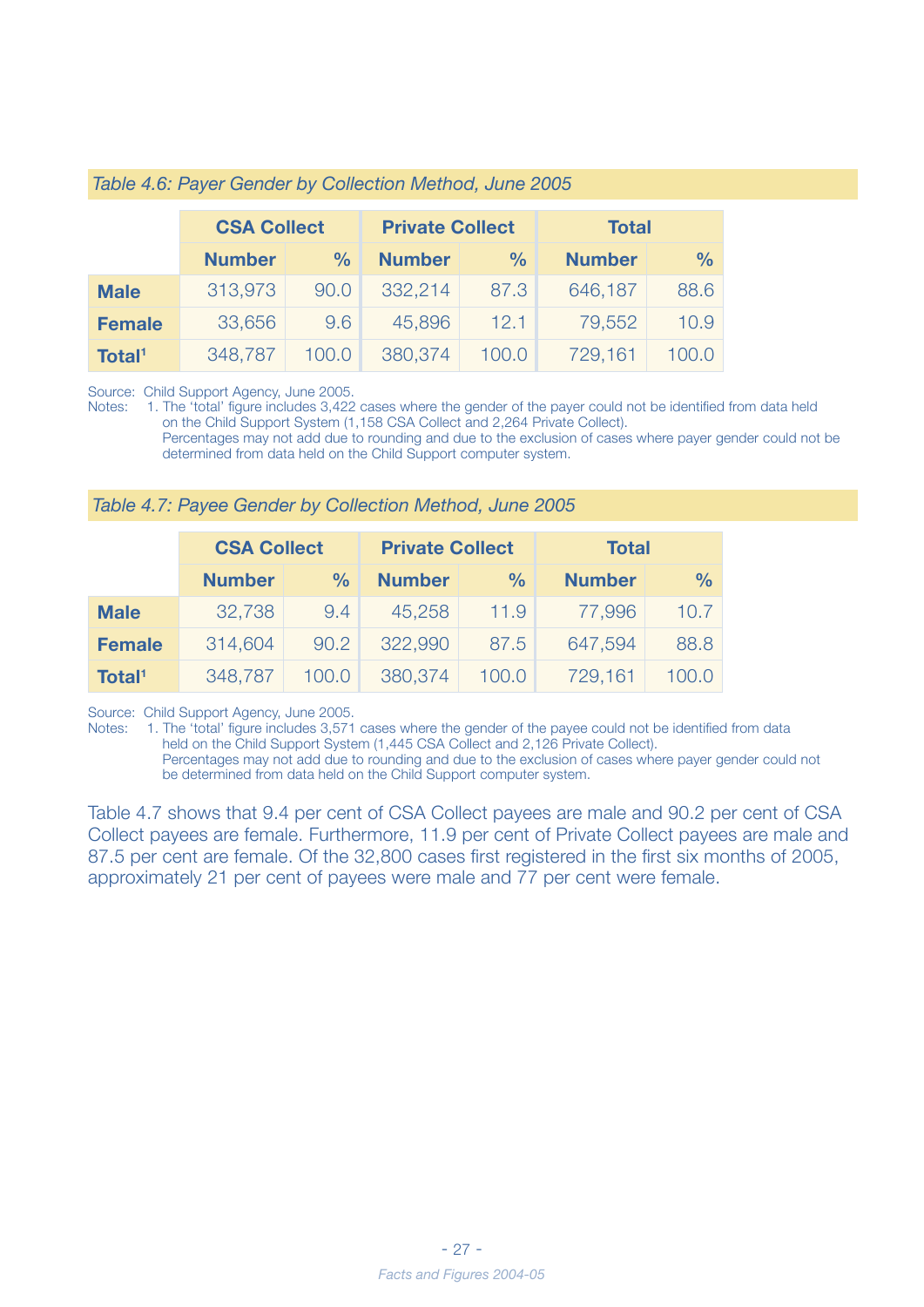#### **4.4 Age of Cases**

Table 4.8 divides the caseload into age of cases by domestic and international cases. Age data relates to the year that the case was first registered. Over 46 per cent of international cases have been registered in the last 4 years; compared with over 29 per cent for domestic cases.

| <b>Case Age</b> |                       | <b>Domestic Cases</b> |               | <b>International Cases</b> |               | <b>Total</b>  |               |
|-----------------|-----------------------|-----------------------|---------------|----------------------------|---------------|---------------|---------------|
|                 | in Years <sup>1</sup> | <b>Number</b>         | $\frac{0}{0}$ | <b>Number</b>              | $\frac{0}{0}$ | <b>Number</b> | $\frac{0}{0}$ |
| $\mathbf 1$     | 2005 <sup>2</sup>     | 31,484                | 4.4           | 1,320                      | 6.4           | 32,804        | 4.5           |
| $\overline{2}$  | 2004                  | 59,114                | 8.3           | 3,240                      | 15.7          | 62,354        | 8.6           |
| 3               | 2003                  | 56,833                | 8.0           | 2,189                      | 10.6          | 59,022        | 8.1           |
| $\overline{4}$  | 2002                  | 60,219                | 8.5           | 2,789                      | 13.5          | 63,008        | 8.6           |
| 5               | 2001                  | 65,479                | 9.2           | 3,061                      | 14.8          | 68,540        | 9.4           |
| 6               | 2000                  | 61,301                | 8.7           | 1,796                      | 8.7           | 63,097        | 8.7           |
| $\overline{7}$  | 1999                  | 50,475                | 7.1           | 873                        | 4.2           | 51,348        | 7.0           |
| 8               | 1998                  | 46,960                | 6.6           | 833                        | 4.0           | 47,793        | 6.6           |
| 9               | 1997                  | 50,209                | 7.1           | 837                        | 4.1           | 51,046        | 7.0           |
| 10              | 1996                  | 45,653                | 6.4           | 723                        | 3.5           | 46,376        | 6.4           |
| 11              | 1995                  | 41,875                | 5.9           | 657                        | 3.2           | 42,532        | 5.8           |
| 12              | 1994                  | 41,227                | 5.8           | 634                        | 3.1           | 41,861        | 5.7           |
| 13              | 1993                  | 42,518                | 6.0           | 638                        | 3.1           | 43,156        | 5.9           |
| 14              | 1992                  | 25,126                | 3.5           | 407                        | 2.0           | 25,533        | 3.5           |
| 15              | 1991                  | 15,641                | 2.2           | 305                        | 1.5           | 15,946        | 2.2           |
| 16              | 1990                  | 11,553                | 1.6           | 215                        | 1.0           | 11,768        | 1.6           |
| 17              | 1989                  | 2,361                 | 0.3           | 82                         | 0.4           | 2,443         | 0.3           |
| 18              | 1988                  | 502                   | 0.1           | 24                         | 0.1           | 526           | 0.1           |
| <b>Total</b>    |                       | 708,530               | 100.0         | 20,623                     | 100.0         | 729,153       | 100.0         |

*Table 4.8: Age of Cases by Domestic and International Status, June 2005*

Source: Child Support Agency, June 2005.

Notes: 1. Data relates to the year the case was first registered.

2. The 2005 data is for the half year to 30 June.

Percentages may not add due to rounding.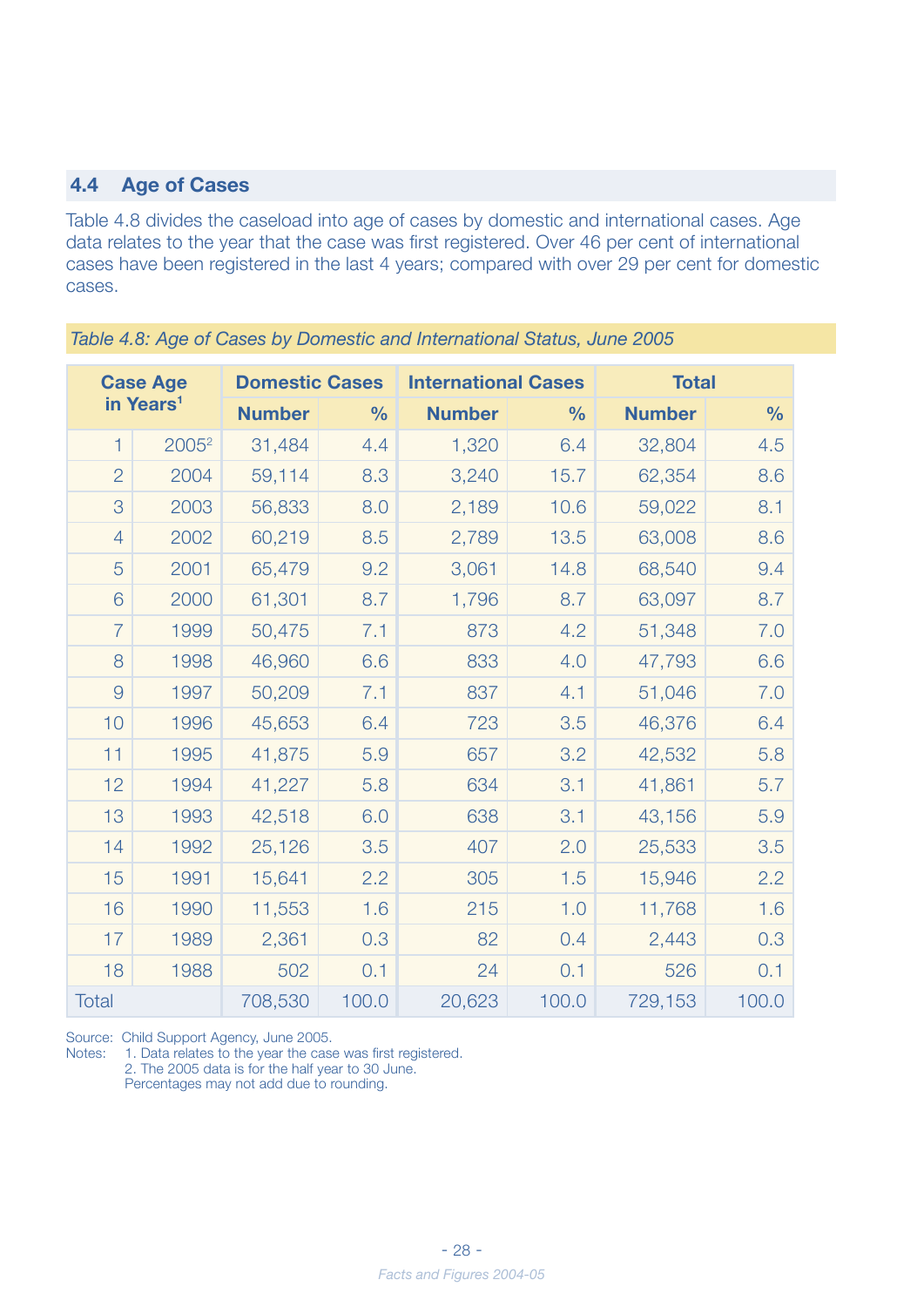#### **4.5 Income of Payers and Payees**

Tables 4.9, 4.10, 4.11 and 4.12 show payer and payee incomes by CSA Collect and Private Collect arrangements from two sources: the Tax Returns Data Base (TRDB) and the Child Support System (CSS). The data from the TRDB is for all parents who have lodged a tax return, and is the taxable income, i.e. after taxable deductions have been made. The data from the Child Support System includes the TRDB information but also includes estimated or derived income amounts for parents who have not lodged a tax return.

| <b>Payers</b>       | <b>CSA Collect</b> | <b>Private Collect</b> | <b>Totals</b> |
|---------------------|--------------------|------------------------|---------------|
| <b>Total number</b> | 348,787            | 380,374                | 729,161       |
| <b>Median</b>       | \$18,794           | \$27,110               | \$23,059      |
| <b>Average</b>      | \$25,077           | \$33,659               | \$29,554      |
| <b>Maximum</b>      | \$4,917,519        | \$8,273,995            | \$8,273,995   |

*Table 4.9: Payer Child Support Income, June 20051* 

Source: Child Support Agency, June 2005.

Note: 1.These incomes include cases with nil liabilities (zero incomes).

| Table 4.10: Payer Taxable Income (TRDB), June 2005 |  |  |
|----------------------------------------------------|--|--|
|----------------------------------------------------|--|--|

| Payers <sup>1</sup> | <b>CSA Collect</b> | <b>Private Collect</b> | <b>Total</b> |
|---------------------|--------------------|------------------------|--------------|
| <b>Total number</b> | 176,902            | 248,587                | 425,489      |
| <b>Median</b>       | \$32,046           | \$35,720               | \$34,105     |
| <b>Average</b>      | \$35,340           | \$40,457               | \$38,330     |
| <b>Maximum</b>      | \$15,455,956       | \$8,244,031            | \$15,455,956 |

Source: Tax Returns Database and Child Support Agency, June 2005.<br>Notes: 1. There were 303.672 payers who were non-lodgers in the re-

1. There were 303,672 payers who were non-lodgers in the relevant year

(171,885 CSA Collect and 131,787 Private Collect).

| <b>Payees</b>       | <b>CSA Collect</b> | <b>Private Collect</b> | <b>Total</b> |
|---------------------|--------------------|------------------------|--------------|
| <b>Total number</b> | 348,787            | 380,374                | 729,161      |
| <b>Median</b>       | \$11,772           | \$11,841               | \$11,794     |
| <b>Average</b>      | \$16,405           | \$16,136               | \$16,265     |
| <b>Maximum</b>      | \$1,824,236        | \$2,107,855            | \$2,107,855  |

Source: Child Support Agency, June 2005.

Note: 1. Child Support Median and Average Incomes recorded in this table do not include many of the benefits paid to resident parents by Centrelink.

 2. Payee Child Support Income figures reported in this table will understate the total income available to payee parents as it does not take into account access to taxable Centrelink benefits for those parents who have not lodged a tax return.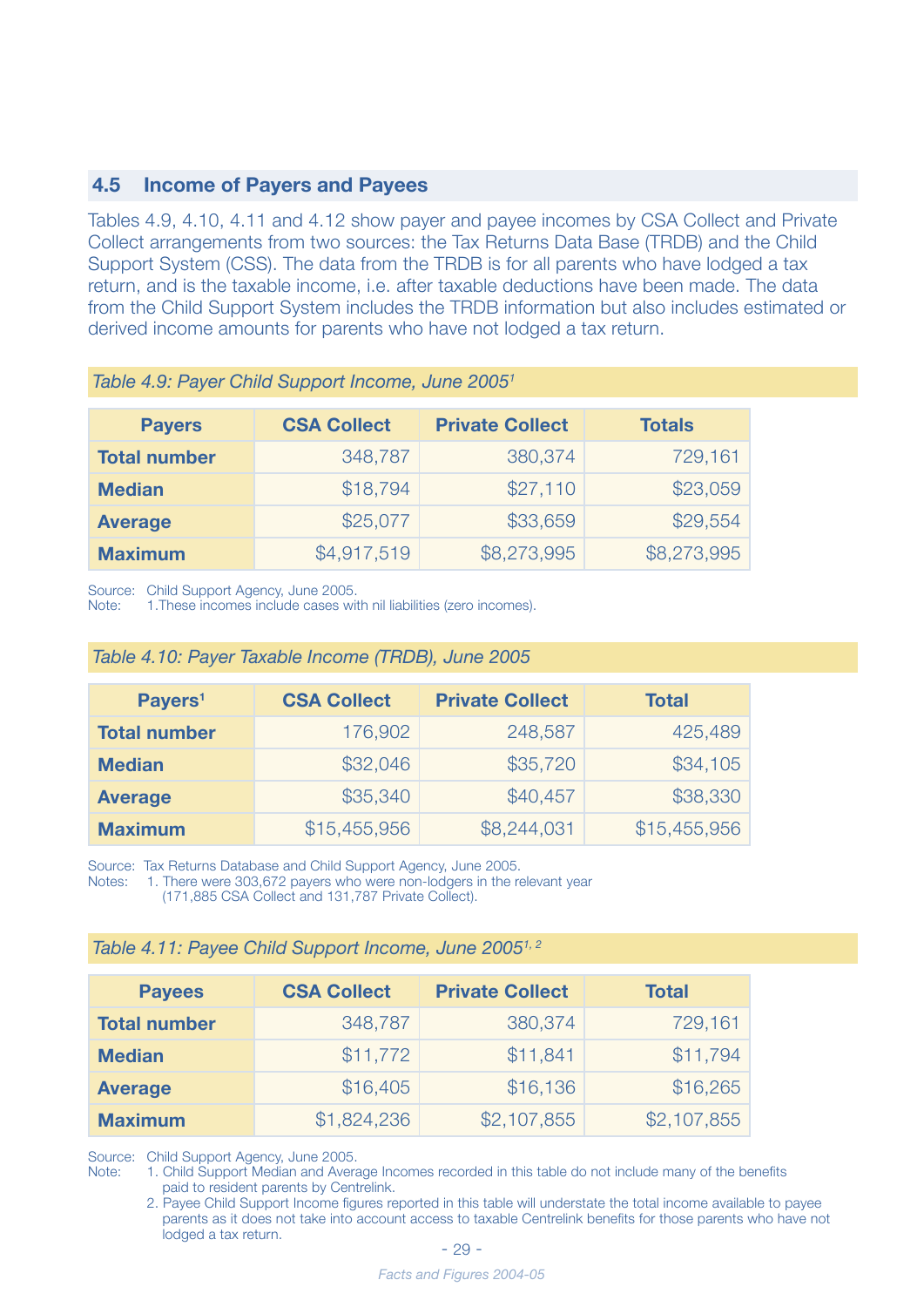| Payees <sup>1</sup> | <b>CSA Collect</b> | <b>Private Collect</b> | <b>Total</b> |
|---------------------|--------------------|------------------------|--------------|
| <b>Total number</b> | 198,362            | 230,881                | 429,243      |
| <b>Median</b>       | \$20,187           | \$19,671               | \$19,916     |
| <b>Average</b>      | \$22,687           | \$22,150               | \$22,399     |
| <b>Maximum</b>      | \$1,741,030        | \$3,336,024            | \$3,336,024  |

#### *Table 4.12: Payee Taxable Income (TRDB), June 2005*

Source: Tax Returns Database and Child Support Agency, June 2005.

Notes: 1. There were 299,918 payees who were non-lodgers in the relevant year (150,425 CSA Collect and 149,493 Private Collect).

Tables 4.9 to 4.12 show that payer median taxable incomes are significantly greater than the median taxable income of payees. Family Tax Benefit payments are not included in the incomes shown. Payees from Private Collect and CSA Collect collection methods have similar median incomes but payers in Private Collect arrangements have significantly higher median child support incomes than those in CSA Collect arrangements. Payee Child Support Income and Taxable Income amounts do not fully reflect the income available to these parents. For example, these incomes do not include untaxed income amounts such as some Centrelink benefits, or financial benefits associated with the possession of a Health Care Card. The CSA publication *Disposable Income Tables: Demonstrating Family Income Before and After Separation* takes into consideration some of these factors. To illustrate this point, an intact family with a single taxable income of \$35,000 and two children aged between 5-12 years and 16-17 years actually has a disposable income of \$37,850 p.a. after tax has been deducted and Centrelink benefits added. After separation, the parent with full-time care of the children and not in paid employment, has an income of \$27,373 p.a., comprising \$12,384 in Parenting Payment Single, \$4,646 in Youth Allowance, \$2,082 in FTB Part A, \$2,446 in FTB Part B and a child support entitlement of \$5,815. By contrast, the payer parent with a taxable income of \$35,000 pays tax and \$5,815 in child support, leaving them with a disposable income of \$22,300 p.a.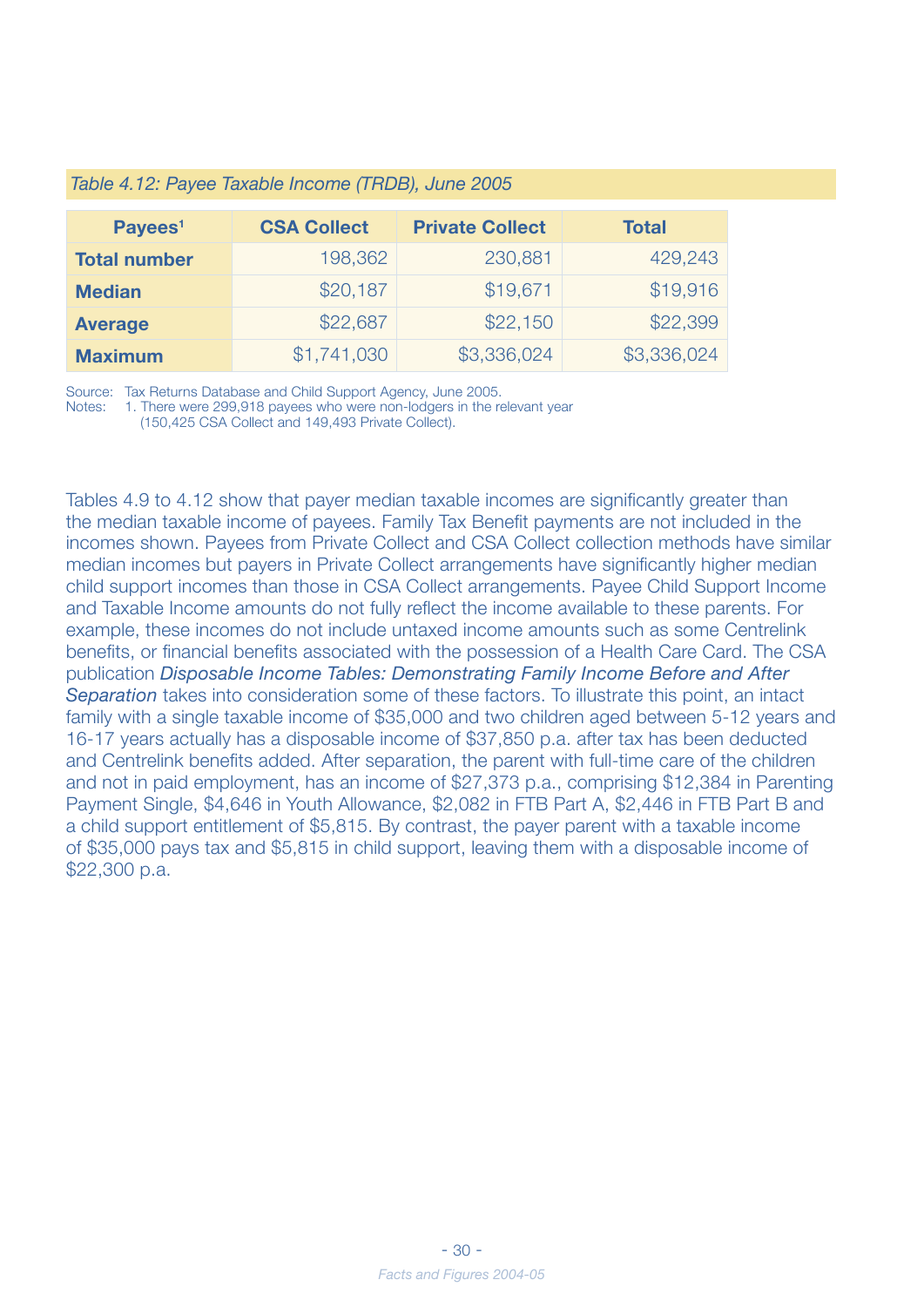#### **4.6 Income Sources of CSA Payers who Lodge Income Tax Returns**

Table 4.13 shows the source of income for payers who lodged tax returns. It shows the numbers of payers who earned some or all of their income from these different sources. One payer may have earned income from a number of these sources.

The most common source of income for payers who lodged tax returns was salary and wages, with approximately 86 per cent of all payers deriving some or all of their income from this source. By comparison almost 16 per cent of payers who lodged tax returns received some or all of their income from Government benefits and allowances.

For those payers who lodged a tax return in 2003-04 the source with the highest average earnings was Salary and Wages (\$39,728) followed by Partnerships and Trusts (\$19,738) and Net Income or Loss from Business (\$15,436).

| <b>Top 10 Income Sources</b>            | <b>Number</b> | $\%$ | <b>Average Earnings (\$)</b> |
|-----------------------------------------|---------------|------|------------------------------|
| <b>Salary and Wages</b>                 | 364,478       | 85.7 | 39,728                       |
| Allowance, Director's Fees              | 103,931       | 24.4 | 2,573                        |
| <b>Gross Interest</b>                   | 68,911        | 16.2 | 838                          |
| Government Benefits and<br>Allowances   | 66,291        | 15.6 | 4,666                        |
| Net Income or Loss From Business        | 53,141        | 12.5 | 15,436                       |
| <b>Dividends</b>                        | 47,428        | 11.1 | 3,534                        |
| <b>Gross Rent</b>                       | 33,535        | 7.9  | 10,006                       |
| <b>Partnerships and Trusts</b>          | 25,490        | 6.0  | 19,738                       |
| <b>Eligible Termination Payments</b>    | 13,615        | 3.2  | 8,333                        |
| <b>Lump Sum Payments</b>                | 7,625         | 1.8  | 6,541                        |
| <b>Total for CSA Payers<sup>2</sup></b> | 425,489       |      | <b>38,330<sup>3</sup></b>    |

*Table 4.13: Income Sources of CSA Payers who Lodge Income Tax Returns, June 20051*

Note: 1. The results in this table are derived from the Tax Return Data Base (TRDB) of the ATO and only include those CSA payers who lodged tax returns for the 2003-04 financial year. For this reason the number of payers in receipt of benefits is particularly affected and under reports the number of payers in receipt of government benefits.

 2. This total differs from the sum of the main income sources because payers can earn income from more than one source.

 3. This is the average income for all payers who lodged a tax return. Therefore it is not the sum of the average incomes.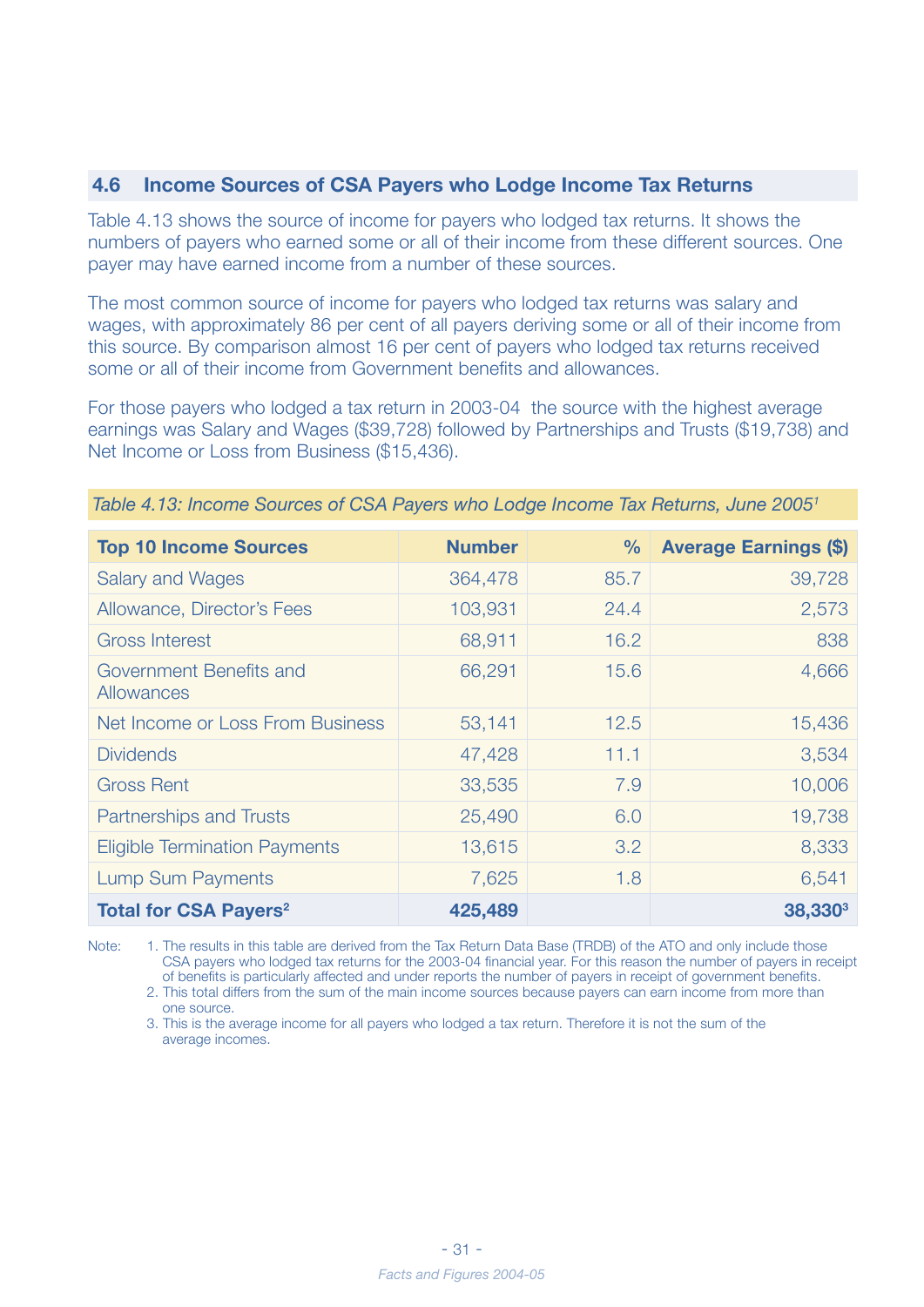## **5.0 Scheme Outcomes**

#### **5.1 Liabilities**

The following liability statistics are broken down into CSA Collect and Private Collect categories.

#### **5.1.1 Liabilities by CSA and Private Collect**

From 1 July 1999 a minimum liability of \$260 per year applies to payers if their liability calculated under the formula is less than \$260 per year. Until 30 June 1999 payers in that situation were not required to pay child support

There are a number of reasons why a parent is not required to pay any child support, including the following:

- Stage 1 court orders can have a clause that the payer will not have to pay child maintenance during periods of unemployment or in other circumstances;
- A Stage 1 payer can apply to CSA not to enforce the court order during periods of unemployment;
- Where parents have an Agreement that the liability be nil (usually for during periods of unemployment); and
- Where the parents equally share the care of their child and their incomes are also equal.

| <b>Annual Payer</b> | <b>CSA Collect</b> |               | <b>Private Collect</b> |               | <b>Total</b>  |               |
|---------------------|--------------------|---------------|------------------------|---------------|---------------|---------------|
| Liability (\$)      | <b>Number</b>      | $\frac{0}{0}$ | <b>Number</b>          | $\frac{0}{0}$ | <b>Number</b> | $\frac{0}{0}$ |
| <b>Over \$260</b>   | 183,976            | 52.7          | 250,298                | 65.8          | 434,274       | 59.6          |
| \$260               | 114,202            | 32.7          | 74,391                 | 19.6          | 188,593       | 25.9          |
| \$1 to \$259        | 30,920             | 8.9           | 12,968                 | 3.4           | 43,888        | 6,0           |
| Nil                 | 19,689             | 5.6           | 42,717                 | 11.2          | 62,406        | 8,6           |
| Total               | 348,787            | 100.0         | 380,374                | 100.0         | 729,161       | 100.0         |

#### *Table 5.1: Liability by Collection Method, June 2005*

Source: Child Support Agency, June 2005.

Note: Percentages may not add due to rounding.

Tables 5.1 and 5.2 show the percentage of CSA Collect payers and Private Collect payers within specified liability ranges, while Chart 5.1 plots those percentages. The table and chart demonstrate that:

- a smaller proportion of CSA Collect cases have nil liabilities than Private Collect cases;
- a higher proportion of CSA Collect cases have \$260 minimum liabilities than Private Collect cases;
- a higher proportion of CSA Collect payers have liabilities under \$3,000; and

![](_page_30_Figure_18.jpeg)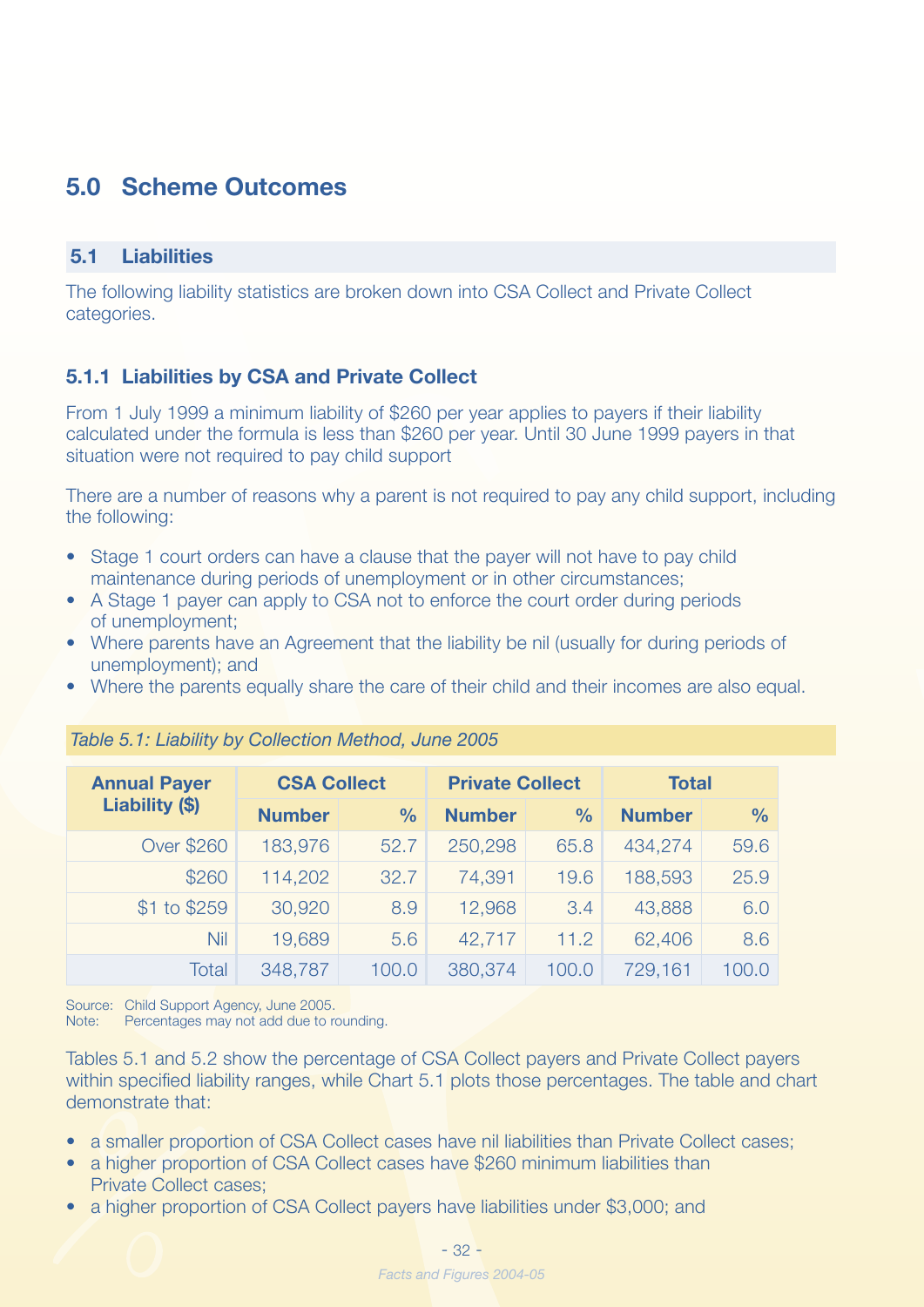• a higher proportion of Private Collect payers have liabilities of between \$3,000 and \$14,000, which is in line with the data presented in Tables 4.9 and 4.10, indicating that payer median incomes are significantly higher in Private Collect cases.

| <b>Annual Payer Liability</b> | <b>CSA Collect</b> |               | <b>Private Collect</b> |               | <b>Total</b>  |               |
|-------------------------------|--------------------|---------------|------------------------|---------------|---------------|---------------|
| $\left( \mathbb{S}\right)$    | <b>Number</b>      | $\frac{0}{0}$ | <b>Number</b>          | $\frac{0}{0}$ | <b>Number</b> | $\frac{0}{0}$ |
| $\overline{O}$                | 19,689             | 5.6           | 42,717                 | 11.2          | 62,406        | 8.6           |
| $1 - 259$                     | 30,920             | 8.9           | 12,968                 | 3.4           | 43,888        | 6.0           |
| 260                           | 114,202            | 32.7          | 74,391                 | 19.6          | 188,593       | 25.9          |
| 261-500                       | 7,671              | 2.2           | 7,177                  | 1.9           | 14,848        | 2.0           |
| $501 - 1,000$                 | 13,910             | 4.0           | 13,318                 | 3.5           | 27,228        | 3.7           |
| 1,001-2,000                   | 30,270             | 8.7           | 32,201                 | 8.5           | 62,471        | 8.6           |
| 2,001-3,000                   | 27,243             | 7.8           | 29,293                 | 7.7           | 56,536        | 7.8           |
| $3,001 - 4,000$               | 23,533             | 6.7           | 27,014                 | 7.1           | 50,547        | 6.9           |
| 4,001-5,000                   | 18,568             | 5.3           | 23,467                 | 6.2           | 42,035        | 5.8           |
| 5,001-6,000                   | 15,512             | 4.4           | 21,703                 | 5.7           | 37,215        | 5.1           |
| 6,001-7,000                   | 10,968             | 3.1           | 17,534                 | 4.6           | 28,502        | 3.9           |
| 7,001-8,000                   | 8,495              | 2.4           | 14,473                 | 3.8           | 22,968        | 3.1           |
| 8,001-9,000                   | 6,192              | 1.8           | 11,619                 | 3.1           | 17,811        | 2.4           |
| 9,001-10,000                  | 4,546              | 1.3           | 9,529                  | 2.5           | 14,075        | 1.9           |
| 10,001-11,000                 | 3,416              | 1.0           | 7,739                  | 2.0           | 11,155        | 1.5           |
| 11,001-12,000                 | 2,701              | 0.8           | 6,128                  | 1.6           | 8,829         | 1.2           |
| 12,001-13,000                 | 2,124              | 0.6           | 4,978                  | 1.3           | 7,102         | 1.0           |
| 13,001-14,000                 | 1,669              | 0.5           | 4,082                  | 1.1           | 5,751         | 0.8           |
| 14,001-15,000                 | 1,287              | 0.4           | 3,229                  | 0.8           | 4,516         | 0.6           |
| 15,001-16,000                 | 1,071              | 0.3           | 2,714                  | 0.7           | 3,785         | 0.5           |
| 16,001-17,000                 | 741                | 0.2           | 2,153                  | 0.6           | 2,894         | 0.4           |
| 17,001-18,000                 | 624                | 0.2           | 1,702                  | 0.4           | 2,326         | 0.3           |
| 18,001-19,000                 | 631                | 0.2           | 1,556                  | 0.4           | 2,187         | 0.3           |
| 19,001-20,000                 | 449                | 0.1           | 1,242                  | 0.3           | 1,691         | 0.2           |
| >20,001                       | 2,355              | 0.7           | 7,447                  | 2.0           | 9,802         | 1.3           |
| <b>Total</b>                  | 348,787            | 100.0         | 380,374                | 100.0         | 729,161       | 100.0         |

*Table 5.2: Liability by Collection Method, June 2005*

Source: Child Support Agency, June, 2005.

Note: Percentages may not add due to rounding.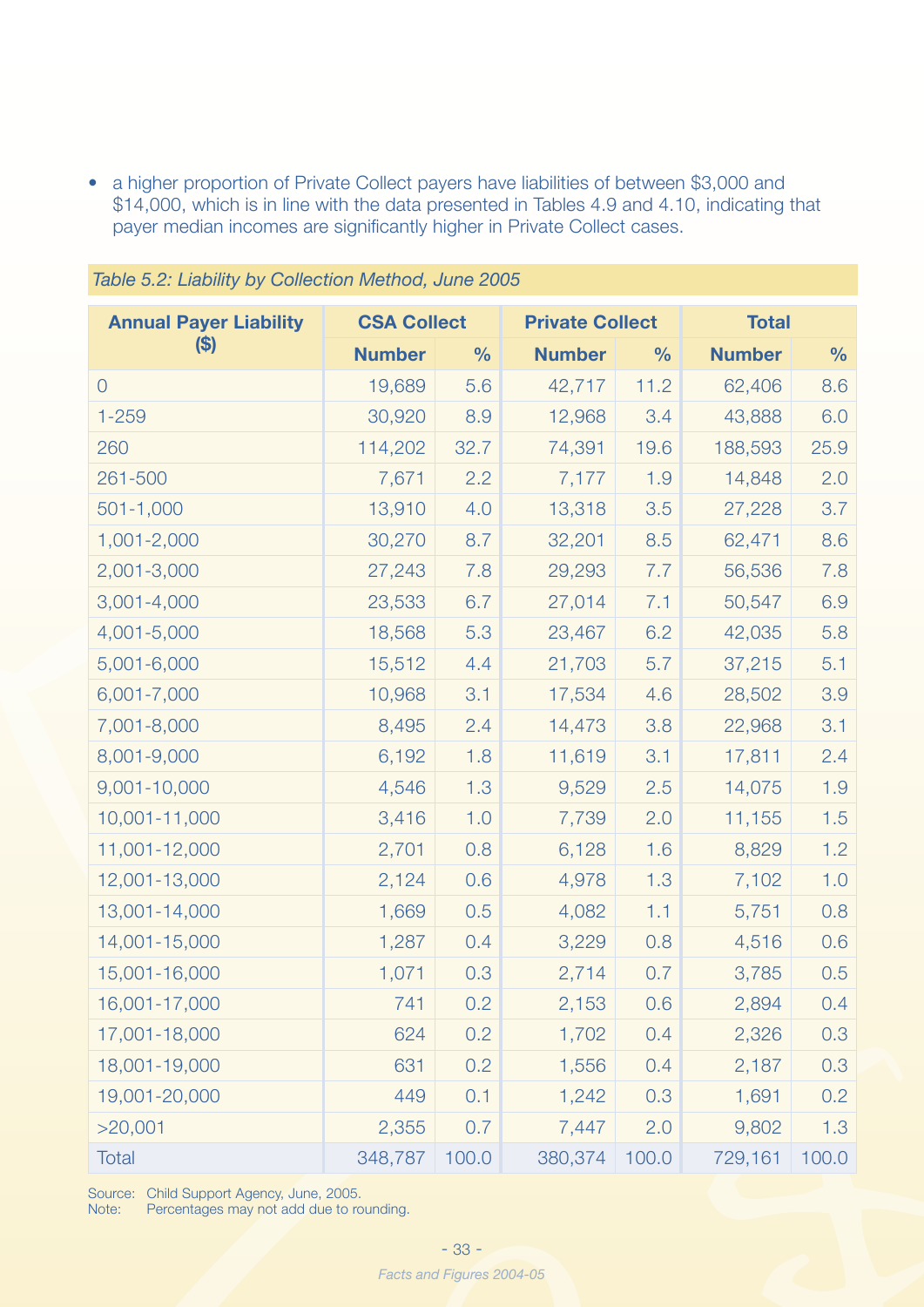![](_page_32_Figure_0.jpeg)

#### *Chart 5.1: CSA Payer Liability by Collection Method June 2005*

#### **5.1.2 Average Child Support Liabilities**

Table 5.3 records the average annual child support for each Stage and Collection Method. There are two sets of averages: one set includes all cases and the other excludes cases where the assessment is \$260 a year or less. In Stage 2 cases, where liabilities of \$260 or less have been excluded, there is a difference of \$508.30 per year between the average Stage 2 Domestic liability (\$5,597.82 per year) and the average International liability (\$5,089.52 per year). Where all cases have been included, the difference between the Stage 2 Domestic and Stage 2 International average liability figures is \$411.80 per year.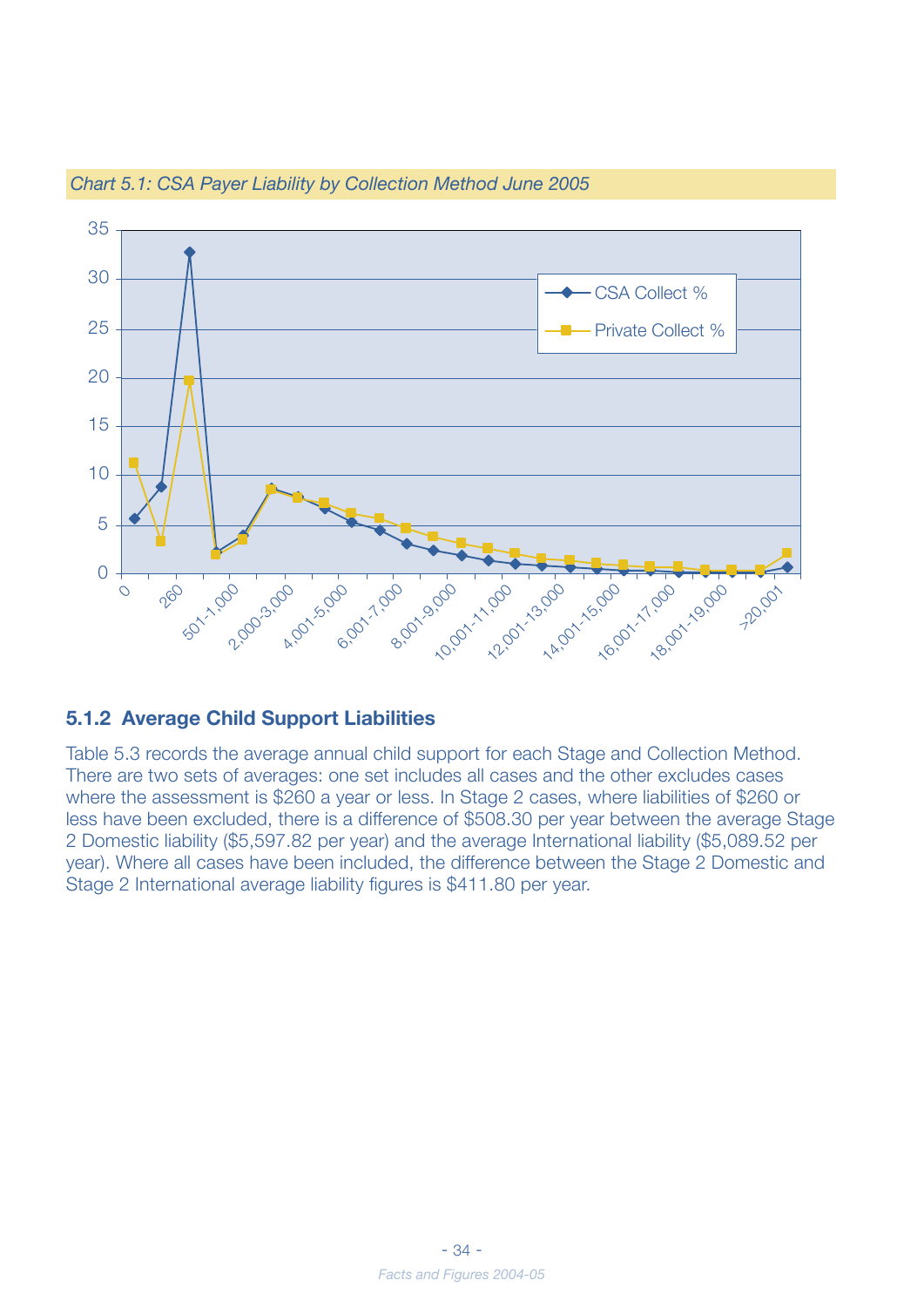| <b>Stage</b> | <b>Collection</b><br><b>Method</b> |                      | <b>Average Annual Liabilities</b><br>(all cases) |                               | <b>Average Annual Liabilities</b><br>(liability more than \$260) |                              |                        |
|--------------|------------------------------------|----------------------|--------------------------------------------------|-------------------------------|------------------------------------------------------------------|------------------------------|------------------------|
|              |                                    | <b>Domestic</b><br>S | International<br>$\mathcal{S}$                   | <b>Total</b><br>$\mathcal{S}$ | <b>Domestic</b><br>S                                             | International<br>$\mathbb S$ | Total<br>$\mathcal{S}$ |
| <b>Stage</b> | CSA coll.                          | 2,713.19             | 5,261.14                                         | 3,008.52                      | 2,701.81                                                         | 5,202.30                     | 2,992.39               |
|              | Private coll.                      | 2,417.53             | 6,163.44                                         | 2,571.10                      | 2,582.49                                                         | 6,239.46                     | 2,731.61               |
|              | Total                              | 2,615.62             | 5,385.99                                         | 2,871.93                      | 2,662.40                                                         | 5,344.93                     | 2,910.91               |
| <b>Stage</b> | CSA coll.                          | 2,707.56             | 3,058.01                                         | 2,722.69                      | 4,745.91                                                         | 4,855.05                     | 4,751.17               |
| $\mathbf{2}$ | Private coll.                      | 4,644.37             | 3,955.16                                         | 4,634.04                      | 6,189.93                                                         | 5,676.43                     | 6,182.82               |
|              | Total                              | 3,707.19             | 3,295.39                                         | 3,695.31                      | 5,597.82                                                         | 5,089.52                     | 5,583.48               |
| <b>All</b>   | CSA coll.                          | 2,707.65             | 3,149.35                                         | 2,727.23                      | 4,688.44                                                         | 4,879.33                     | 4,698.02               |
|              | Private coll                       | 4,629.17             | 3,996.99                                         | 4,619.58                      | 6,154.51                                                         | 5,692.83                     | 6,147.99               |
|              | Total                              | 3,695.58             | 3,369.82                                         | 3,685.95                      | 5,546.73                                                         | 5,104.50                     | 5,533.72               |

#### *Table 5.3: Average Child Support Liability by Stage and Collection Method, June 2005*

Source: Child Support Agency, June 2005.

Table 5.4 outlines the total average weekly liability for Stage 2 CSA Collect and Private Collect cases based upon the number of eligible children. In all cases the average liabilities of the Private Collect cases are higher than the average liabilities for CSA Collect cases.

| Table 5.4: Average Weekly Liabilities by the Number of Eligible Children by Collection |  |
|----------------------------------------------------------------------------------------|--|
| Method <sup>1</sup> – Stage 2 Cases only, June 2005                                    |  |

|                                    | <b>CSA Collect</b> |                     | <b>Private Collect</b> |                     |               | <b>Total</b>        |
|------------------------------------|--------------------|---------------------|------------------------|---------------------|---------------|---------------------|
| <b>Eligible</b><br><b>Children</b> | <b>Number</b>      | <b>Average</b><br>S | <b>Number</b>          | <b>Average</b><br>S | <b>Number</b> | <b>Average</b><br>S |
|                                    | 205,952            | 41.83               | 186,202                | 63.86               | 392,154       | 52.29               |
| $\overline{2}$                     | 87,931             | 68,77               | 107,726                | 115.14              | 195,657       | 94.30               |
| 3                                  | 22,737             | 78.41               | 31,477                 | 137.33              | 54,214        | 112.62              |
| $\overline{4}$                     | 5,083              | 70.01               | 7,280                  | 126.07              | 12,363        | 103.02              |
| 5                                  | 1,070              | 53.26               | 1,621                  | 105.78              | 2,691         | 84.90               |
| 6                                  | 299                | 43.67               | 428                    | 97.53               | 727           | 75,38               |
| $\overline{7}$                     | 85                 | 40.33               | 108                    | 76.56               | 193           | 60,60               |
| 8                                  | 21                 | 57.70               | 27                     | 69.48               | 48            | 64.33               |
| Total <sup>2</sup>                 | 323,186            | 52.21               | 334,881                | 88.87               | 658,067       | 70.87               |

Source: Child Support Agency, June 2005.<br>Note: 1. Nil liability cases have been excl

1. Nil liability cases have been excluded from this table.

 2. Cases with more than 8 Eligible Children have been excluded from this table as the numbers are Gases with more than o Lignon Stimster.......<br>insignificant (20 cases have been excluded).<br>- 35 -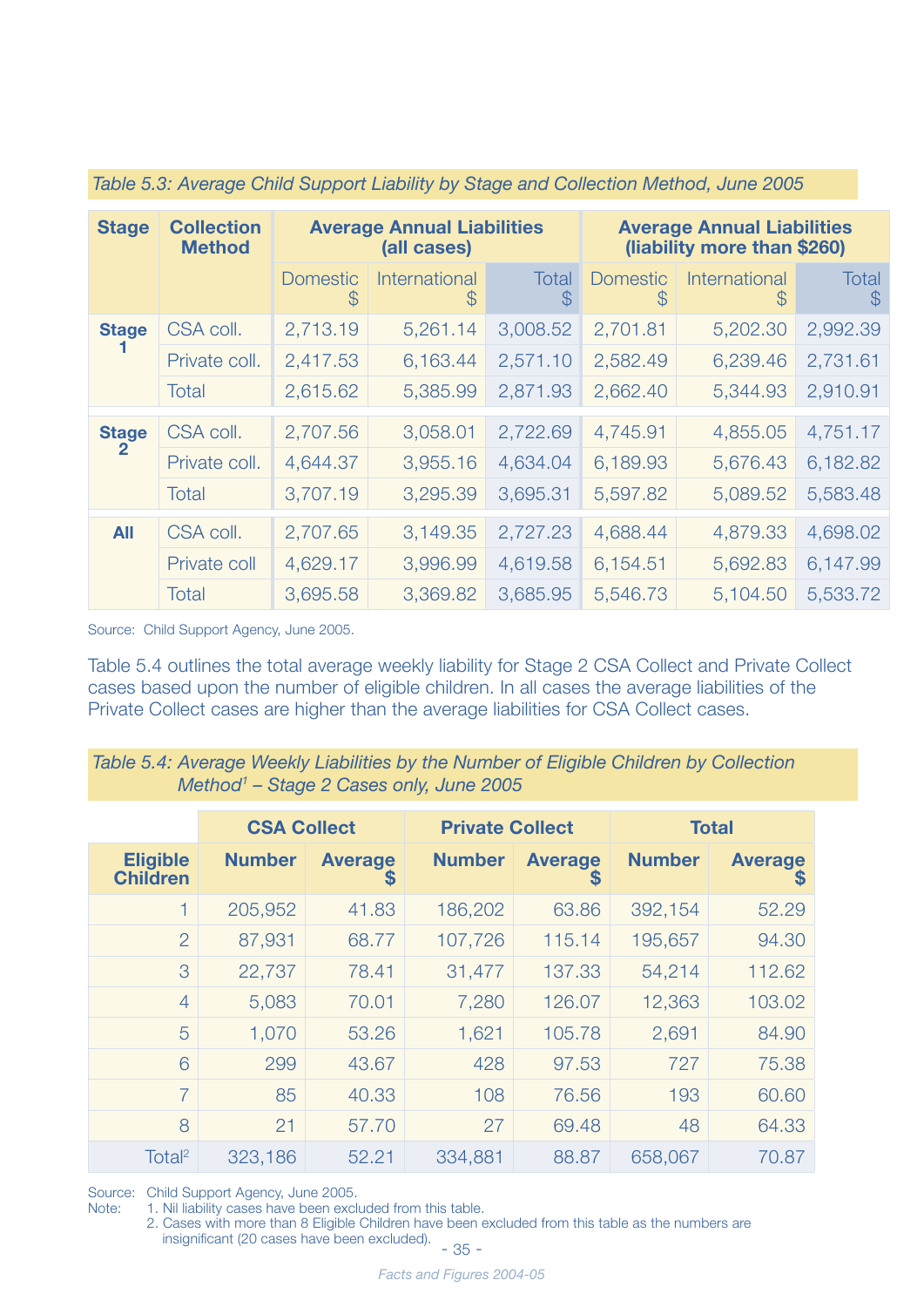#### **5.2 Payments**

#### **5.2.1 Total Credits and Liabilities**

Table 5.5 shows total liabilities and all credits for CSA collect cases since 1988. As at June 1991 a total of \$283 million in liabilities had been registered for payers, and \$185 million had actually been collected. In other words CSA collections represented 65 per cent of all liabilities. By June 2005 CSA Collect cumulative liabilities had risen to \$8,759.2 million and cumulative credits were up to \$7,887.0 million. This resulted in a 90.0 per cent collection rate for CSA collect cases.

| <b>End June</b>        | <b>Cumulative Liabilities</b><br>\$m\$ | <b>Cumulative Credits</b><br>\$m\$ | <b>Collection Rate</b><br>$\frac{9}{6}$ |
|------------------------|----------------------------------------|------------------------------------|-----------------------------------------|
| 1988-1991 <sup>2</sup> | 283.0                                  | 185.0                              | 65.0                                    |
| 1988-1992              | 505.1                                  | 346.4                              | 69.0                                    |
| 1988-1993              | 784.9                                  | 569.4                              | 73.0                                    |
| 1988-1994              | 1,131.3                                | 848.2                              | 75.0                                    |
| 1988-1995              | 1,795.8                                | 1,315.8                            | 73.3                                    |
| 1988-1996              | 2,228.4                                | 1,729.1                            | 77.6                                    |
| 1988-1997              | 2,725.7                                | 2,209.1                            | 81.0                                    |
| 1988-1998              | 3,305.6                                | 2,761.3                            | 83.5                                    |
| 1988-1999              | 3,940.4                                | 3,357.5                            | 85.2                                    |
| 1988-2000              | 4,645.2                                | 4,010.5                            | 86.3                                    |
| 1988-2001              | 5,368.1                                | 4,698.4                            | 87.5                                    |
| 1988-2002              | 6,151.7                                | 5,392.9                            | 87.7                                    |
| 1988-2003              | 6,957.2                                | 6,113.1                            | 87.9                                    |
| 1988-2004              | 7,818.0                                | 6,970.4                            | 89.2                                    |
| 1988-2005              | 8,759.2                                | 7,887.0                            | 90.0                                    |

*Table 5.5: Cumulative Credits and Liabilities for CSA Collect Cases, June 20051*

Source: Child Support Agency, June 2005.

Notes: 1. The difference between the 'All Liabilities' figures and the 'All Credits' figures are the Gross Maintenance Debt figures, not Net Maintenance Debt figures reported elsewhere in this publication. Net Maintenance Debt figures exclude Write Off amounts.

2. The 1991 credit and liability totals include amounts for 1988, 1989 and 1990.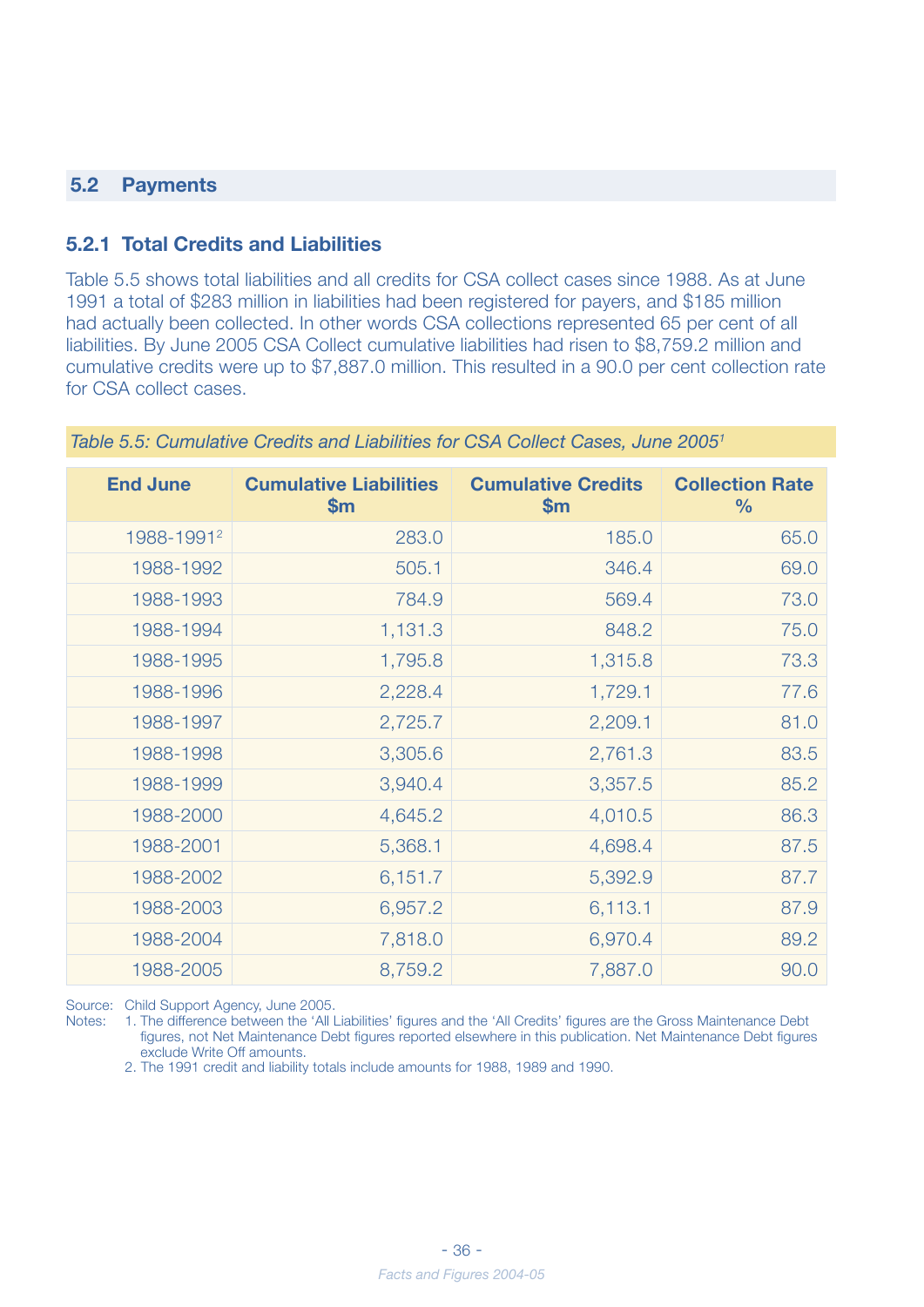![](_page_35_Figure_0.jpeg)

*Chart 5.2: Cumulative Liabilities and Collections (CSA Collect Cases) since 1991*

Source: Child Support Agency, June 2005.

![](_page_35_Figure_3.jpeg)

![](_page_35_Figure_4.jpeg)

Source: Child Support Agency, June 2005.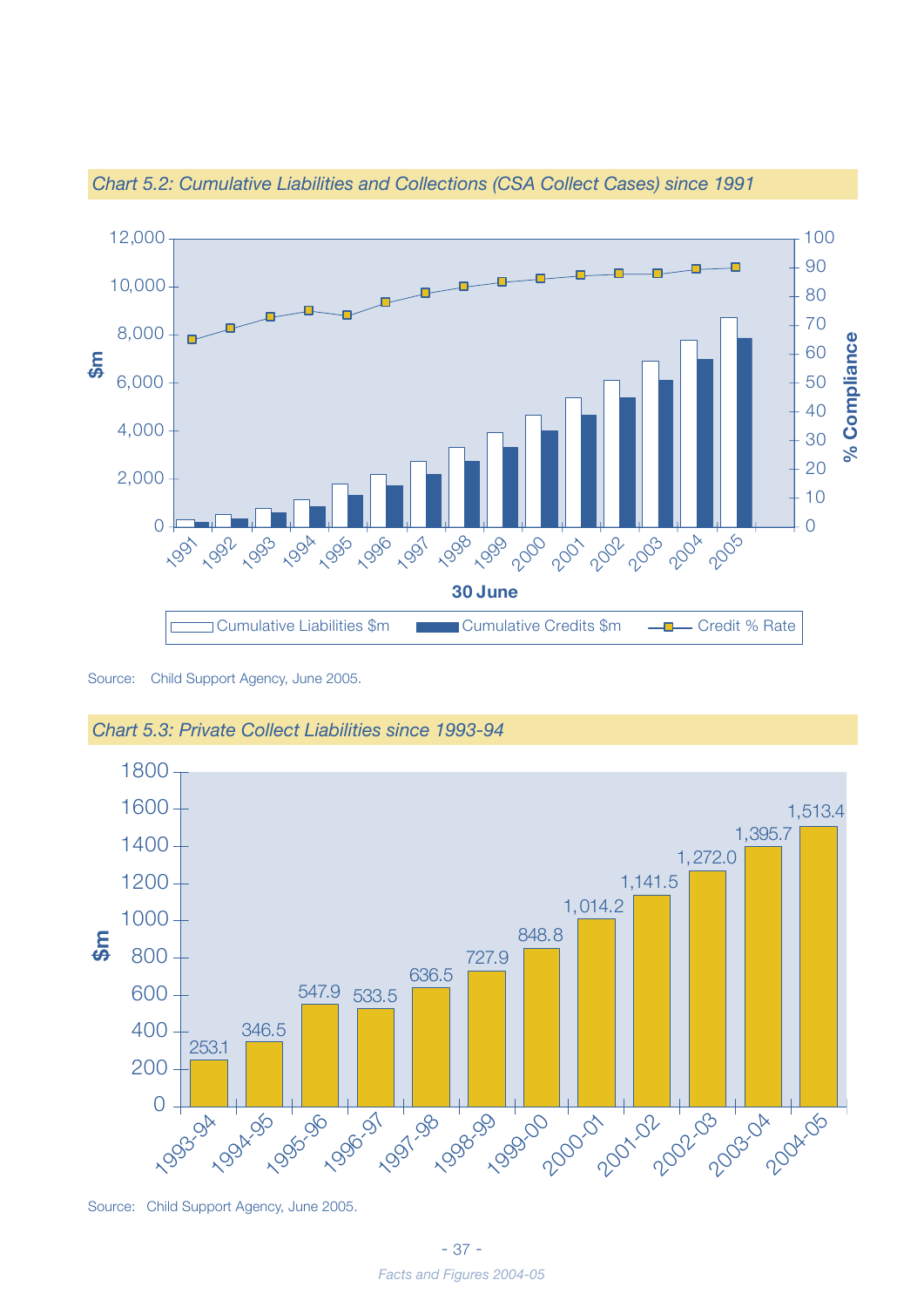The liabilities and collections in Table 5.5 are also depicted in Chart 5.2. Total liabilities are represented by the white bars, while the credits are recorded in the blue bars. Running across the top of the chart are the credit amounts as a percentage of all liabilities.

Chart 5.3 shows the total Private Collect liabilities for 1993-94 to 2003-04. CSA assumes that the collection rate for privately collected child support is 100 per cent as payees are able to request collection by the CSA if the payer fails to meet their obligation.

#### **5.2.2 Child Support Transferred**

'Transfers' are child support liabilities that have been collected by CSA (CSA Collect), as well as payments that have been paid directly between parents but where the eligible carers are registered with CSA (Private Collect arrangements). The total amount of child support transferred in 2004-05 was \$2,379.8 million, including \$1,513.4 million in private collections and \$866.4 million in funds collected by the CSA. This is a \$193.6 million (8.9 per cent) increase on the 'transfers' total of \$2,186.2 million reported in 2003-04 (see Table 5.6 and Chart 5.4).

Ninety-five per cent of all (Private Collect and CSA collect cases combined) child support has been transferred between parents. This represents about \$17 billion since 1988.

| 30 June | <b>CSA Collect<sup>1</sup></b> |               | <b>Private Collect<sup>2</sup></b> |               | <b>Total</b> |
|---------|--------------------------------|---------------|------------------------------------|---------------|--------------|
|         | \$                             | $\frac{0}{0}$ | \$                                 | $\frac{0}{0}$ | \$           |
| 1994    | 274.2                          | 52.0          | 253.1                              | 48.0          | 527.3        |
| 1995    | 327.0                          | 48.6          | 346.5                              | 51.4          | 673.5        |
| 1996    | 388.7                          | 41.5          | 547.9                              | 58.5          | 936.6        |
| 1997    | 458.0                          | 46.2          | 533.5                              | 53.8          | 991.5        |
| 1998    | 526.4                          | 45.3          | 636.5                              | 54.7          | 1,162.9      |
| 1999    | 571.3                          | 44.0          | 727.9                              | 56.0          | 1,299.2      |
| 2000    | 598.2                          | 41.3          | 848.8                              | 58.7          | 1,447.0      |
| 2001    | 619.4                          | 37.9          | 1,014.2                            | 62.1          | 1,633.6      |
| 2002    | 636.4                          | 35.8          | 1,141.5                            | 64.2          | 1,777.9      |
| 2003    | 672.0                          | 34.6          | 1,272.0                            | 65.4          | 1,944.0      |
| 2004    | 790.5                          | 36.2          | 1,395.7                            | 63.8          | 2,186.2      |
| 2005    | 866.4                          | 36.4          | 1,513.4                            | 63.6          | 2,379.8      |

#### *Table 5.6: Transfers (\$m.)*

Source: Child Support Agency, June 2005.<br>Notes: 1. The CSA Collect figures include

1. The CSA Collect figures include amounts for Interim Disbursement, Final Disbursement, Emergency Disbursement and Non-Agency Payments (NAPs).

 2. Private Collect totals assume 100 per cent of privately paid child support is transferred. Where this is not so, the payee is entitled to ask the CSA to collect the liability.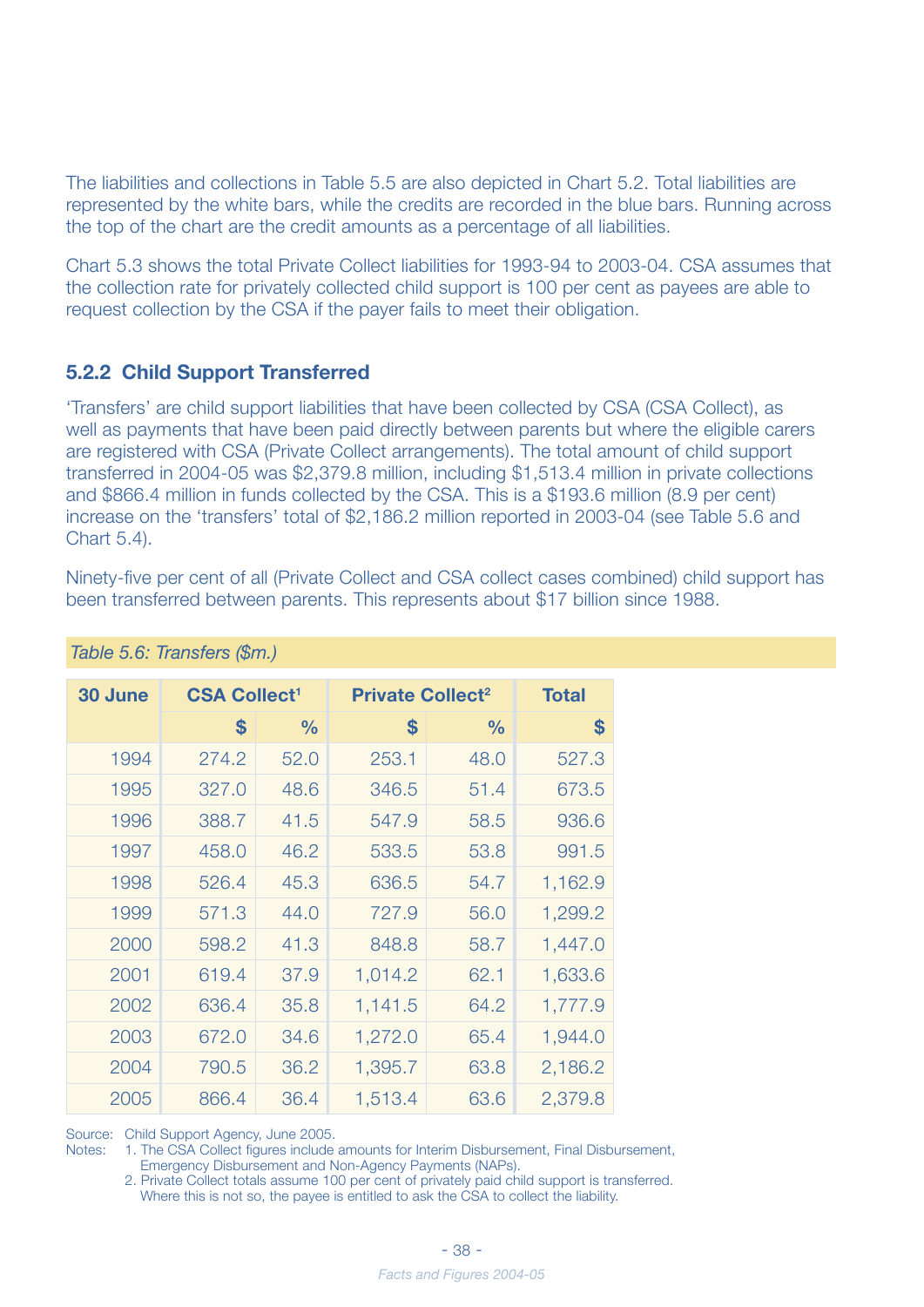![](_page_37_Figure_0.jpeg)

*Chart 5.4: CSA Transfers by Collection Method*

Source: Child Support Agency, June 2005.

#### **5.2.3 Collections - CSA Collect Cases**

Child support payments can be received by the CSA in a number of ways:

- Employer Withholding: these are monies withheld by the parent's employer and paid directly to CSA by the employer on the employee's behalf.
- Cash: monies paid by the parent directly to the CSA by cheque or money order.
- Tax Refund Intercept Payments (TRIPs): these are monies intercepted from a payers tax refund by CSA.
- Non-Agency Payments (NAPs): these are payments made directly to the payee or a third party by the payer instead of to the CSA. These payments are made in lieu of child support and might include money or the payment of medical bills, school fees etc.

Table 5.7 and Chart 5.5 show that the Cash component, as a percentage of child support payments, is increasing while TRIPs are decreasing. The percentage amount collected through NAPs and Employer Withholding has been relatively stable in recent years.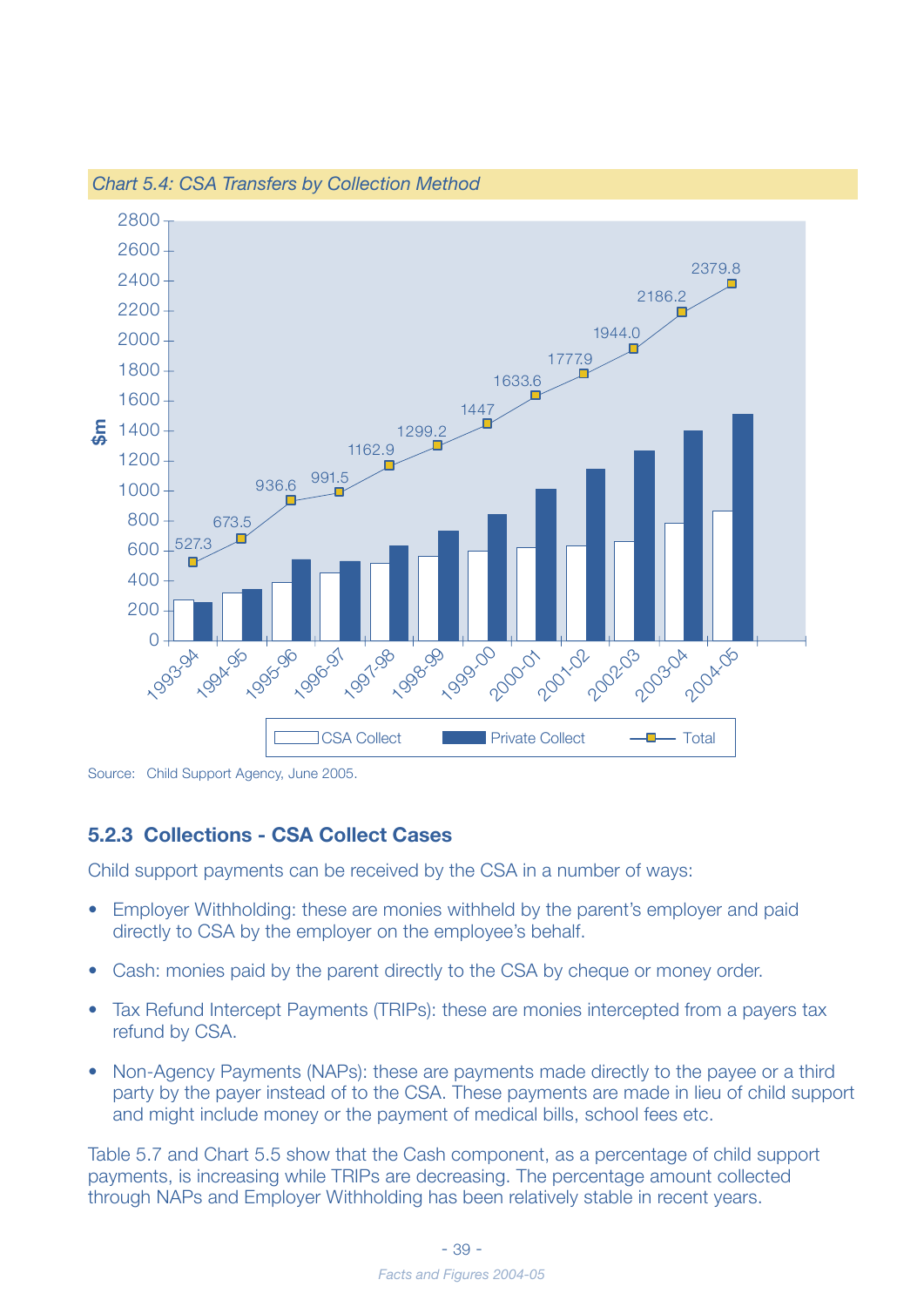| 30 June           | <b>Employer</b><br><b>Withholding</b> | $\text{Cash}^2$ | <b>TRIPS</b> | <b>NAPs</b> |
|-------------------|---------------------------------------|-----------------|--------------|-------------|
| 1998              | 53.1                                  | 30.6            | 8.9          | 7.4         |
| 1999              | 51.1                                  | 33.4            | 8.5          | 6.9         |
| 2000              | 48.8                                  | 35.6            | 9.1          | 6.5         |
| 2001              | 46.4                                  | 39.2            | 8.8          | 5.7         |
| 2002 <sup>1</sup> | 44.4                                  | 41.3            | 8.9          | 5.3         |
| 2003              | 40.9                                  | 45.4            | 8.2          | 5.4         |
| 2004              | 41.1                                  | 46.2            | 7.1          | 5.6         |
| 2005              | 41.2                                  | 47.2            | 6.9          | 4.8         |

#### *Table 5.7: Child Support Payments - Percentages*

Source: Child Support Agency, June 2005.

Notes: 1. The data for 2001-02 relates to the period up to the end February 2002. Data was not available

for the remainder of the financial year due to the redevelopment of the CSA's computer system (Cuba).

2. Cash in this table includes cheques, Australia Post Billpay, BPay, and s72A enforcement payments.

![](_page_38_Figure_6.jpeg)

#### *Chart 5.5: CSA Payments by Method*

Source: Child Support Agency, June 2005.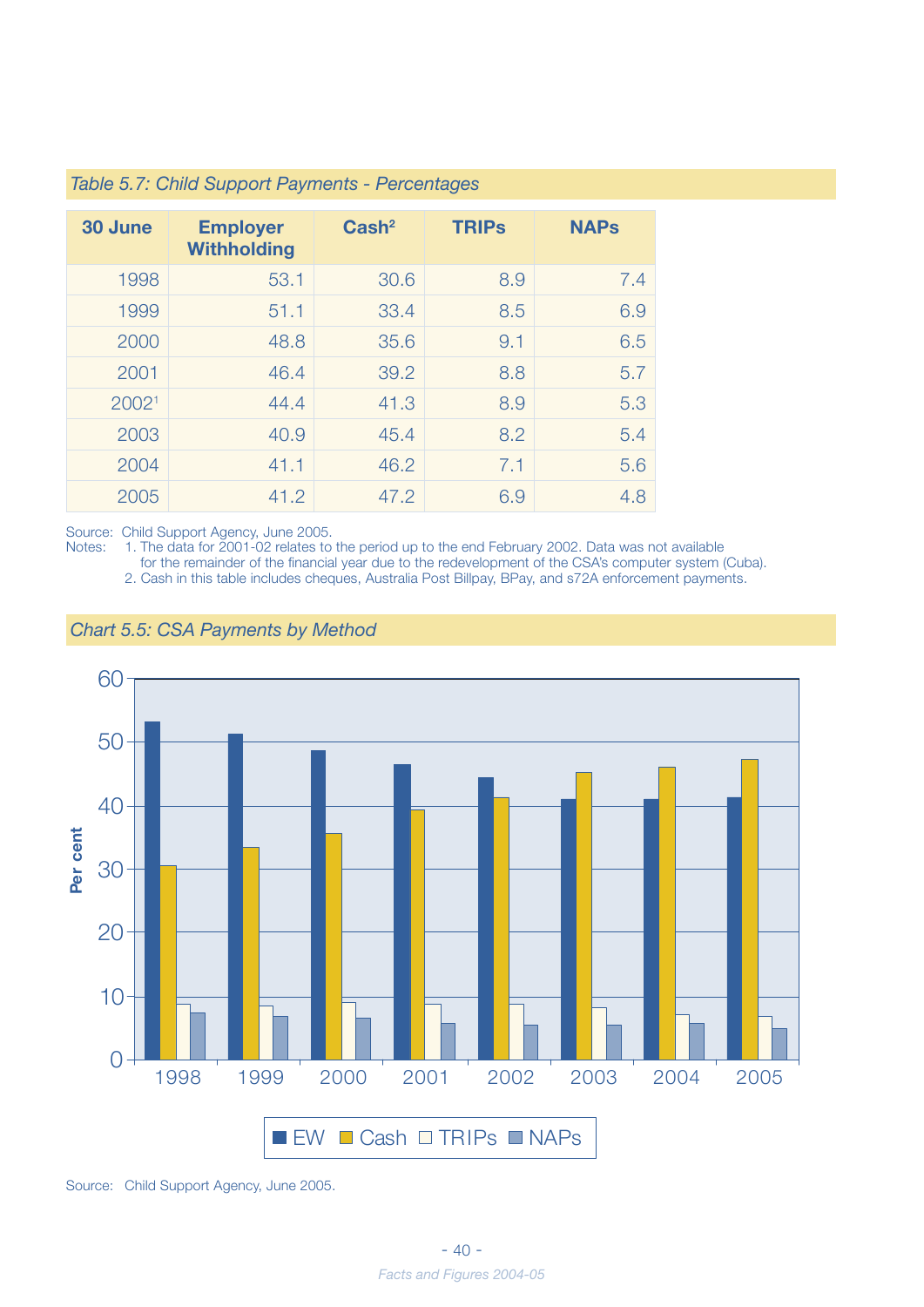#### **5.2.4 Compliance**

Tables 5.8, 5.9 and 5.10 compare the levels of compliance among CSA Collect customers for the 2002-03, 2003-04 and 2004-05 financial years. From these tables it is evident there is increasing compliance, with fewer customers in terms of numbers and percentages falling in the 'Paid 0%' and 'Paid < 25%' in 2004-05 compared to previous years. In particular, it will be noted from the three tables that the percentage of CSA Collect paying parents who paid nothing during the year has dropped from 18.4% of all CSA Collect customers in 2002-03, to 13.2% in 2004-05.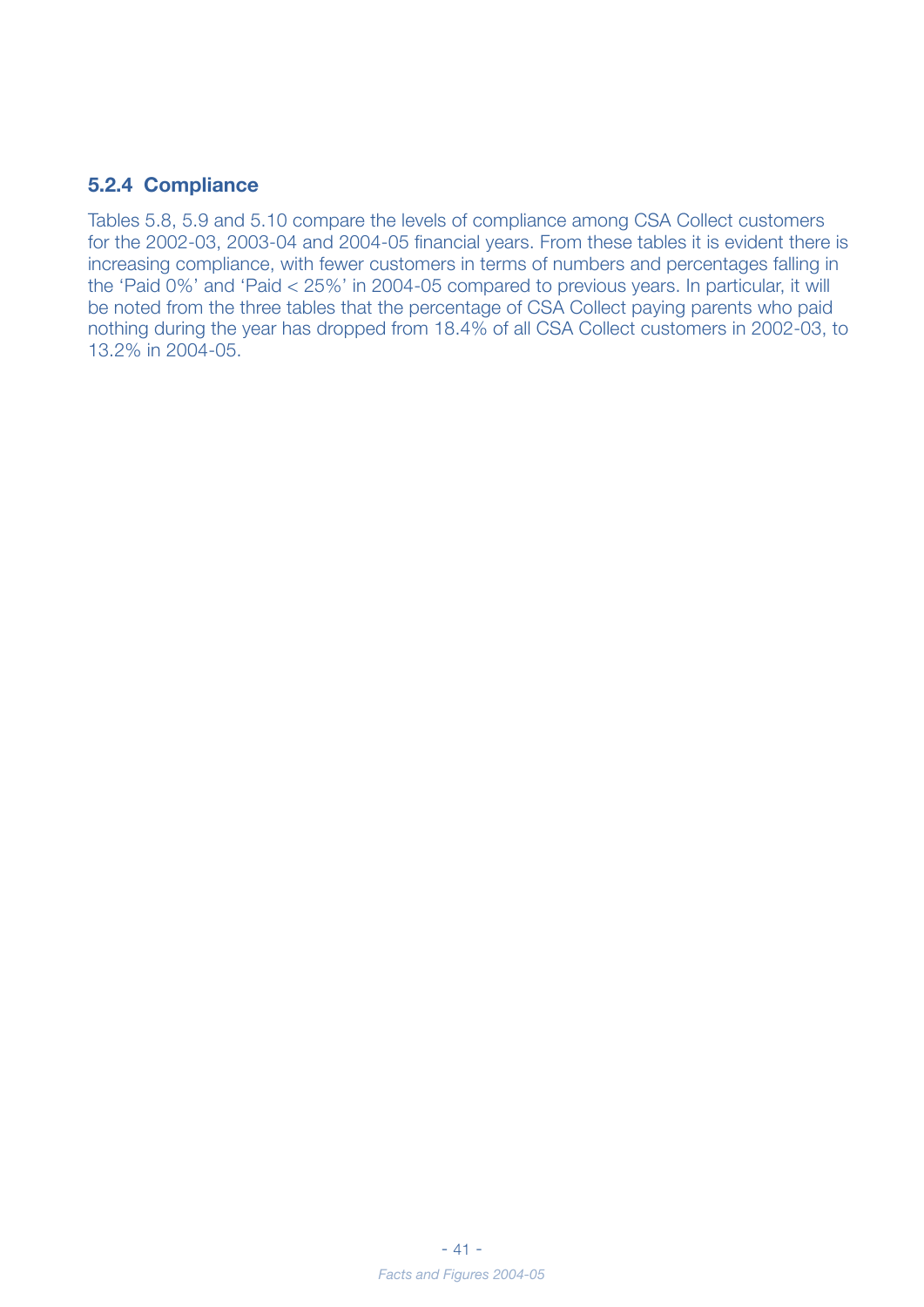Table 5.8: Payer Liability by % paid in 2002-03 for CSA Collect active clients (excluding nil liabilities), June 2003 *Table 5.8: Payer Liability by % paid in 2002-03 for CSA Collect active clients (excluding nil liabilities), June 2003*

| Payer liability | Paid 0%     |      | Paid 1 - < 25% |               | Paid          | $25 - 50%$       | Paid 50 - <75% |                   | Paid 75 - <100% |               | Paid 100% |      | <b>Total</b> |       |
|-----------------|-------------|------|----------------|---------------|---------------|------------------|----------------|-------------------|-----------------|---------------|-----------|------|--------------|-------|
| (\$A)           | Number %    |      | Number %       |               | <b>Number</b> | ಸಿ               | Number         | ಸಿ                | Number          | ್ಗೆ           | Number    | ್ಗೆ  | Number       | %     |
| $\leq 260$      | 23,186      | 28.5 | 4,467          | 5.5           | 4,675         | 5.7              | 5,333          | 6.5               | 9,957           | 12.2          | 33,822    | 41.5 | 81,440       | 100.0 |
| 261-1,000       | 10,709      | 18.0 | 5,465          | 9.2           | 7,684         | 12.9             | 7,293          | 12.3              | 13,558          | 22.8          | 14,703    | 24.7 | 59,412       | 100.0 |
| $1,001-2,000$   | 8,852       | 22.8 | 6,492          | 16.7          | 3,119         | $\frac{0}{8}$    | 3,207          | 3.9               | 5,250           | 13.5          | 11,924    | 30.7 | 38,844       | 100.0 |
| 2,001-3,000     | 4,779       | 16.0 | 4,207          | 14.1          | 2,415         | $\overline{3}$   | 2,596          | $\overline{8}$ .7 | 5,353           | 17.9          | 10,520    | 35.2 | 29,870       | 100.0 |
| 3,001-4,000     | 2,747       | 12.2 | 2,600          | 11.6          | , 614         | 7.2              | 1,931          | 8.6               | 4,832           | 21.5          | 8,752     | 38.9 | 22,476       | 100.0 |
| 4,001-5,000     | 1,394       | 8.4  | 1,565          | 9.4           | ,171          | 7.1              | 1,409          | S.5               | 3,913           | 23.6          | 7,118     | 43.0 | 16,570       | 100.0 |
| 5,001-10,000    | 2,542       | 6.8  | 3,092          | 8.2           | 2,289         | $\overline{6}$ . | 2,932          | 7.8               | 9,362           | 24.9          | 17,374    | 46.2 | 37,591       | 100.0 |
| 10,001-30,000   | 831         | 6.3  | 1,308          | 9.9           | 894           | 6.7              | 1,012          | 7.6               | 3,394           | 25.6          | 5,831     | 43.9 | 13,270       | 100.0 |
| $30,001 +$      | 100         | 18.8 | 211            | 39.7          | 58            | 10.9             | $\frac{8}{2}$  | 5.3               | 47              | $\frac{8}{8}$ | 88        | 16.5 | 532          | 100.0 |
| Total           | 55,140 18.4 |      | 29,407         | $\frac{8}{9}$ | 23,919        | $\frac{0}{8}$    | 25,741         | 8.6               | 55,666          | 18.6          | 110,132   | 36.7 | 300,005      | 100.0 |
|                 |             |      |                |               |               |                  |                |                   |                 |               |           |      |              |       |

Notes: 1. This table relates to customers rather than cases and exclude those customers who had nil liabilities during the year. Notes:

1. This table relates to customers rather than cases and exclude those customers who had nil liabilities during the year.<br>2. The liability and payment amounts used to calculate compilance in these tables refer to the entir 2. The liability and payment amounts used to calculate compliance in these tables refer to the entire twelve months covered by each table, not for the life of the Scheme.

3. Data in these tables is from the Customer Research Extract of the CSA.

of the Scheme.<br>3. Data in these tables is from the Customer Research Extract of the CSA.<br>4. If Private Collect cases were to be included, then the percentage of parents paying 100% would have been 66.6% by the end of June 4. If Private Collect cases were to be included, then the percentage of parents paying 100% would have been 66.6% by the end of June 2003.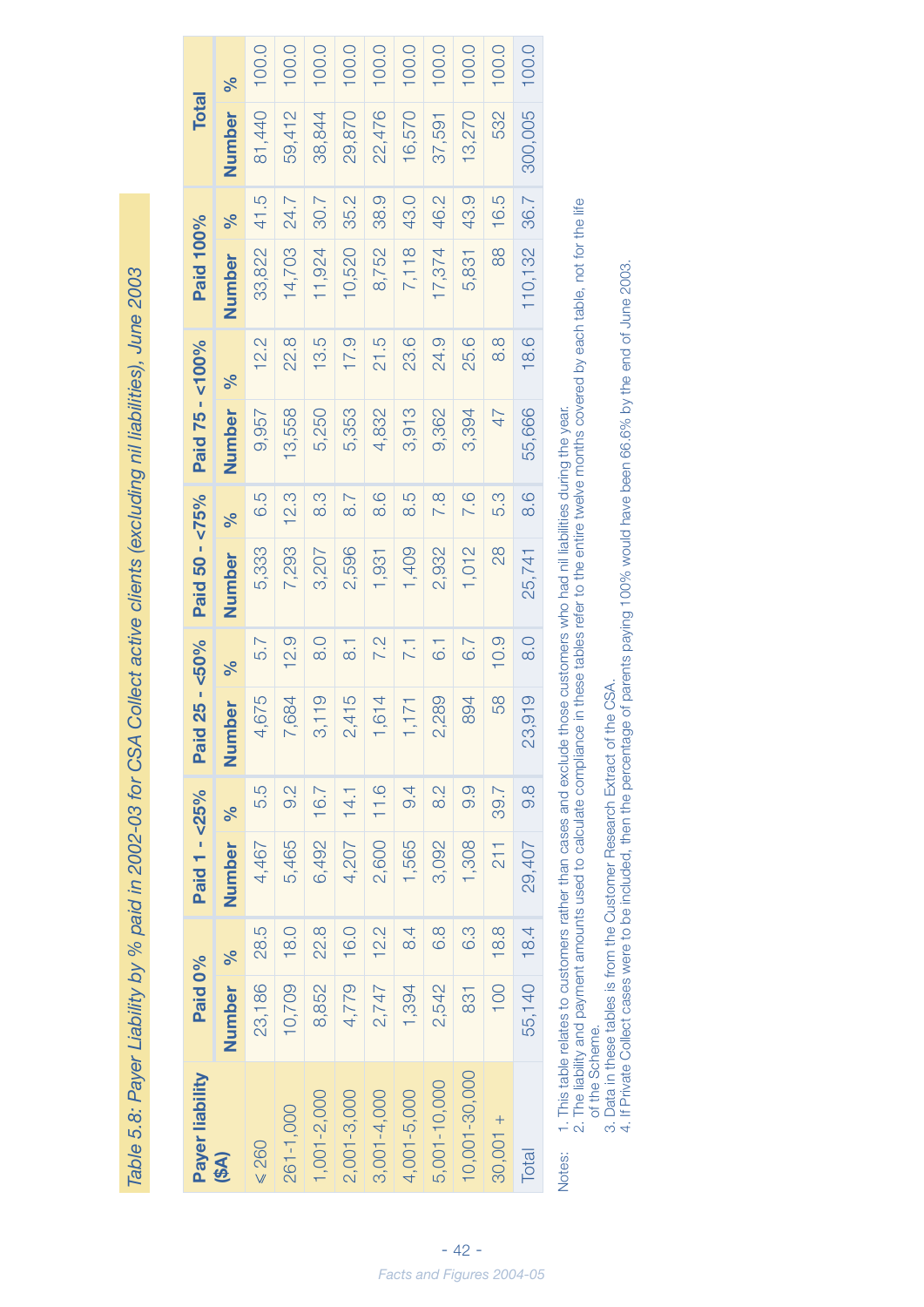Table 5.9: Payer Liability by % paid in 2003-04 for CSA collect active clients (excluding nil liabilities), June 2004 *Table 5.9: Payer Liability by % paid in 2003-04 for CSA collect active clients (excluding nil liabilities), June 2004*

| Payer liability | Paid 0% |      | Paid 1-<25% |                | Pai                    | $d$ 25 - <50%    | Paid 50 - <75% |                  | Paid 75 - <100% |      | Paid 100% |      | <b>Total</b> |       |
|-----------------|---------|------|-------------|----------------|------------------------|------------------|----------------|------------------|-----------------|------|-----------|------|--------------|-------|
| (\$A)           | Number  | ℅    | Number      | ℅              | Number                 | ಸಿ               | Number         | ಸಿ               | Number          | ಸಿ   | Number    | ್ಗೆ  | Number       | ಸಿ    |
| $\leq 260$      | 30,007  | 30.8 | 3,594       | 3.7            | 4,152                  | 4.3              | 5,084          | 5.2              | 11,032          | 11.3 | 43,402    | 44.6 | 97,271       | 100.0 |
| 261-1,000       | 5,466   | 10.4 | 4,786       | $\overline{0}$ | 4,775                  | $\overline{0}$   | 5,704          | 10.8             | 14,073          | 26.8 | 17,800    | 33.8 | 52,604       | 100.0 |
| 1,001-2,000     | 5,554   | 16.2 | 4,676       | 13.6           | 2,522                  | 7.3              | 2,733          | $\frac{0}{8}$    | 4,918           | 14.3 | 13,948    | 40.6 | 34,351       | 100.0 |
| 2,001-3,000     | 2,933   | 10.6 | 3,034       | 10.9           | 1,873                  | 6.8              | 2,261          | $\frac{2}{8}$    | 4,908           | 7.7  | 12,703    | 45.8 | 27,712       | 100.0 |
| 3,001-4,000     | 1,622   | 7.4  | 1,889       | 8.6            | ,342                   | $\overline{6}$ . | 1,767          | $\frac{1}{8}$    | 4,483           | 20.4 | 10,833    | 49.4 | 21,936       | 100.0 |
| 4,001-5,000     | 834     | 5.0  | 1,213       | 7.2            | 953                    | 5.7              | 1,267          | 7.6              | 3,639           | 21.7 | 8,834     | 52.8 | 16,740       | 100.0 |
| 5,001-10,000    | 1,683   | 4.3  | 2,468       | 6.3            | 2,001                  | 5.1              | 2,678          | 6.8              | 8,944           | 22.7 | 21,700    | 55.0 | 39,474       | 100.0 |
| 10,001-30,000   | 611     | 4.3  | 1,032       | 7.3            | 842                    | 5.9              | 961            | 6.9              | 3,247           | 22.8 | 7,540     | 53.0 | 14,233       | 100.0 |
| 30,001          | 125     | 23.2 | 184         | 34.2           | 43                     | $\frac{0}{8}$    | 23             | 4.3              | 53              | 0.9  | 110       | 20.4 | 538          | 100.0 |
| Total           | 48,835  | 16.0 | 22,876      | 7.5            | 503<br>$\overline{18}$ | $\overline{6}$ . | 22,478         | $\overline{7}.4$ | 55,297          | 18.1 | 136,870   | 44.9 | 304,859      | 100.0 |

Notes: 1. This table relates to customers rather than cases and exclude those customers who had nil liabilities during the year. Notes:

 2. The liability and payment amounts used to calculate compliance in these tables refer to the entire twelve months covered by each table, 1. This table relates to customers rather than cases and exclude those customers who had nil liabilities during the year.<br>2. The liability and payment amounts used to calculate compliance in these tables refer to the entir

not for the life of the Scheme.

3. Data in these tables is from the Customer Research Extract of the CSA.

not for the life of the Scheme.<br>3. Data in these tables is from the Customer Research Extract of the CSA.<br>4. If Private Collect cases were to be included, then the percentage of parents paying 100% would have been 70.9% by 4. If Private Collect cases were to be included, then the percentage of parents paying 100% would have been 70.9% by the end of June 2004.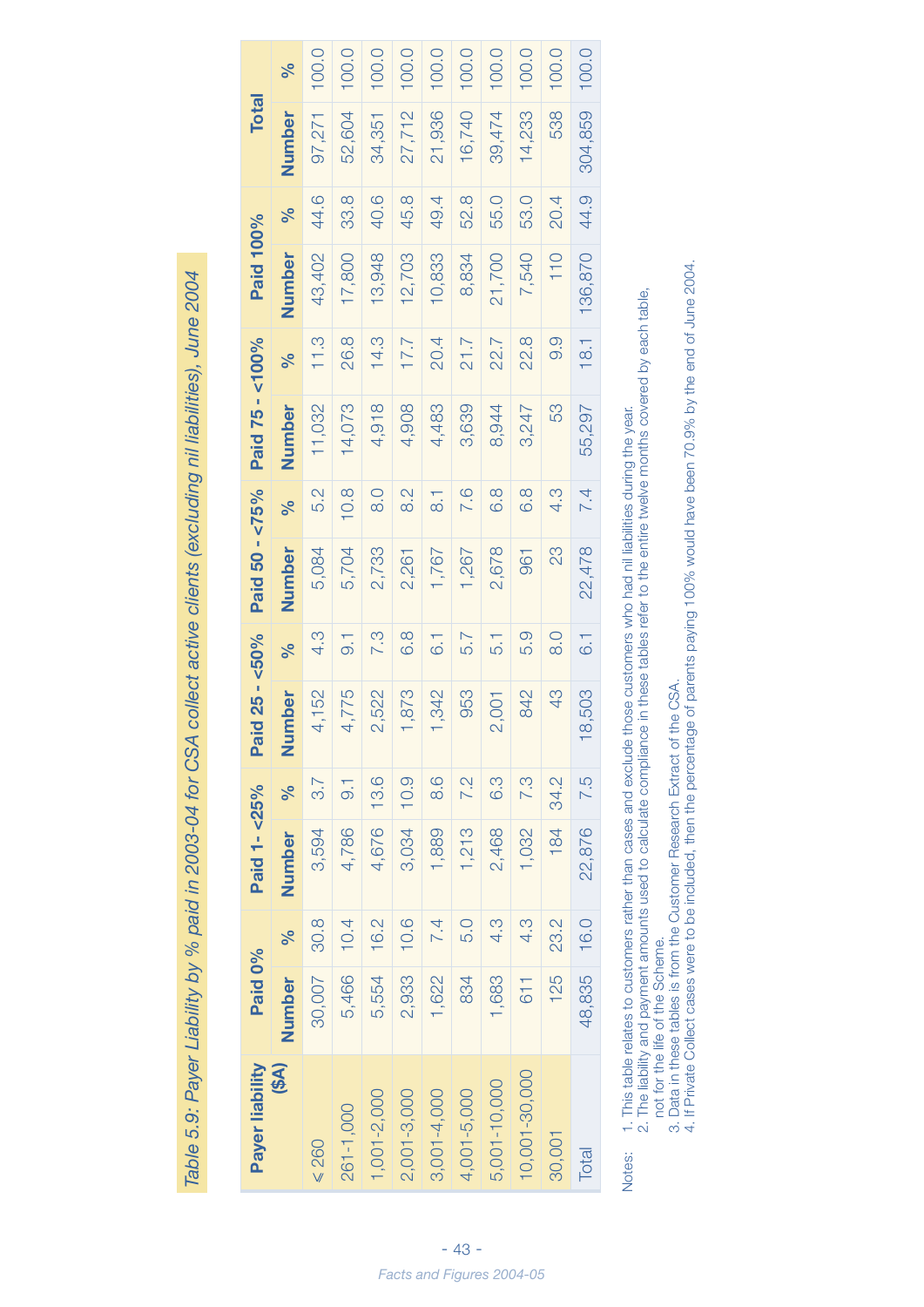Table 5.10: Payer Liability by % paid in 2004-05 for CSA collect active clients (excluding nil liabilities), June 2005 *Table 5.10: Payer Liability by % paid in 2004-05 for CSA collect active clients (excluding nil liabilities), June 2005*

| Payer liability<br>(\$A) | Paid 0% |                  | Paid 1 - $< 25\%$ |                    | Paid 2                    | $25 - 50%$       | Paid 50 - <75% |                   | Paid 75 - <100% |      | Paid 100% |      | <b>Total</b> |       |
|--------------------------|---------|------------------|-------------------|--------------------|---------------------------|------------------|----------------|-------------------|-----------------|------|-----------|------|--------------|-------|
|                          | Number  | ৡ                | Number            | $\sqrt{6}$         | <b>Jer</b><br>Numb        | ಸಿ               | Number         | ಸಿ                | Number          | ℅    | Number    | ℅    | Number       | ಸಿ    |
| $\leq 260$               | 25,472  | 25.4             | 2,594             | 2.6                | $\frac{8}{68}$<br>3,7     | 8.8              | 5,293          | 5.3               | 12,642          | 12.6 | 50,514    | 50.4 | 100,283      | 100.0 |
| 261-1,000                | 4,470   | $\overline{0}$ . | 4,294             | 8.8                | 4,932                     | 10.1             | 5,378          | 11.0              | 11,682          | 23.9 | 18,138    | 37.1 | 48,894       | 100.0 |
| $1,001 - 2,000$          | 4,207   | 12.7             | 4,342             | 13.1               | 23<br>2,4                 | 7.3              | 2,773          | $\overline{8}$ .4 | 5,197           | 15.7 | 14,096    | 42.7 | 33,038       | 100.0 |
| 2,001-3,000              | 2,226   | $\overline{8}$   | 2,866             | 10.5               | 34<br>$\frac{8}{1}$       | 6.7              | 2,299          | $\overline{84}$   | 5,579           | 20.4 | 12,510    | 45.8 | 27,323       | 100.0 |
| 3,001-4,000              | 1,260   | 5.7              | 1,792             | $\overline{\circ}$ | 1,405                     | 6.4              | 1,743          | <b>P.S</b>        | 4,963           | 22.5 | 10,904    | 49.4 | 22,067       | 100.0 |
| 4,001-5,000              | 713     | $\frac{1}{4}$    | 1,343             | 7.7                | 50<br>$\circ$             | 5.4              | 1,351          | 7.7               | 4,297           | 24.5 | 8,866     | 50.6 | 17,520       | 100.0 |
| 5,001-10,000             | 1,570   | 3.7              | 2,753             | 6.4                | 73<br>2,1                 | 5.1              | 3,014          | <b>P.O</b>        | 10,779          | 25.1 | 22,651    | 52.8 | 42,940       | 100.0 |
| 10,001-30,000            | 735     | 4.4              | 1,458             | $\frac{8}{3}$      | $\overline{9}$<br>$\circ$ | 0.0              | 1,158          | <b>7.0</b>        | 4,178           | 25.2 | 8,057     | 48.6 | 16,577       | 100.0 |
| $-100,001 +$             | 124     | 16.5             | 211               | 28.1               | 67                        | 0.6              | 46             | $\overline{6}$ .  | 109             | 14.5 | 195       | 25.9 | 752          | 100.0 |
| Total                    | 40,777  | 13.2             | 21,653            | <b>7.0</b>         | 52<br>18,5                | $\overline{0}$ . | 23,055         | 7.5               | 59,426          | 19.2 | 145,931   | 47.2 | 309,394      | 100.0 |
|                          |         |                  |                   |                    |                           |                  |                |                   |                 |      |           |      |              |       |

Notes: 1. These tables relate to customers rather than cases and exclude those customers who had nil liabilities during the year.

Notes:

1. These tables relate to customers rather than cases and exclude those customers who had nil liabilities during the year.<br>2. The liability and payment amounts used to calculate compliance in these tables refer to the enti 2. The liability and payment amounts used to calculate compliance in these tables refer to the entire twelve months covered by each table, not for the life of the Scheme. the Scheme.

3. Data in these tables is from the Customer Research Extract of the CSA.

3. Data in these tables is from the Customer Research Extract of the CSA.<br>4. If Private Collect cases were to be included, then the percentage of parents paying 100% would have been 72.0% by the end of June 2005. 4. If Private Collect cases were to be included, then the percentage of parents paying 100% would have been 72.0% by the end of June 2005.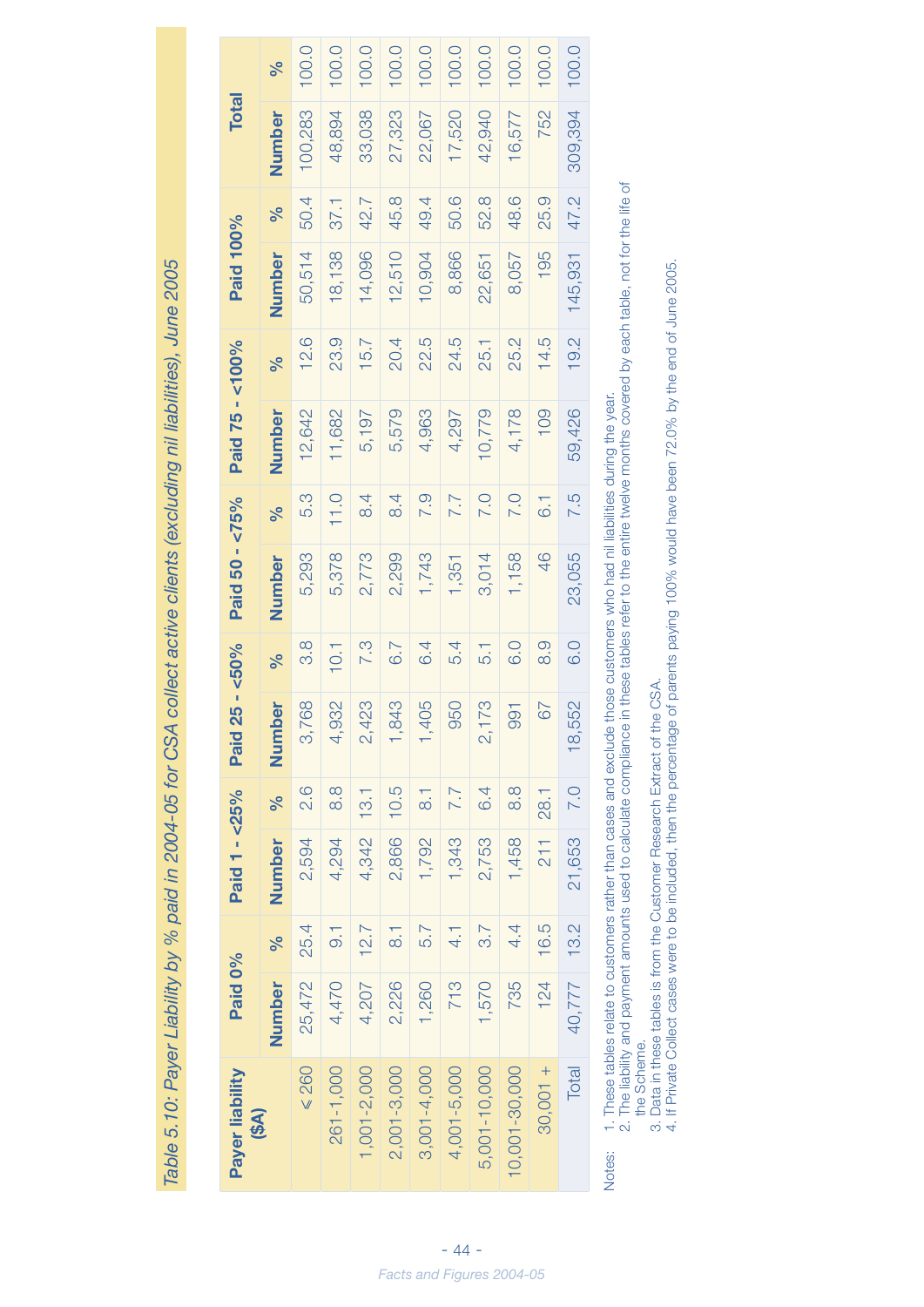#### **5.2.5 Liabilities and Debt – CSA Collect Cases**

Table 5.11 shows the number of payers in each income range by the size of gross maintenance debt (GMD) attributable to both current liability cases and ended cases. The table shows that only 3.0 per cent of payers have a maintenance debt greater than \$10,000. The debt associated with these payers, however, comprises 51.5 per cent of the total debt. Of equal note is the \$360.7 million (or 41.4 per cent) of debt associated with payers who have incomes of \$12,000 or less.

While 66.3 per cent of domestic cases in Table 5.12 have no debt, only 30.6 per cent of international cases have no debt. Only 2.6 per cent of domestic cases have debts of over \$10,000 but 14.8 per cent of international cases have debts of over \$10,000.

Table 5.13 shows that 50.3 per cent of domestic payers with debt were in the \$0-12,000 income range, and their debt accounted for 37.7 per cent of the domestic gross maintenance debt. This compares with 62.0 per cent of international payers with debt who have incomes of \$12,000 or less and account for 61.7 per cent of the gross maintenance debt associated with all international cases. Approximately 6.1 per cent of domestic payers with debt had incomes of \$50,000 or higher, and they accounted for 9.1 per cent of the gross maintenance debt associated with domestic cases. About 5.5 per cent of international payers with debt had incomes of \$50,000 and over, and accounted for 9.9 per cent of the international gross maintenance debt.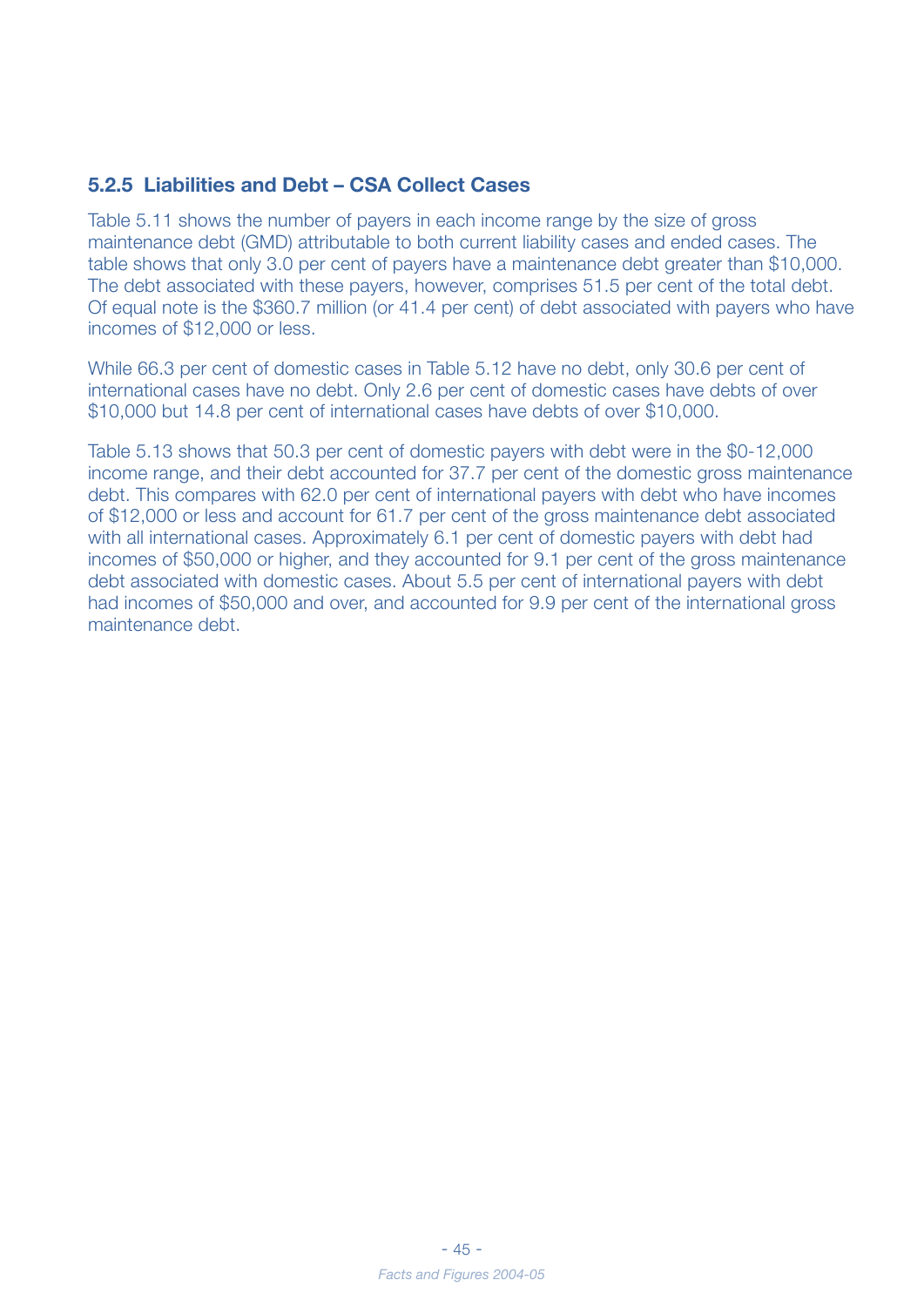Table 5.11: Payer Gross Maintenance Debt by Payer Child Support Income, June 2005 *Table 5.11: Payer Gross Maintenance Debt by Payer Child Support Income, June 2005*

|                                                  |               |                      |             |                      |             |                      | Payer Child Support Income |                      |         |                                |                      |                      |
|--------------------------------------------------|---------------|----------------------|-------------|----------------------|-------------|----------------------|----------------------------|----------------------|---------|--------------------------------|----------------------|----------------------|
|                                                  | $$0-12,000$   |                      | \$12-20,000 |                      | \$20-50,000 |                      | \$50,000+                  |                      |         | <b>Total</b>                   |                      |                      |
| <b>Maint.Debt</b><br>$\widehat{\mathbf{\Theta}}$ | $\frac{1}{2}$ | Sum<br>$\frac{6}{5}$ | So.         | $\frac{6}{5}$<br>Sum | No.         | Sum<br>$\frac{6}{9}$ | ģ.                         | $\frac{6}{5}$<br>Sum | .<br>S  | $\frac{1}{2}$<br>$\frac{5}{6}$ | Sum<br>$\frac{6}{5}$ | $\frac{5}{6}$<br>Sum |
|                                                  | 129,181       | 0.0                  | 56,647      | O.0                  | 217,760     | 0.0                  | 96,453                     | 0.0                  | 500,041 | 65.1                           | O.0                  | O.0                  |
| $1 - 260$                                        | 48,336        | $\frac{2}{4}$        | 10,454      | $rac{1}{\sqrt{1}}$   | 15,996      | $\frac{0}{1}$        | 3,412                      | $0.\overline{3}$     | 78,198  | 10.2                           | 7.0                  | $\frac{8}{2}$        |
| 261-500                                          | 15,093        | 5.6                  | 3,293       | $\frac{1}{2}$        | 7,154       | $\overline{2.7}$     | 1,428                      | 0.5                  | 26,968  | 3.5                            | 10.1                 |                      |
| 501-1,000                                        | 18,887        | 13.7                 | 4,136       | $\overline{3}$ .0    | 9,705       | 7.1                  | 2,079                      | $\frac{5}{1}$        | 34,807  | 4.5                            | 25.3                 | Q.G                  |
| $1,001 - 2,000$                                  | 17,393        | 24.7                 | 4,211       | $\overline{6}$ .     | 11,753      | 17.1                 | 2,251                      | <u>ကိ</u>            | 35,608  | 4.6                            | 51.1                 | 5.9                  |
| $2,001 - 5,000$                                  | 18,419        | 59.5                 | 5,257       | 17.0                 | 16,858      | 55.3                 | 2,895                      | $\overline{9}$ .     | 43,429  | 5.7                            | 141.2                | 16.2                 |
| 5,001-10,000                                     | 10,389        | 73.2                 | 3,293       | 23.0                 | 11,077      | 78.8                 | 1,888                      | 13.6                 | 26,647  | 3.5                            | 188.5                | 21.6                 |
| 10,000+                                          | 8,696         | 179.9                | 2,334       | 43.2                 | 9,501       | 173.6                | 2,308                      | 52.2                 | 22,839  | $\overline{3}$ .0              | 448.9                | 51.5                 |
| Total                                            | 266,394       | 360.7                | 89,625      | 94.6                 | 299,804     | 336.1                | 112,714                    | 80.8                 | 768,537 | 100.0                          | 872.2                | 100.0                |
|                                                  |               |                      |             |                      |             |                      |                            |                      |         |                                |                      |                      |

Source: Child Support Agency, June 2005. Source:<br>Note:

Child Support Agency, June 2005.<br>This table records Gross Maintenance Debt associated with all CSA cases, both active cases and those that have ended with arrears.<br>Totals may not add due to rounding.<br>Including CSA Collect Note: This table records Gross Maintenance Debt associated with all CSA cases, both active cases and those that have ended with arrears. Totals may not add due to rounding.

Including CSA Collect and Private Collect cases that have ended with arrears.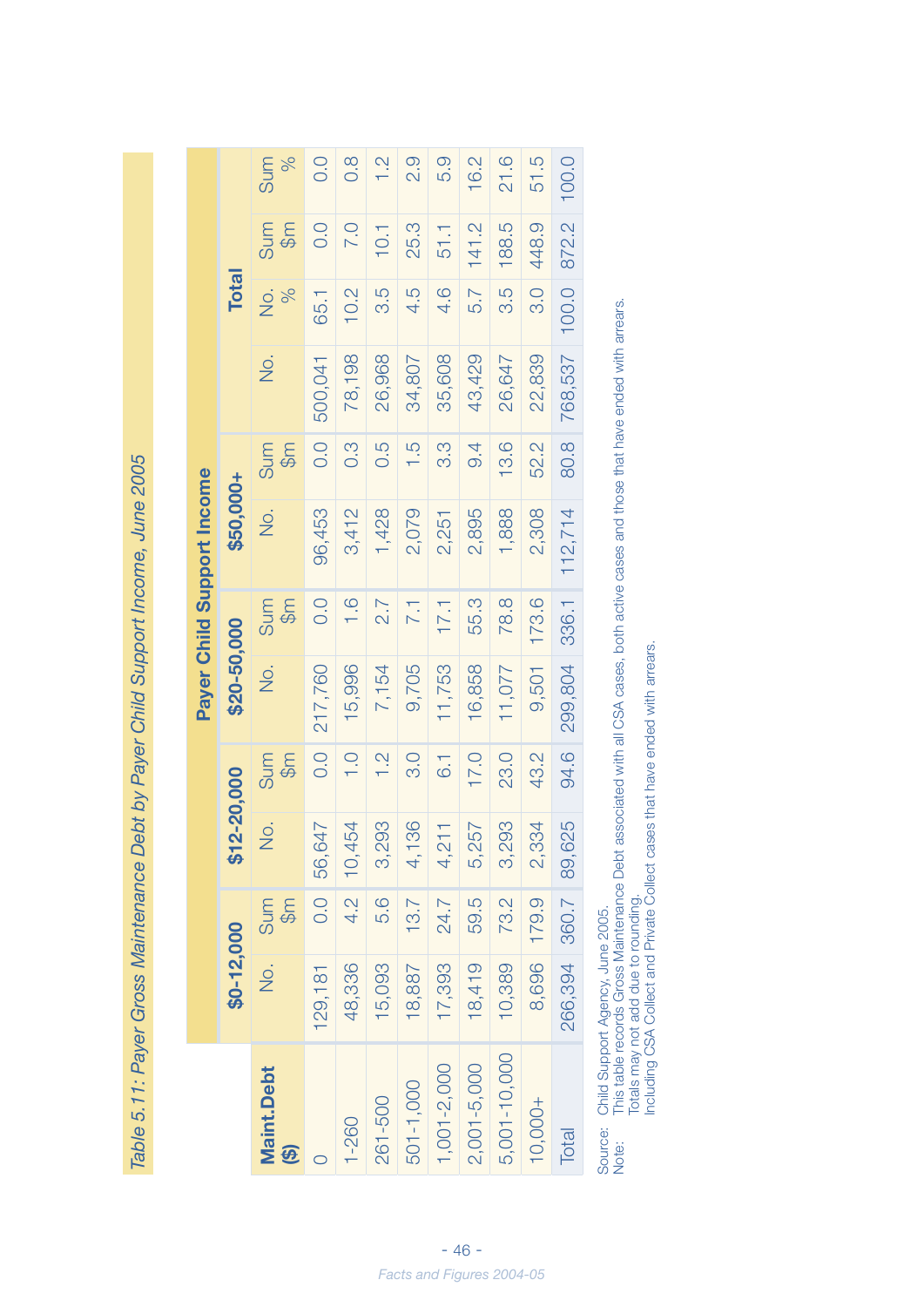Table 5.12: Payer Gross Maintenance Debt, June 2005 *Table 5.12: Payer Gross Maintenance Debt, June 2005*

|                 |               |         |            |        | <b>Payer Location</b> |                      |         |                     |           |                      |
|-----------------|---------------|---------|------------|--------|-----------------------|----------------------|---------|---------------------|-----------|----------------------|
|                 | Ŏ             | omestic |            |        | <b>International</b>  |                      |         | <b>Total</b>        |           |                      |
| Debt (\$)       | $\frac{1}{2}$ | No.     | Sum<br>\$m | .<br>2 | $\frac{5}{6}$<br>S.   | Sum<br>$\frac{6}{5}$ | ,<br>2  | $\frac{5}{6}$<br>δ. | Sum<br>\$ | $\frac{5}{6}$<br>Sum |
|                 | 492,126       | 66.3    | 0.0        | 7,915  | 30.6                  | 0.0                  | 500,041 | 65.1                | O.0       | 0.0                  |
| $1 - 260$       | 75,764        | 10.2    | 6.8        | 2,434  | 9.4                   | $0.\overline{3}$     | 78,198  | 10.2                | 7.0       | $\frac{8}{2}$        |
| 261-500         | 25,693        | 3.5     | 0.6        | 1,275  | 4.9                   | 0.5                  | 26,968  | 3.5                 | 10.1      | $\frac{1}{2}$        |
| 501-1,000       | 32,446        | 4.4     | 23.5       | 2,361  | $\overline{0}$        | 7.7                  | 34,807  | 4.5                 | 25.3      | 2.9                  |
| $1,001 - 2,000$ | 33,413        | 4.5     | 48.0       | 2,195  | 8.5                   | $\overline{3}$ .     | 35,608  | 4.6                 | 51.1      | 5.9                  |
| $2,001 - 5,000$ | 40,169        | 5.4     | 130.3      | 3,260  | 12.6                  | 10.9                 | 43,429  | 5.7                 | 141.2     | 16.2                 |
| 5,001-10,000    | 24,028        | 3.2     | 169.5      | 2,619  | 10.1                  | 19.0                 | 26,647  | S.5                 | 188.5     | 21.6                 |
| $10,000+$       | 18,994        | 2.6     | 350.9      | 3,845  | 14.8                  | 98.0                 | 22,839  | $\frac{0}{3}$       | 448.9     | 51.5                 |
| Total           | 742,633       | 100.0   | 738.8      | 25,904 | 100.0                 | 133.4                | 768,537 | 100.0               | 872.2     | 100.0                |
|                 |               |         |            |        |                       |                      |         |                     |           |                      |

Source: Child Support Agency, June 2005.

Source: Child Support Agency, June 2005.<br>Note: This table records Gross Maintenance Debt associated with all CSA cases, both active cases and those that have ended with arrears.<br>Totals may not add due to rounding.<br>Includin Note: This table records Gross Maintenance Debt associated with all CSA cases, both active cases and those that have ended with arrears. Including CSA Collect and Private Collect cases that have ended with arrears. Totals may not add due to rounding.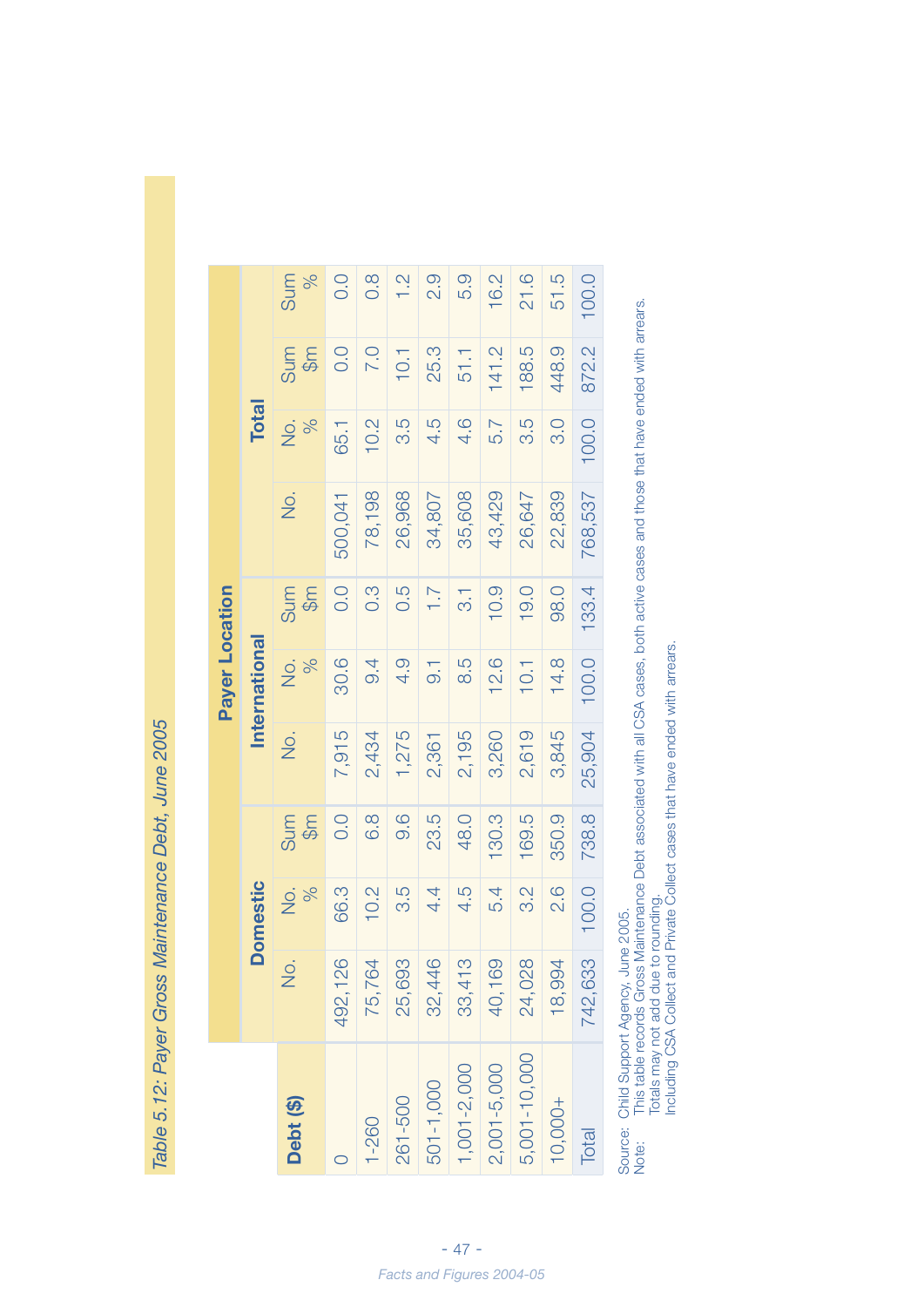| June 2005<br>)<br>)<br>,                              |
|-------------------------------------------------------|
| $h \cap \Delta h + \cap \omega'$<br>)<br>22)<br>1     |
| <b>SAN CIDAD I DIST</b><br><b>SAY UNION OF BUTTER</b> |
|                                                       |
| <b>NO. 12 DAY 12 DAY</b>                              |
| Ι                                                     |
| <b>レンコーン</b><br>City<br>Ma 5 15                       |
|                                                       |
|                                                       |

|                                                             |                     |                                |                                 |                |              | Payer Location |              |                       |         |              |             |          |
|-------------------------------------------------------------|---------------------|--------------------------------|---------------------------------|----------------|--------------|----------------|--------------|-----------------------|---------|--------------|-------------|----------|
|                                                             |                     | <b>Domestic</b>                |                                 |                |              | International  |              |                       |         | <b>Total</b> |             |          |
| Income<br>Payer<br><b>Total</b><br>$\widehat{\mathfrak{G}}$ | $\frac{\dot{Q}}{Z}$ | $\frac{5}{6}$<br>$\frac{1}{2}$ | Sum<br>$(\mathbb{G}\mathrm{m})$ | Sum<br>%       | <u>о</u> ј   | Do.            | Sum<br>(\$m) | $\frac{96}{6}$<br>Sum | Q.      | <b>No.</b>   | $rac{5}{3}$ | Sum<br>% |
| $0 - 12,000$                                                | 126,062             | 50.3                           | 278.4                           | 1.78           | 11,151       | 62.0           | 82.3         | 61.7                  | 137,213 | 51.1         | 360.7       | 41.4     |
| 12,000-20,000                                               | 31,858              | 12.7                           | 89.0                            | 12.0           | 1,120        | 6.2            | 5.6          | 4.2                   | 32,978  | 12.3         | 94.6        | 10.8     |
| 20,000-50,000                                               | 77,310              | 30.9                           | 303.9                           | 41.1           | 4,734        | 26.3           | 32.3         | 24.2                  | 82,044  | 30.6         | 336.1       | 38.5     |
| 50,000+                                                     | 15,277              | $\overline{6}$ .               | 67.5                            | $\overline{0}$ | 984          | 5.5            | 13.3         | 0.9                   | 16,261  | 6.1          | 80.8        | 0.3      |
| Total                                                       | 250,507             | 100.0                          | 738.8                           |                | 100.0 17,989 | 100.0          | 133.4        | 100.0                 | 268,496 | 100.0        | 872.2       | 100.0    |
|                                                             |                     |                                |                                 |                |              |                |              |                       |         |              |             |          |

Source: Child Support Agency, June 2005.

Note: This table records Gross Maintenance Debt associated with all CSA cases, both active cases and those that have ended with arrears. Totals may not add due to rounding.

Including CSA Collect and Private Collect cases that have ended with arrears.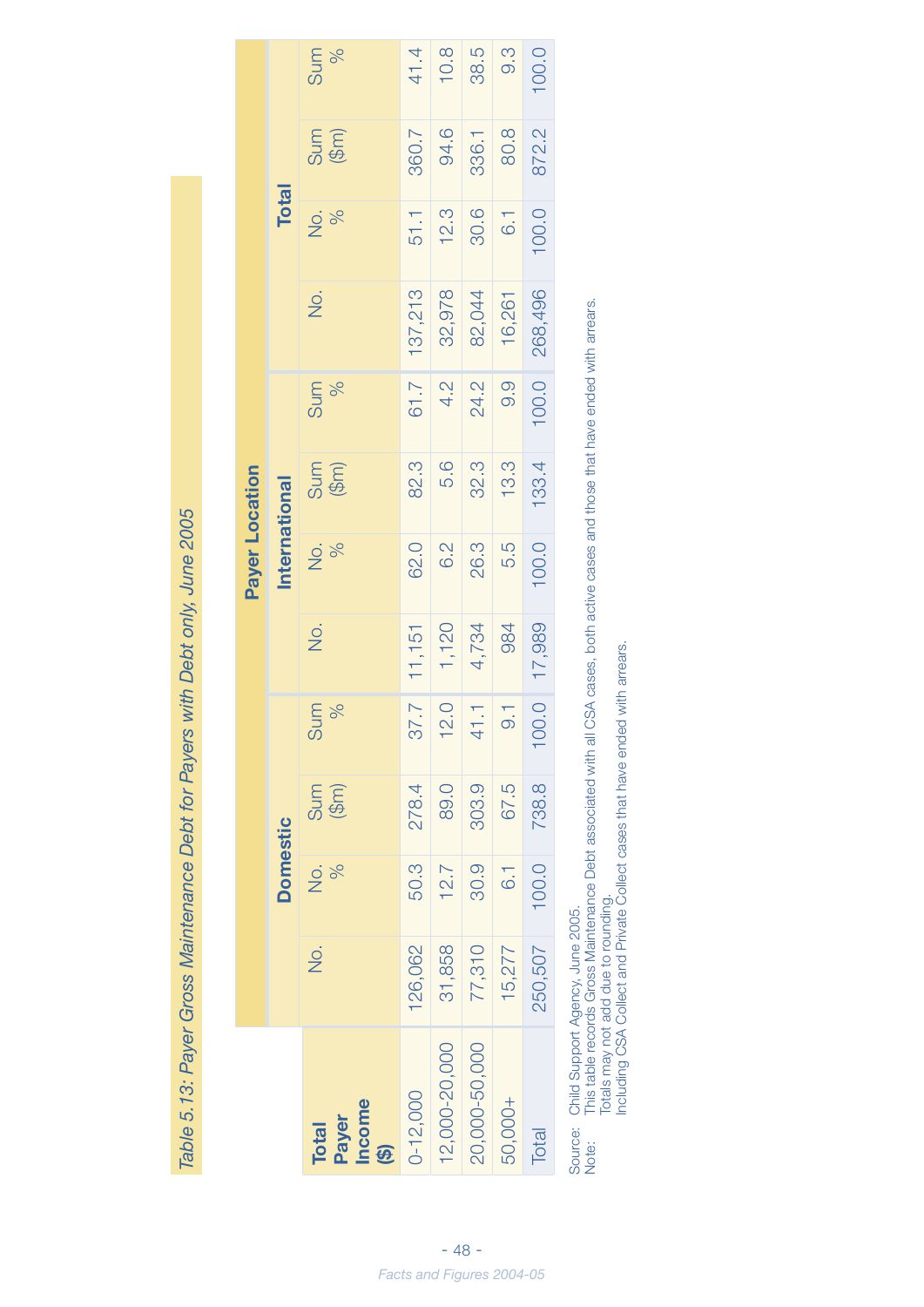#### **5.2.6 Debt – CSA Collect Cases**

Table 5.14 and Chart 5.6 record Scheme arrears amounts as at the end of the past eight financial years. Column A in Table 5.14 records Cumulative Net Maintenance Debt (NMD). Column B records write-off amounts (debt deemed to be currently uncollectible) while Column C reports Cumulative Gross Maintenance Debt (GMD), which is calculated by adding NMD and write-off together. Cumulative GMD associated with overseas cases is recorded in Column E, while Column F expresses the Cumulative GMD associated with overseas cases as a percentage of all GMD.

CSA research indicates that GMD has been increasing over recent years as a result of three key factors: the dramatic increase in the number of overseas cases that have come to Australia with large debts; the increase in debt associated with cases that have a \$260 p.a. minimum liability; and because of the rate of growth in the total caseload, including ended cases with debt.

| 30 June | А.<br><b>Cumulative Net</b><br>Maintenance<br>Debt $(\$m.)$ | В.<br>Write-Off<br>(Sm.) | C.<br>Cumulative<br>Gross<br><b>Maintenance</b><br>Debt (GMD)<br>(Sm.) | D.<br>Cumulative<br><b>GMD</b> on<br><b>Domestic</b><br>Cases<br>$(\mathsf{Sm}.)$ | Е.<br>Cumulative<br><b>GMD</b> on<br>Overseas<br>Cases<br>(\$m.) | F.<br>Cumulative<br><b>GMD</b> on<br>Overseas<br>Cases as<br>% of Total<br><b>GMD</b> |
|---------|-------------------------------------------------------------|--------------------------|------------------------------------------------------------------------|-----------------------------------------------------------------------------------|------------------------------------------------------------------|---------------------------------------------------------------------------------------|
| 1997    | 458.4                                                       | 58.2                     | 516.6                                                                  | 506.7                                                                             | 9.9                                                              | 1.9                                                                                   |
| 1998    | 450.3                                                       | 94.0                     | 544.3                                                                  | 532.2                                                                             | 12.1                                                             | 2.2                                                                                   |
| 1999    | 455.6                                                       | 127.2                    | 582.8                                                                  | 564.2                                                                             | 18.6                                                             | 3.2                                                                                   |
| 2000    | 542.6                                                       | 92.2                     | 634.7                                                                  | 613.8                                                                             | 20.9                                                             | 3.3                                                                                   |
| 2001    | 595.9                                                       | 73.7                     | 669.7                                                                  | 645.8                                                                             | 23.9                                                             | 3.6                                                                                   |
| 2002    | 673.7                                                       | 85.1                     | 758.7                                                                  | 714.2                                                                             | 44.5                                                             | 5.9                                                                                   |
| 2003    | 762.0                                                       | 82.1                     | 844.1                                                                  | 765.4                                                                             | 78.7                                                             | 9.3                                                                                   |
| 2004    | 763.1                                                       | 84.5                     | 847.6                                                                  | 752.3                                                                             | 95.3                                                             | 11.2                                                                                  |
| 2005    | 790.4                                                       | 81.7                     | 872.2                                                                  | 738.8                                                                             | 133.4                                                            | 15.3                                                                                  |

*Table 5.14: Child Support Gross Maintenance Debt and its Components*

Source: Child Support Agency, June 2005. Totals may not add due to rounding.

Total cumulative gross maintenance debt has increased by \$24.6 million (2.9 per cent) between June 2004 and June 2005. This compares with the increase of \$3.5 million (0.4 per cent) in the previous financial year. The majority of the increase in total cumulative gross maintenance debt was associated with international debt. International debt has increased by \$38.1 million while domestic debt has decreased by \$13.5m. Domestic debt has decreased by \$13.5 million from \$752.3 million at June 2004 to \$738.8 million at June 2005. At the same time international debt has increased by \$38.1 million (40.0 per cent) from \$95.3 million to \$133.4 million.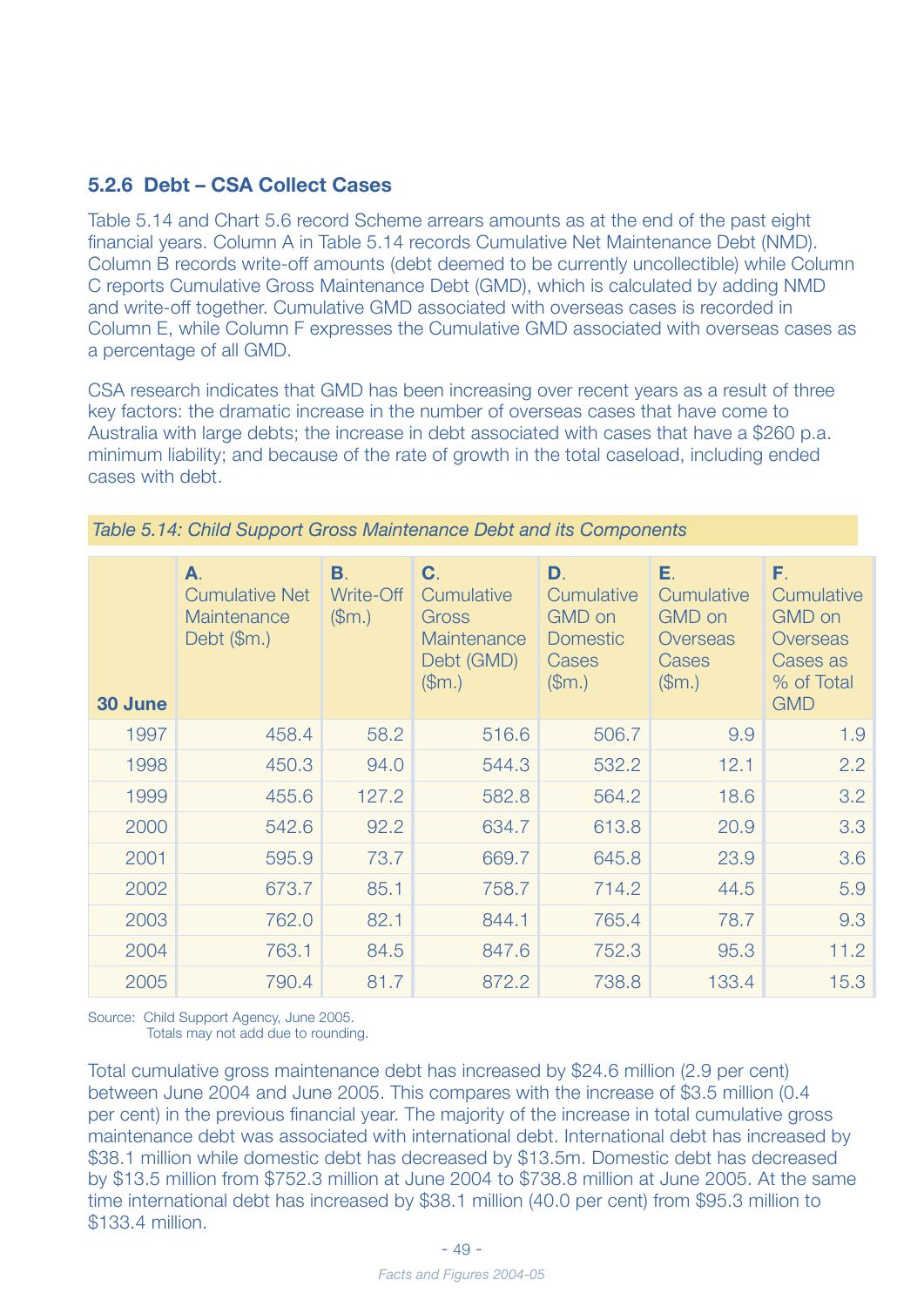![](_page_48_Figure_0.jpeg)

*Chart 5.6: Gross Maintenance Debt and its Components*

Source: Child Support Agency, June 2005.

![](_page_48_Figure_3.jpeg)

![](_page_48_Figure_4.jpeg)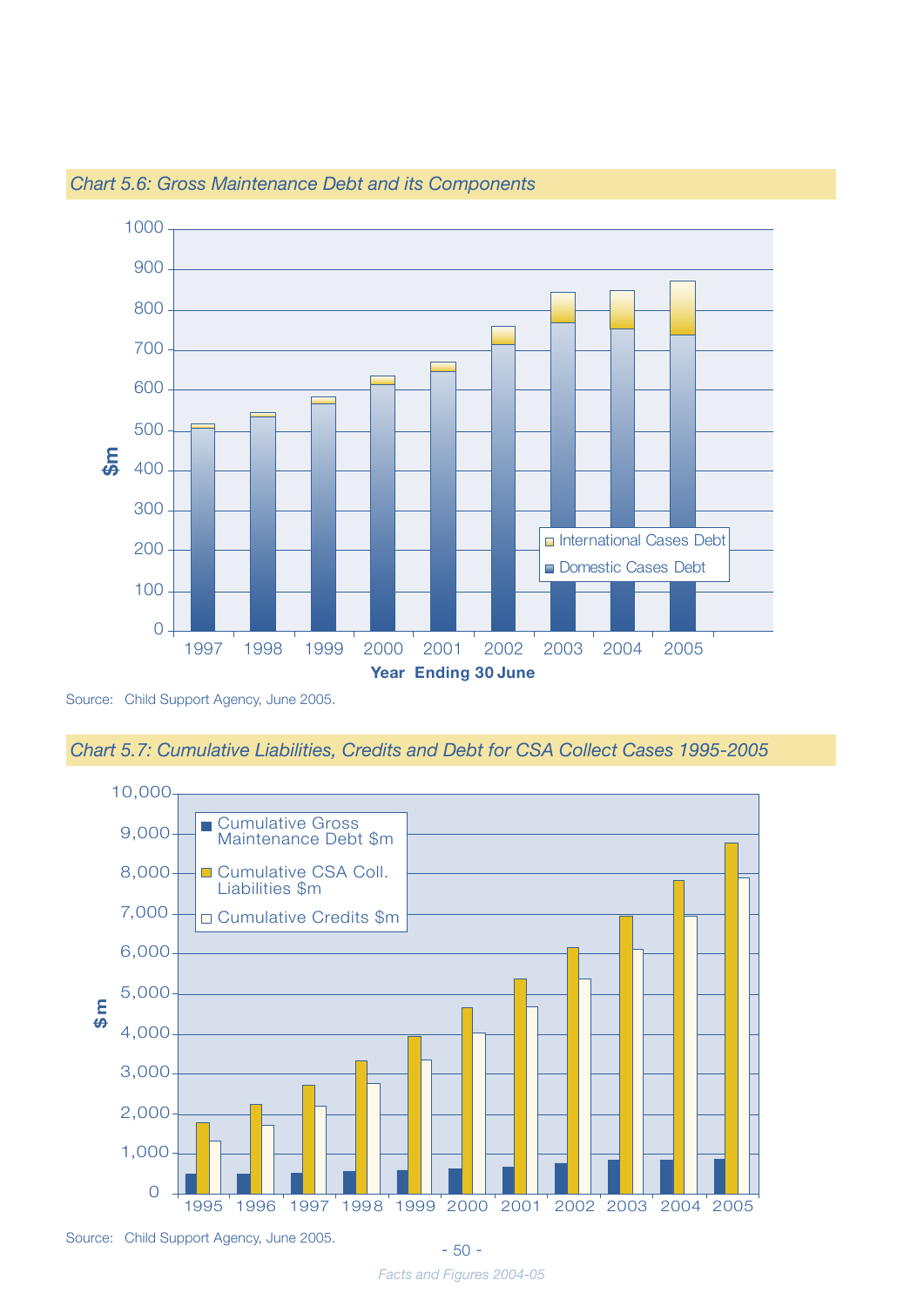![](_page_49_Figure_0.jpeg)

before the introduction of the Intensive Debt Collection strategy, domestic gross maintenance debt stood at \$765.4 million before the introduction of the Intensive Debt Collection strategy, domestic gross maintenance debt stood at \$765.4 million Chart 5.8 shows a decline in the overall growth rate in domestic gross maintenance debt in 2004-05 compared with 2002-03. This confirms that the Child Support Agency's debt reduction strategies are clearly working. In June 2003, Chart 5.8 shows a decline in the overall growth rate in domestic gross maintenance debt in 2004-05 compared with 2002-03. This confirms that the Child Support Agency's debt reduction strategies are clearly working. In June 2003, and by June 2005 it had reduced by \$26.7 million to \$738.7 million. and by June 2005 it had reduced by \$26.7 million to \$738.7 million.

- 51 - *Facts and Figures 2004-05*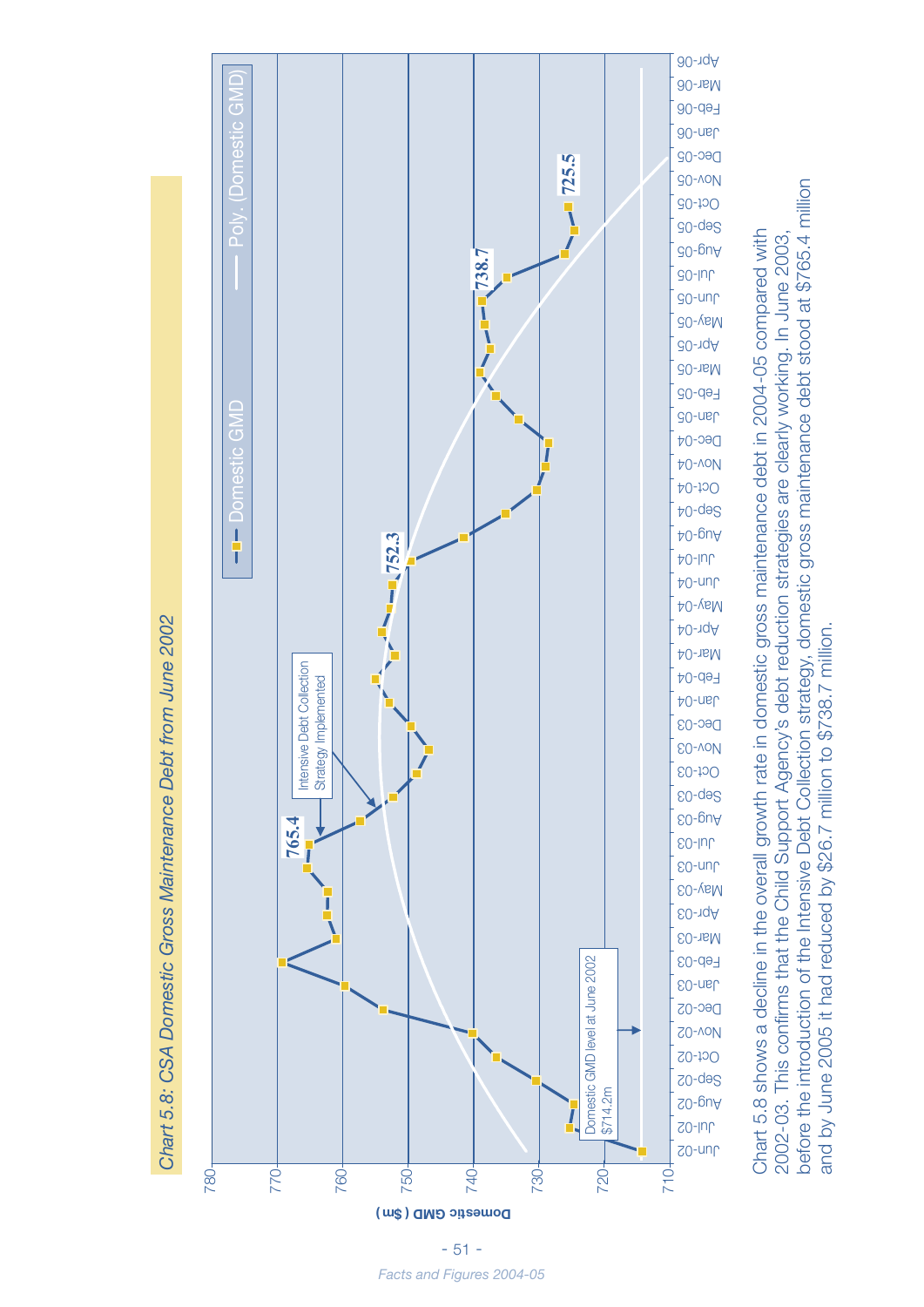## **6.0 Legal Services Overview**

#### **6.1 Background**

The Child Support Scheme Legal Services Program is a national Commonwealth program designed to help disadvantaged parents who receive or who are seeking child support and parents who pay child support to understand their rights and responsibilities under the Child Support Scheme (the Scheme).

The Scheme aims to provide information, legal advice, minor assistance, and—when appropriate—legal representation to low income parents (particularly Centrelink customers) to ensure that children with separated parents benefit from the Child Support Scheme. The scheme also aims to secure an appropriate level of financial support for separated parents with children.

Legal aid commissions in each State and Territory, and thirteen specialist community legal centres (CLCs) located throughout Australia, provide services to parents eligible to receive child support and parents responsible for paying child support.

The following broad activities are undertaken by legal services on behalf of carer parents:

- assistance in preparing and completing legal documents;
- obtaining court orders:
- advising self-representing customers about what is involved in attending court;
- assistance with establishing proof of parentage;
- assisting customers interpret child support documents from other government bodies;
- assisting stage 2 customers understand the change of assessment process; and
- court representation as appropriate.

In addition to the above activities for carer parents, a number of broad activities are undertaken on behalf of liable parents including:

- assisting customers understand their rights of appeal under the change of assessment arrangements;
- assisting customers interpret their child support obligations;
- assisting with preparing and completing legal documents;
- advising self-representing customers about what is involved in attending court;
- court representation as appropriate.

Legal aid commissions expend funds on child support matters in accordance with Commonwealth priorities and guidelines as set out in agreements with the States and Territories and legal aid commissions.

The Child Support Agency also actively supports customers by liaising directly with the legal service providers to resolve child support issues. The Child Support Agency also refers customers to independent legal services as appropriate, to ensure that customers are fully informed and have access to legal advice and information.

![](_page_50_Picture_21.jpeg)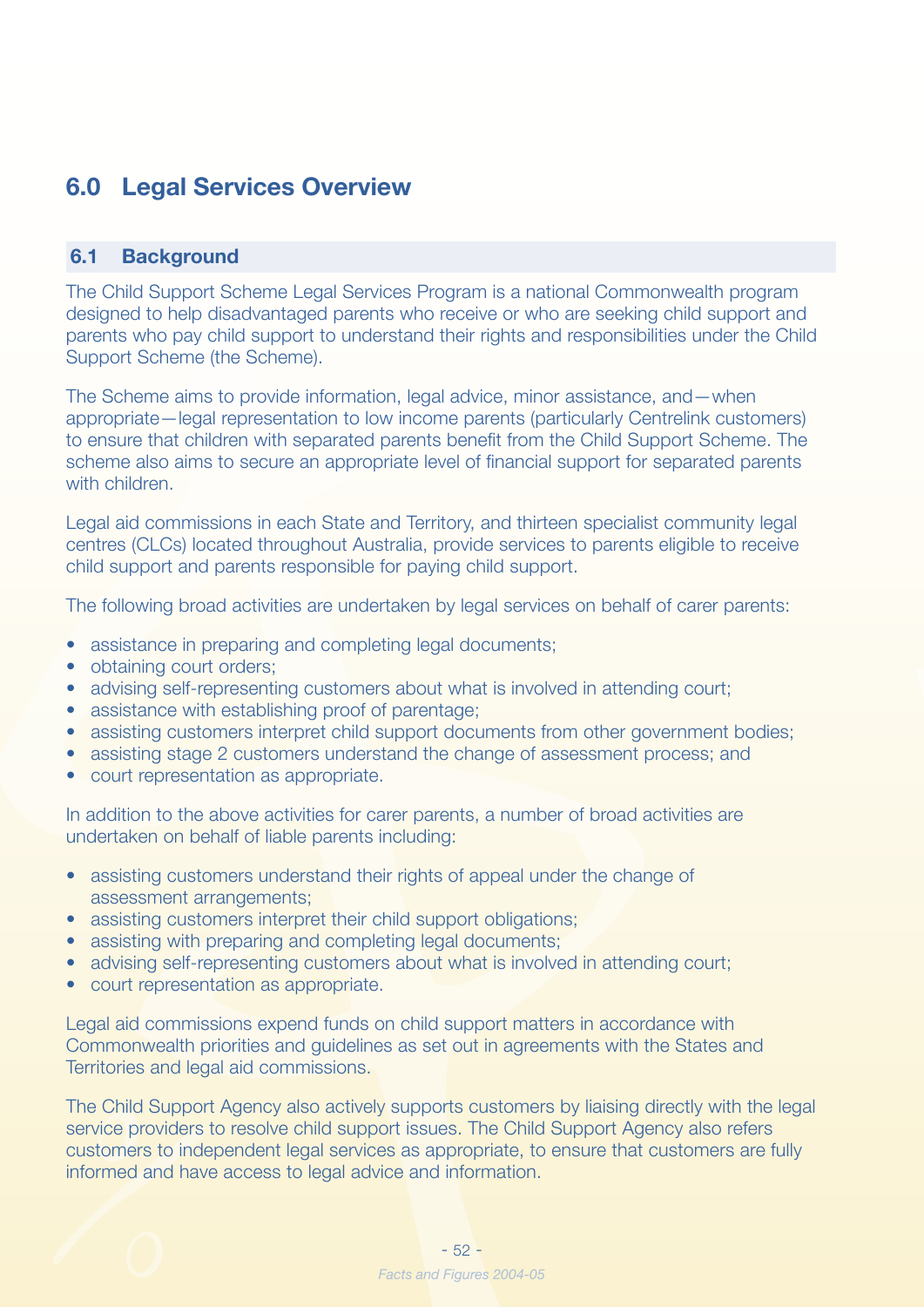CLCs Commonwealth funding for child support matters is also administered through the Community Legal Services Program to thirteen centres in Australia who provide specialist child support legal services to customers. In the 2004-05 financial year, the total allocation was \$1,368,061.

#### **6.2 Statistics and Advice Work Types**

#### **6.2.1 Community Legal Services Statistics**

During 2004-05 community legal services funding specifically to provide child support services recorded the following number of activities:

| Advice                      | 3,382           |
|-----------------------------|-----------------|
| Cases opened                | 1,024           |
| Cases closed                | 979             |
| Community legal education   | 25              |
| Law reform and legal policy | 12 <sub>1</sub> |

**Additional child support information collected by community legal services relating to child support activities for 2004-05:**

| Total customers with a<br>child support problem:           | 3269              |
|------------------------------------------------------------|-------------------|
| <b>Parent type:</b>                                        |                   |
| Carer (only)                                               | 1374              |
| Liable (only)                                              | 728               |
| <b>Both carer and liable</b>                               | 88                |
| <b>Stages:</b><br>Stage 1<br>Stage 2<br>Both Stage 1 and 2 | 412<br>2802<br>43 |
| No of matters requiring<br>DNA testing:                    | 329               |
| No of matters involving<br>applications for departures:    | 31                |
| No of other applications for<br>child support issues:      | 4                 |

| Age of customer.   |       |
|--------------------|-------|
| less than 18 years | 23    |
| 18-34 years        | 700   |
| 35-49 years        | 1,187 |
| over 50 years      | 507   |
|                    |       |

**Age of customer:**

| Income scale: |       |
|---------------|-------|
| Low income    | 1,716 |
| Medium income | 337   |
| High income   | 229   |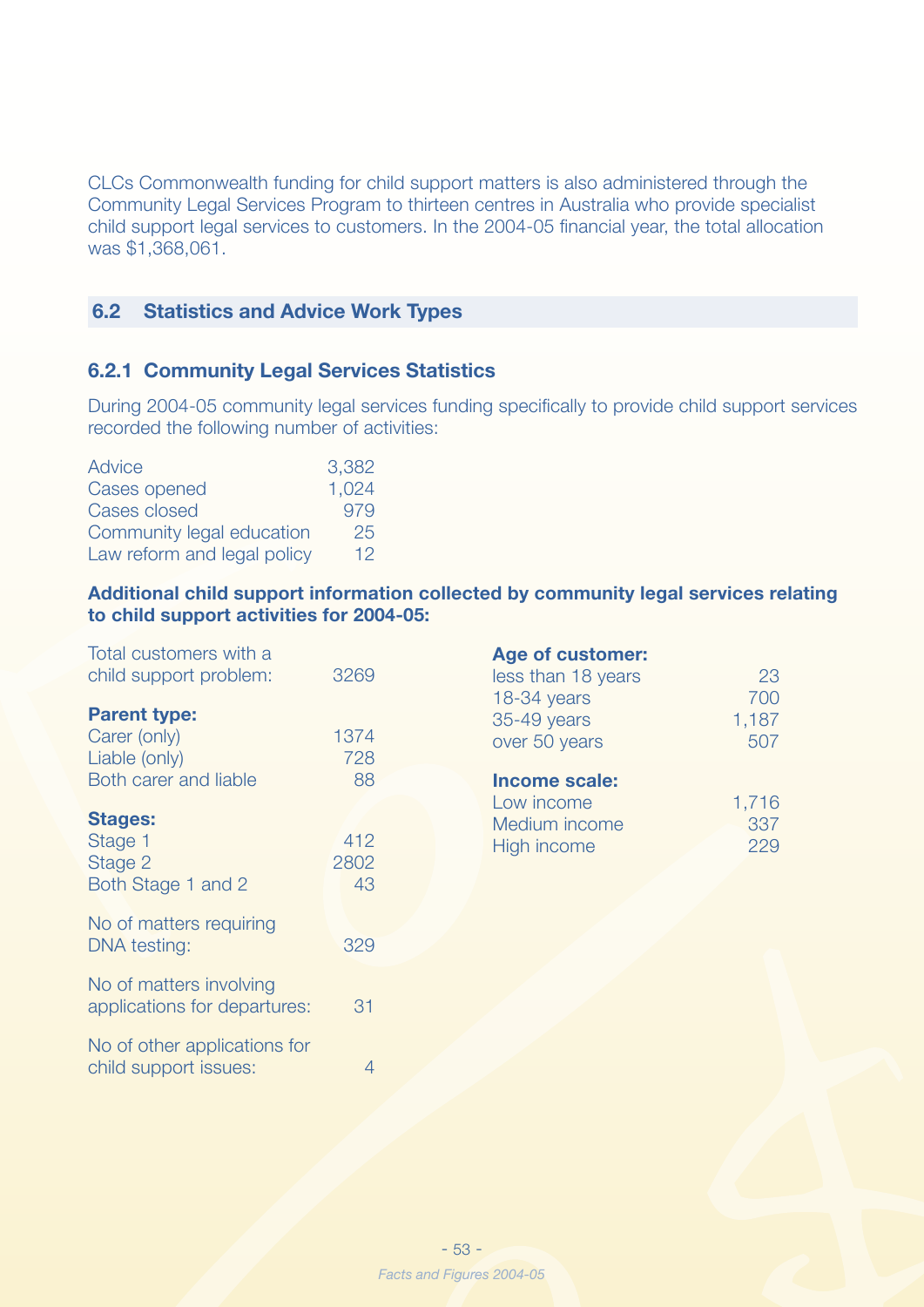## **7.0 Savings and Costs**

### **7.1 Savings**

Savings to Government outlays are achieved as a result of the application of the maintenance income test to payments of more than base rate Family Tax Benefit (FTB) Part A. As at July 2005 payments of more than the base rate Family Tax Benefit Part A are reduced by 50 cents for each dollar of maintenance received above \$1,183 per annum for a parent with one child from a previous relationship. The threshold is increased where there are additional children or if there is a couple with both partners receiving maintenance.

*Table 7.1: Total Savings Assigned to the Child Support Scheme (\$m)*

|     |  |  | 1995-96 1996-97 1997-98 1998-99 1999-00 2000-01 2001-02 2002-03 2003-04 2004-05 |  |  |
|-----|--|--|---------------------------------------------------------------------------------|--|--|
| 283 |  |  | $318$ 378,3 419,2 425,0 <sup>1</sup> 380,4 423,0 433,5 458,0 510,0              |  |  |

Source: Department of Family and Community Services, June 2005.

Notes: 1. This figure was revised from the \$594.4m reported by FaCS in July 2000.

![](_page_52_Figure_7.jpeg)

![](_page_52_Figure_8.jpeg)

Source: Department of Family and Community Services, June 2005.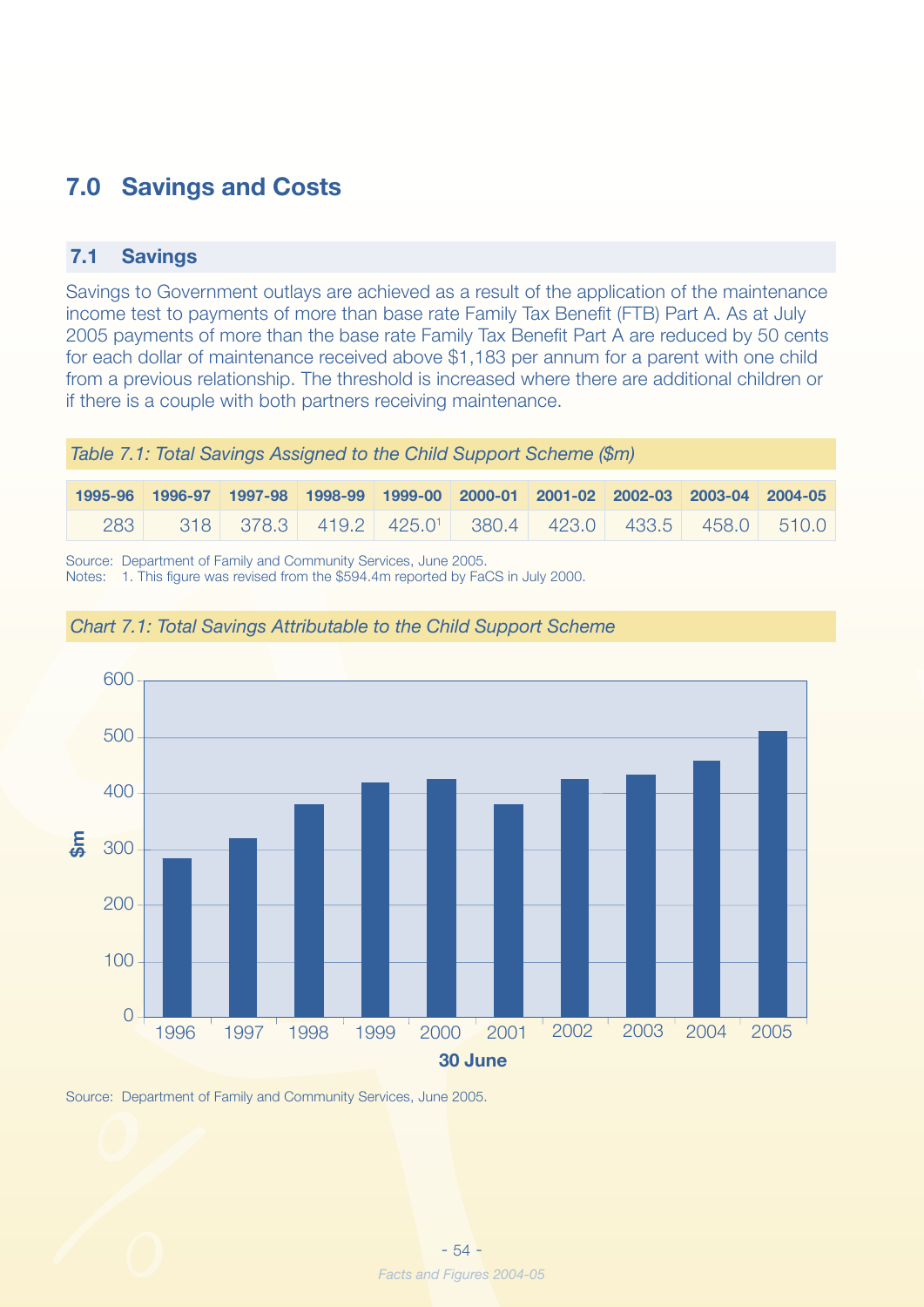![](_page_53_Figure_0.jpeg)

*Chart 7.2: Savings and Costs of the Child Support Scheme*

Source: Child Support Agency Monthly Performance Report (CS5), CSA, June 2003.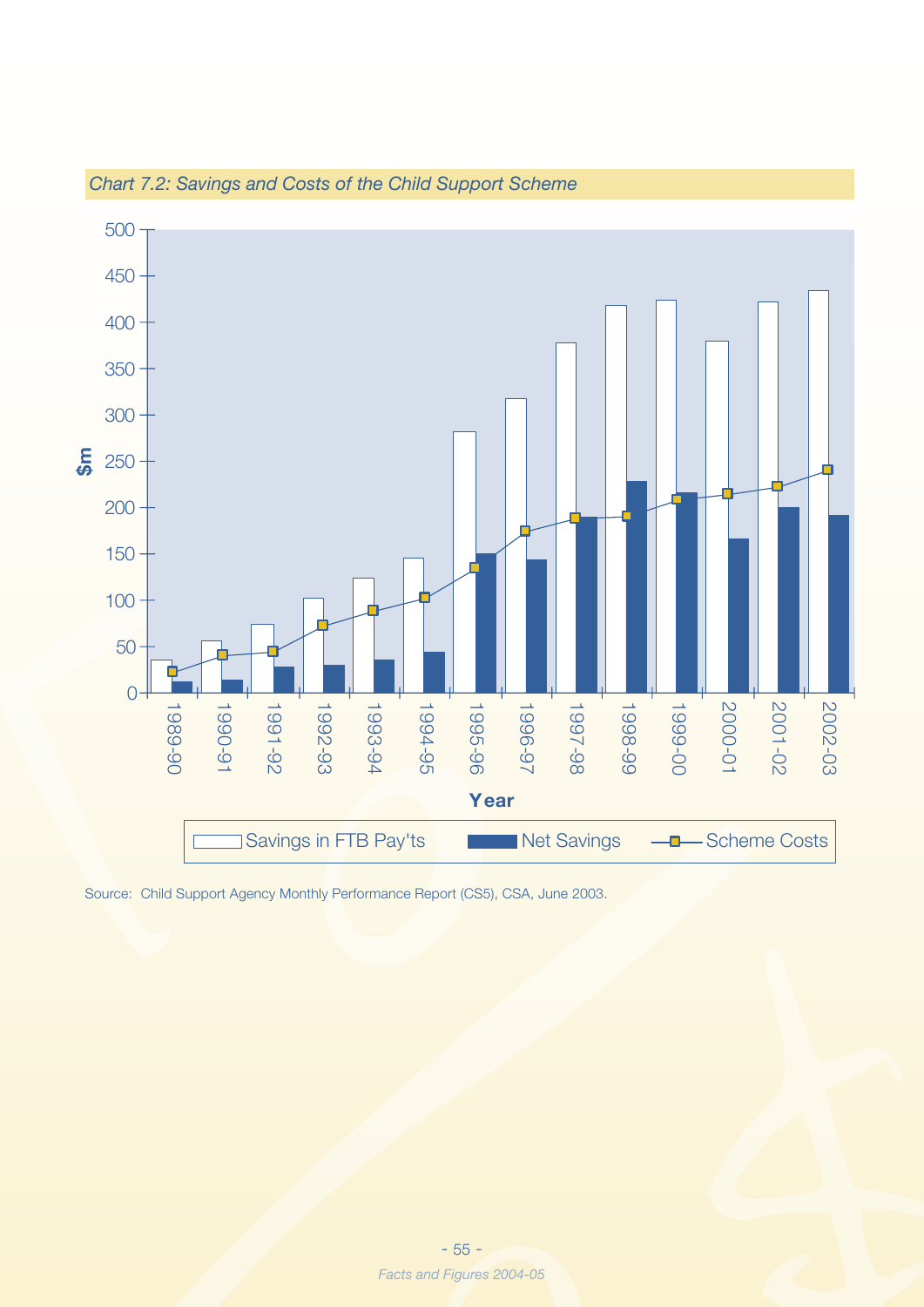#### **7.2 Scheme Costs**

| Agency/<br><b>Dept</b>             | 1995-96<br>\$m | 1996-97<br>\$m\$ | 1997-98<br>\$m | 1998-99<br>\$m   | 1999-00<br>\$m\$ | 2000-01<br>\$m | 2001-02<br>$\mathsf{Sm}$ | 2002-03<br>\$m |
|------------------------------------|----------------|------------------|----------------|------------------|------------------|----------------|--------------------------|----------------|
| <b>CSA</b>                         | 114.8          | 160.6            | 169.7          | 108.1            | 198.2            | 203.7          | 214.0                    | 233.2          |
| FaCS                               | 12.4           | 8.6              | 10.4           | 2.7 <sup>4</sup> | 3.0              | 2.3            | 2.3                      | 1.4            |
| <b>AGD</b>                         | 4.3            | 4.7              | 7.5            | 7.8              | 7.8              | 7.8            | 5.3 <sup>5</sup>         | $5.5^{5}$      |
| <b>Scheme</b><br>Costs             | 131.6          | 173.9            | 187.7          | 190.6            | 209.0            | 213.8          | 221.6                    | 240.1          |
| <b>Savings</b><br>in FaCS<br>pay't | 283            | 318              | 378            | 419              | 425              | 380            | 423                      | 433.5          |
| <b>Net</b><br>Savings <sup>6</sup> | 151            | 144              | 191            | 228              | 216              | 166            | 201                      | 193            |

#### *Table 7.2: Savings and Costs of the Child Support Scheme1, 2, 3*

Source: Child Support Agency, Department of Family and Community Services and Attorney-General's Department. Notes: 1. The 1996-97, 1997-98 and 1998-99 CSA costs figures are not directly comparable with the 1995-96 figure of \$114.85 million. The later figures are accrued cost estimates which include, for example, all CSA costs for salaries, administrative costs, leave, IT redevelopment, internal user charges (IUCs) etc.

- 2. The 1999-00 savings attributable to the Child Support Scheme are not comparable with data for earlier years. The increase in savings reflects steps taken by Centrelink to streamline the process for private collection customers.
- 3. Attorney-General's Department 1996-97, 1997-98 and 1998-99 costs for its responsibilities within the Child Support Scheme are not comparable with data for earlier years. The 1996-97, 1997-98 and 1998-99 figures are the actual amounts that A-G's spent administering its child support work: earlier figures are amounts that were allocated by the Department of Finance for those CSS responsibilities.
- 4. With the creation of the Department of Family and Community Services in the 1998-99 year and the establishment of Centrelink as an entity separate to FaCS, a decision was taken by FaCS to remove Centrelink costs in relation to the Child Support Scheme.
- 5. Expenditure by Legal Aid Commissions on Commonwealth matters is undertaken by Commissions in accordance with Commonwealth legal aid priorities. As such the Attorney-General's Department does not set funding levels to be expended by Legal Aid Commissions on particular areas of law. In 2002-03, Legal Aid Commissions (excluding Tasmania, ACT and NT) expended \$4.169 million on child support representation. Expenditure excludes resources dedicated to the provision of advice/information for child support matters. In addition, Community Legal Centres expended \$1.303 million on the provision of services for child support matters.
- 6. Net Savings equals Net Savings to Government outlays minus Scheme Costs.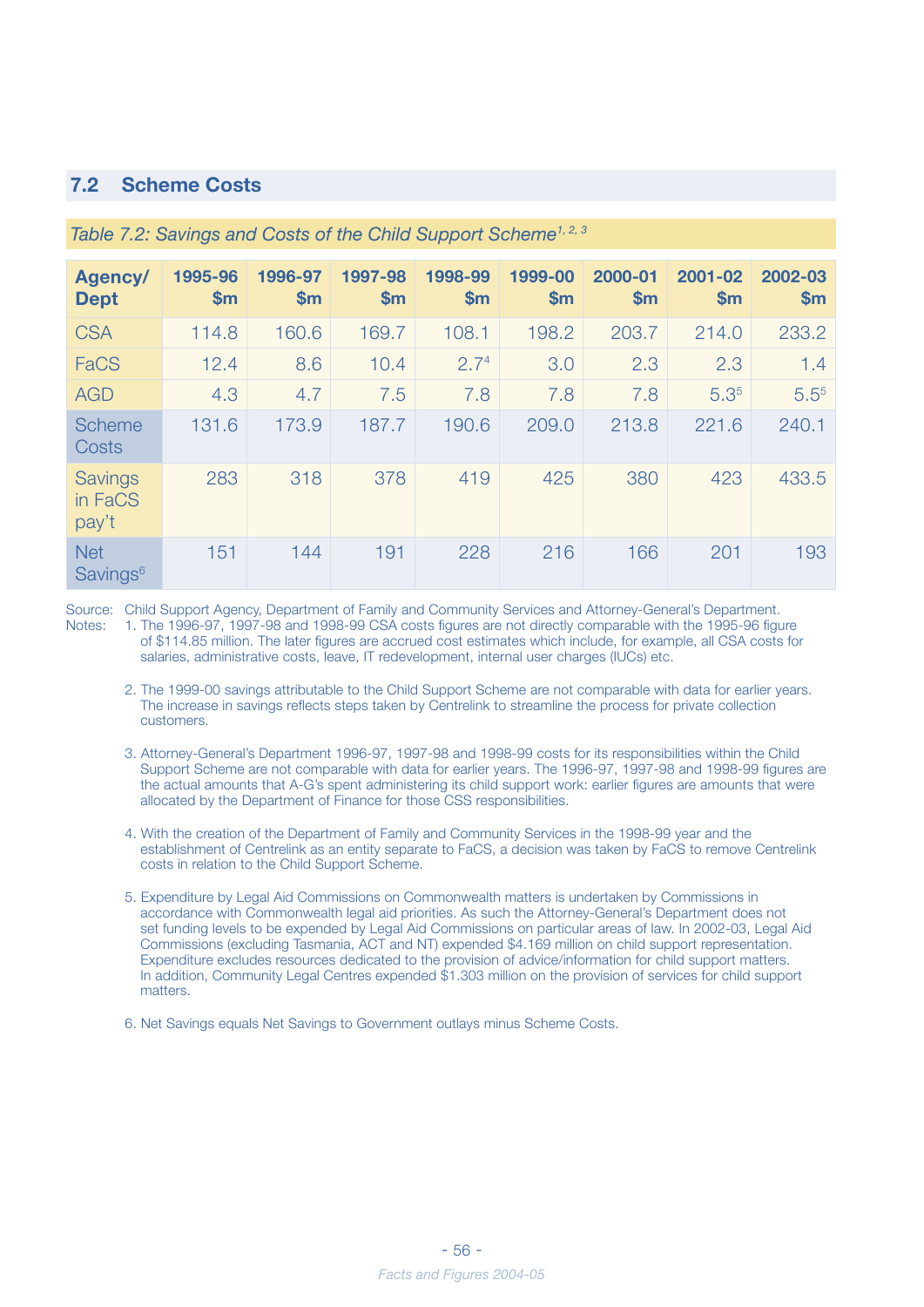#### **7.3 Comparisons with Overseas Agencies**

The Australian Child Support Agency continues to liaise with child support jurisdictions, including those in Canada, New Zealand, the United Kingdom and the United States in relation to comparative performance. While the figures in Table 7.3 have not been standardised using internationally-agreed definitions, they do give broadly indicative information on the collections performance of the surveyed jurisdictions. There is, however, some incompatibility between the program costs of the Canadian CSA and the Australian figure, as the following advice from the Department of Justice Canada confirms:

*The figures I have provided you only include those [costs] from the departments where the maintenance enforcement programs are housed, e.g. the Department of Justice, the Attorney-General's Department etc. They do not include parts of the same or other departments such as social services, research or policy units, etc. which may also be involved with the enforcement of support. …This likely shows how our 'system' varies from one such as yours. All the figures I have provided you include only those efforts towards the enforcement of support orders in Canada, which is the responsibility of the provinces and territories of Canada.7*

If the program costs in the table only reflected expenditure on enforcement activities, the Australian and other child support agencies results would be considerably different. For example, in 2003-04 the Australian CSA spent approximately 20 per cent of its \$257.4 million budget on the enforcement of child support, which would equate to approximately \$51.5 million. This, in turn, would have meant that the Australian CSA transferred almost \$42.50 for each enforcement dollar spent, or it would have cost 2.4 cents to transfer each dollar. There are, of course, a range of other non-enforcement costs that are central to the effective administration of the Australian scheme that are not reflected in these figures.

In other respects—such as child support transfers, caseload numbers, full-time equivalent (FTE) staff numbers and arrears amounts—the Canadian child support data was more comparable to the Australian data.

7 E-mail from the Department of Justice Canada to the then Client Research Unit of the Australian CSA, 29 June 2000.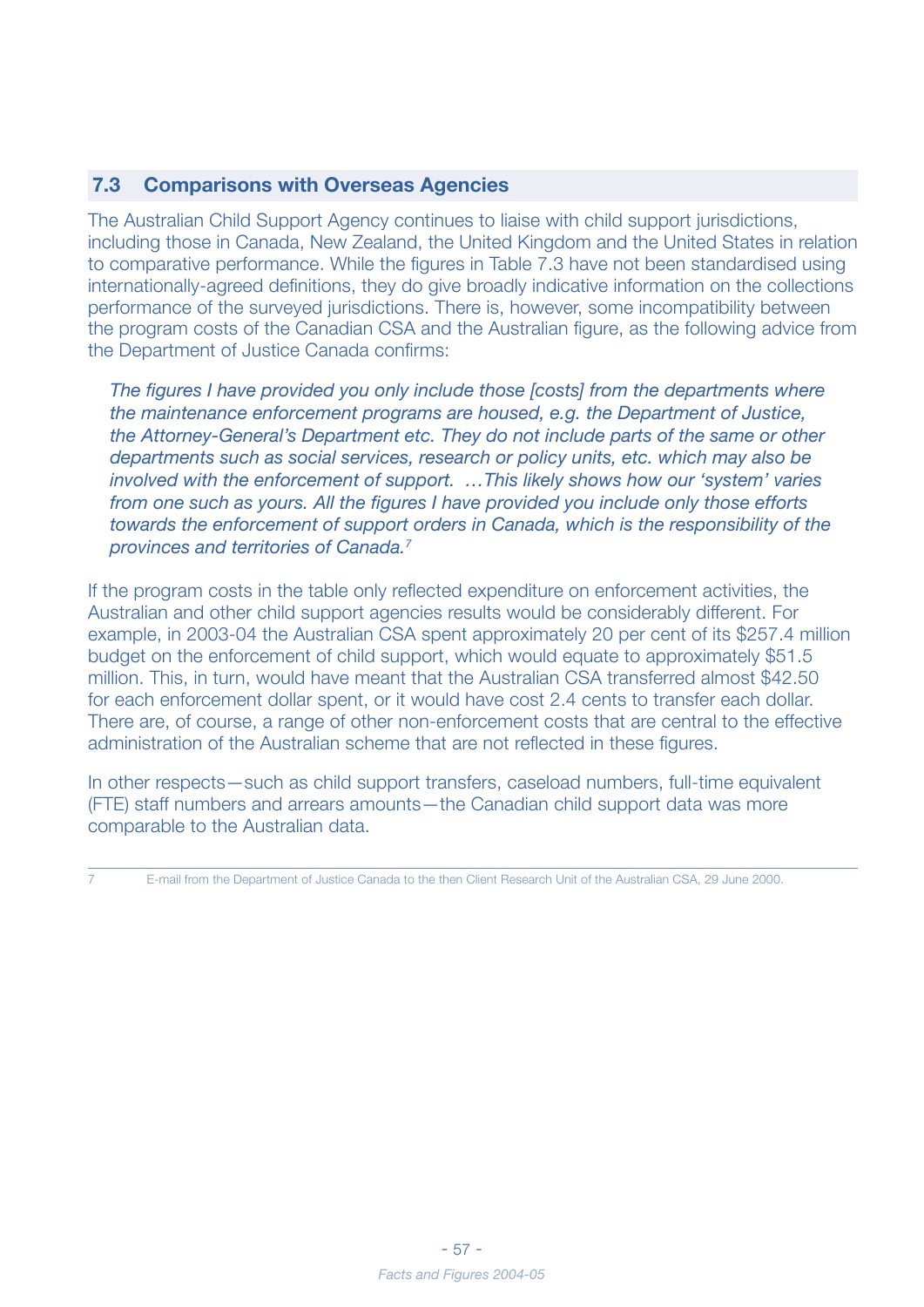Table 7.3: Comparative Statistics for Australian and Overseas Child Support Programs (2001-02 to 2003-04) *Table 7.3: Comparative Statistics for Australian and Overseas Child Support Programs (2001-02 to 2003-04)*

Notes: 1. All currency amounts have been converted to Australian dollars (A\$) using exchange rates current at 8 April 2005, Australian Financial Review, 11 April 2005. 1. All currency amounts have been converted to Australian dollars (A\$) using exchange rates current at 8 April 2005, Australian Financial Review, 11 April 2005. For the rates used, please see Appendix 2 at the rear of this paper. For the rates used, please see Appendix 2 at the rear of this paper. Notes:

2. In Australia and New Zealand the financial year ends 30 June, in the UK it ends 31 March and in the US it ends 30 September. 2. In Australia and New Zealand the financial year ends 30 June, in the UK it ends 31 March and in the US it ends 30 September.

 3. Canadian Program Costs data is not comparable with the costs of other agencies included in the table and should be used with caution when making comparisons. 3. Canadian Program Costs data is not comparable with the costs of other agencies included in the table and should be used with caution when making comparisons. The Canadian Program Costs do not include child support assessment, infrastructure, policy and research costs that are included in the Australian CSA costs. The Canadian Program Costs do not include child support assessment, infrastructure, policy and research costs that are included in the Australian CSA costs.

Data is obtained from the respective child support jurisdictions. Sources: Data is obtained from the respective child support jurisdictions. 4. The latest official US data is for 2002-03. 4. The latest official US data is for 2002-03. Sources: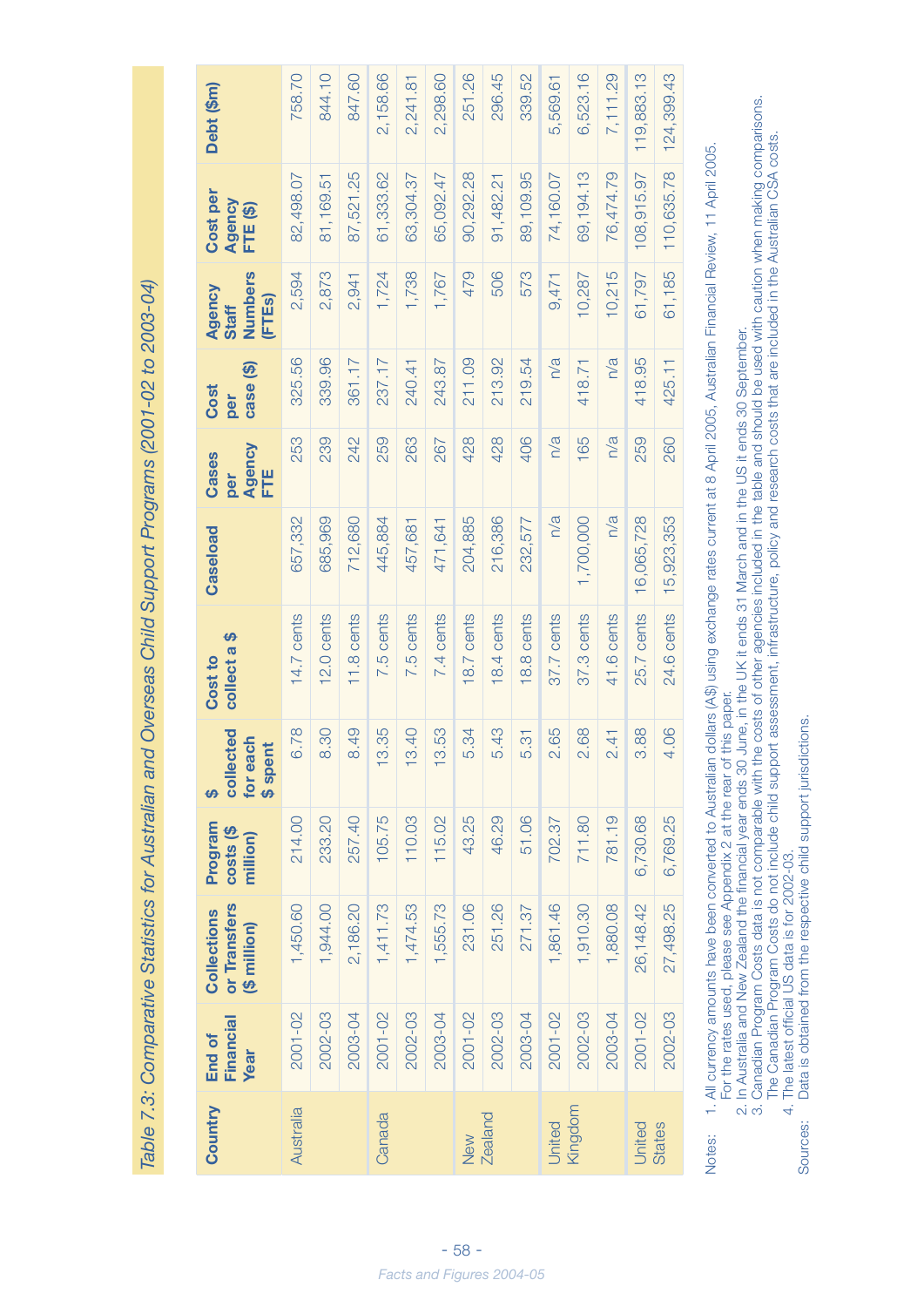#### **7.4 CSA Staff**

Table 7.4 records staffing levels for CSA at June 2005. The table also reports the gender breakdown by classification levels.

|            | <b>Male</b> | $\%$ | <b>Female</b> | $\frac{0}{0}$ | <b>Total Staff</b> |
|------------|-------------|------|---------------|---------------|--------------------|
| CSO 1-6    | 750         | 25.0 | 2,249         | 75.0          | 2,999              |
| $EL1-2$    | 93          | 39.1 | 145           | 60.9          | 238                |
| <b>SES</b> | 6           | 50.0 | 6             | 50.0          | 12                 |
| Total      | 849         | 26.1 | 2,400         | 73.9          | 3,249              |

*Table 7.4: CSA Total Staff by Gender and Classifications, June 20051, 2, 3*

Source: Child Support Agency, June 2005.

Notes: 1. Numbers are Actual Full Time Equivalents (FTE) which include staff on unpaid leave. Unpaid categories include staff who are on leave without pay, unpaid maternity leave, and compensation.

2. Staff on Higher Duties Allowance (HDA) are recorded at HDA level rather than their nominal classification.

 3. The bulk of Scheme staff are employed by the CSA. There is also a small number of staff employed in other areas of FaCS, and the Attorney-General's Department, both of which also have administrative responsibilities under the Child Support Scheme.

Percentages may not add due to rounding.

At the end of June 2005 there were 3,249 FTE staff in the CSA. Of that number 2,400 are female (74 per cent) and 849 are male (26 per cent). At levels Child Support Officer (CSO) 1-6 (and equivalents) 75 per cent of all officers are female but at the Senior Executive Staff levels males accounted for 50 per cent of CSA staff.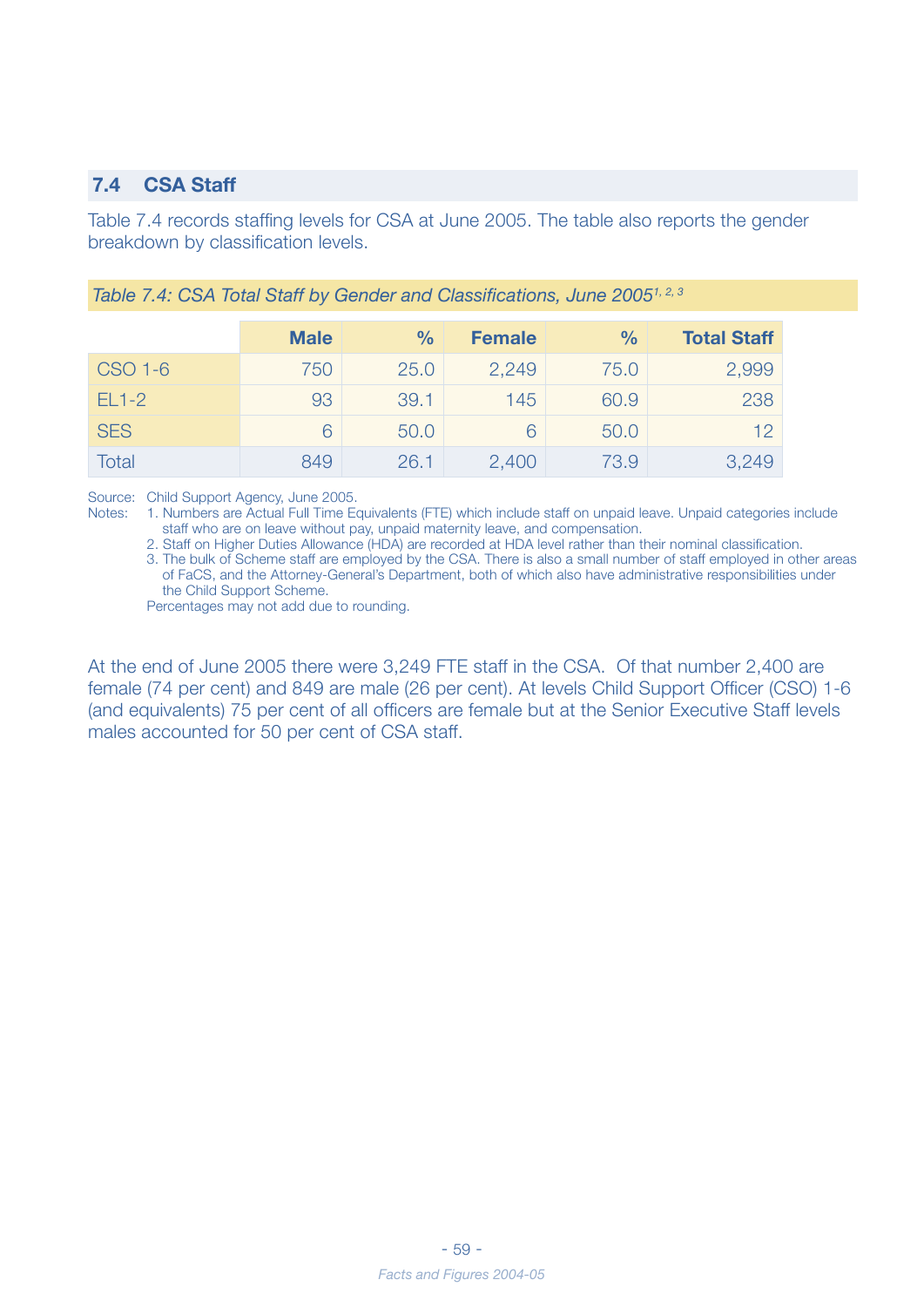#### **7.5 CSA Telephone Performance**

Research has established that CSA customers prefer communicating by telephone. Recognising this fact, the CSA has allocated considerable time and funding to improving its telephone system. This effort is reflected in the telephone performance statistics in Table 7.5.

| <b>End June</b> | <b>Main Queue<sup>1</sup></b><br>(calls per day) | <b>Response Time<sup>2</sup></b>    | <b>IVR Calls</b><br>per day <sup>3</sup> | <b>Total Phone Traffic</b><br>(queue and IVR total) <sup>4</sup> |
|-----------------|--------------------------------------------------|-------------------------------------|------------------------------------------|------------------------------------------------------------------|
| 1994            | 5,000                                            | n/a                                 | n/a                                      | 5,000                                                            |
| 1995            | 9,000                                            | 80% in 3 mins                       | n/a                                      | 9,000                                                            |
| 1996            | 6,000                                            | 80% in 2 mins                       | n/a                                      | 6,000                                                            |
| 1997            | 8,000                                            | 90% in 2 mins                       | 2,308                                    | 10,300                                                           |
| 1998            | 8,500                                            | 93.3% in 2 mins<br>83.5% in 30 secs | 4,154                                    | 12,700                                                           |
| 1999            | 8,500                                            | 86% in 2 mins                       | 4,681                                    | 13,200                                                           |
| 2000            | 8,450                                            | 87% in 2 mins                       | 6,287                                    | 14,700                                                           |
| 2001            | 9,371                                            | 95.5% in 2 mins                     | 5,753                                    | 15,124                                                           |
| 2002            | 8,679                                            | 88.5% in 2 mins<br>79.3% in 30 secs | 5,177                                    | 13,856                                                           |
| 2003            | 9,332                                            | 93.8% in 2 mins<br>85.3% in 30 secs | 6,499                                    | 15,831                                                           |
| 2004            | 8,763                                            | 97.3% in 2 mins<br>91.3% in 30 secs | 7,295                                    | 16,058                                                           |
| 2005            | 8.973                                            | 96.9% in 2 mins<br>89.6% in 30 secs | 7,916                                    | 16,889                                                           |

*Table 7.5: CSA Telephone Statistics*

Source: CSA, as at 30 June for the years in question.

- Notes: 1. Main Queue includes public calls, which have been logged on to the CSA phone system. The total excludes Change of Assessment (COA) and Complaints calls.
	- 2. Response time is calculated on calls logged in to the Main Queue.
	- 3. IVR (Interactive Voice Response) was introduced by the CSA during 1995-96. An IVR traffic figure for that year is not available. The calls to the Main Queue decreased during that year as a result of the introduction of the IVR. IVR calls are counted on a monthly basis given that the system operates 7 days per week. In this instance, however, calls have been calculated on a daily basis using the following method. In 2000-01 there were 113,159 IVR calls per month or 1.5 million for the year. This figure was then divided by 260, which is the number of days in a working year, to produce the result of 5,753. This makes the IVR calls per day consistent with the way the calls per day are measured for the Main Queue.

 4. The totals in this column include all Main Queue calls and IVR calls calculated on a daily basis using the method described in note 3 above.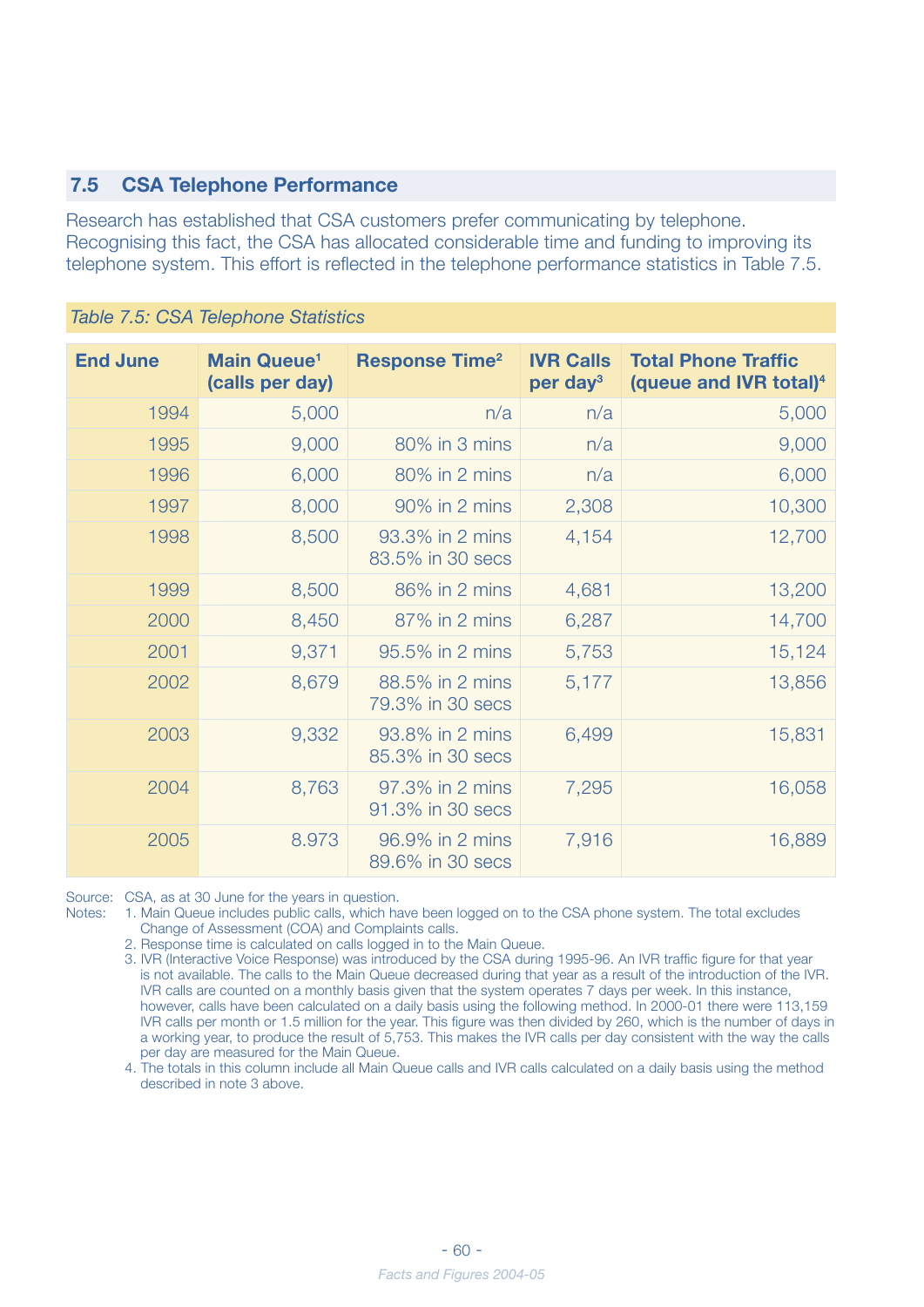# Appendices

## **Appendix 1: Contact Details**

Parents are able to obtain information from the Child Support Agency, Centrelink and legal service providers on the following numbers.

#### **Child Support Agency**

| <b>General Enquiries</b>                                                                                      | Phone 131 272   |
|---------------------------------------------------------------------------------------------------------------|-----------------|
| CSA Info Service (IVR automated service for<br>quick account enquiries and general information) Phone 131 107 |                 |
| Child Support Change of Assessment  Phone 131 141                                                             |                 |
| <b>CSA Complaints</b>                                                                                         | Phone 132 919   |
| Web site                                                                                                      | www.csa.gov.au  |
| International                                                                                                 | +61 3 6216 0864 |
|                                                                                                               |                 |

#### **Centrelink**

#### **Services**

| <b>Appointments</b>                     | Phone 1 |
|-----------------------------------------|---------|
| <b>Self-Service</b>                     | Phone 1 |
| <b>Customer Relations FreeCALL</b>      | Phone 1 |
| <b>Centrelink Multilingual Call</b>     | Phone 1 |
| <b>TTY: FreeCALL</b>                    | Phone 1 |
| <b>TTY Customer Relations: FreeCALL</b> | Phone 1 |
|                                         |         |

#### **Programs**

Employment Services Phone 132 850 Retirements Services Phone 132 300 Disability, Sickness and Carers Phone 132 717 Family Assistance Office Phone 136 150 Youth and Student Services<br>
Phone 132 490 ABSTUDY Phone 132 317

Centrelink website www.centrelink.gov.au Family Assistance Office website www.familyassist.gov.au

31 021 36 240 800 050 004 31 202 800 810 586 800 000 567

*More contact details over the page . . .*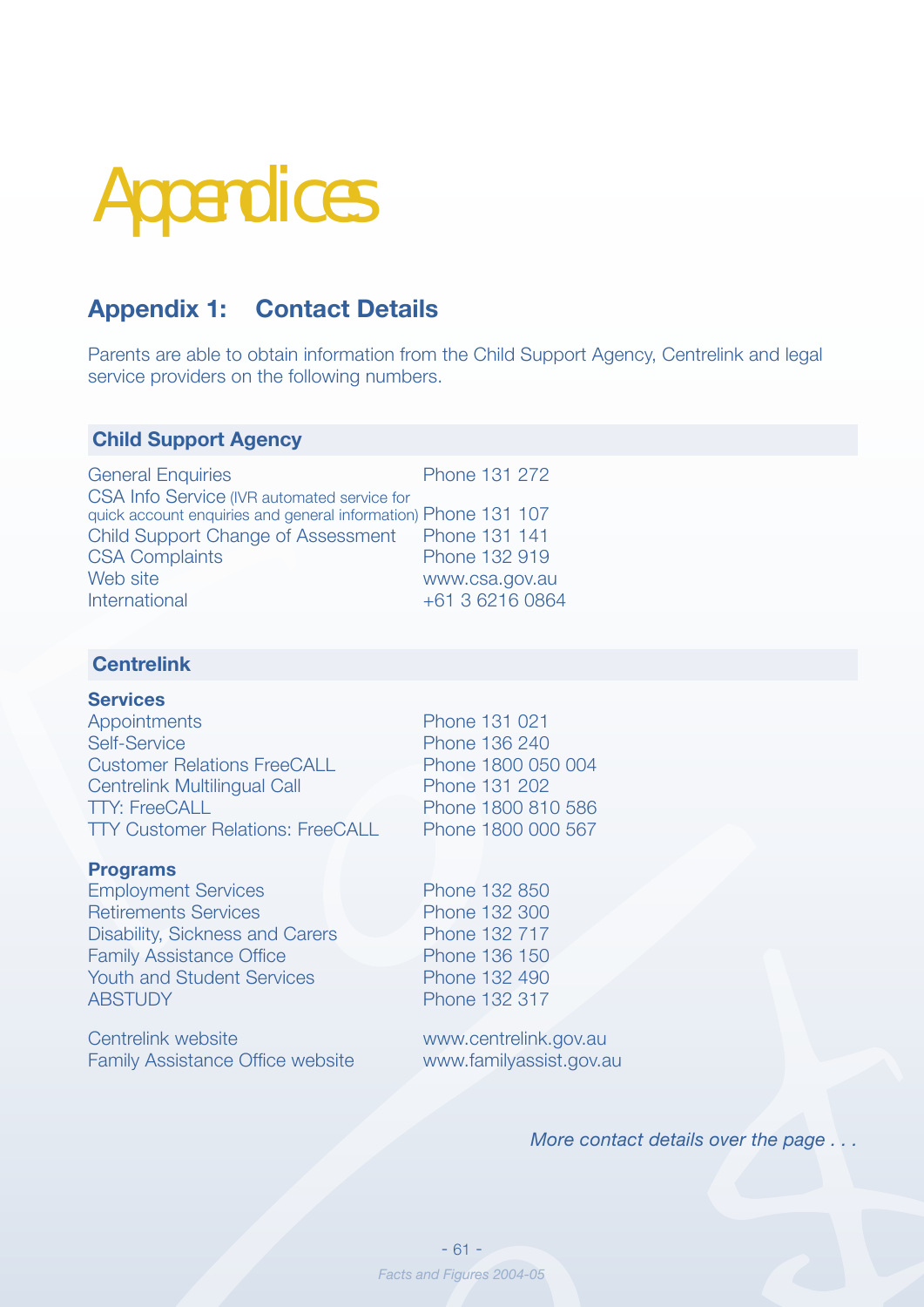## **Contact Details cont'd:**

#### **Family Court of Australia**

| Website | www.familycourt.gov.au |
|---------|------------------------|
|---------|------------------------|

| Adelaide        | Phone 08 8205 2666 |                     | Newcastle Phone 02 4926 1255  |
|-----------------|--------------------|---------------------|-------------------------------|
| <b>Brisbane</b> | Phone 07 3248 2200 |                     | Parramatta Phone 02 9893 5555 |
| Canberra        | Phone 02 6267 0511 |                     | Sydney Phone 02 9217 7111     |
| Dandenong       | Phone 03 9767 6200 |                     | Townsville Phone 07 4722 9333 |
| Darwin          | Phone 08 8981 1488 | <b>Family Court</b> |                               |
| Hobart          | Phone 03 6232 1725 | of Western          |                               |
| Melbourne       | Phone 03 860 03777 |                     | Australia Phone 08 9224 8222  |
|                 |                    |                     |                               |

#### **Federal Magistrates Service**

Phone 1300 367 110 Website www.fms.gov.au

#### **Other Support Services**

#### **Family Relationship Services:**

| Centacare                             |
|---------------------------------------|
| <b>Family Services Australia</b>      |
| <b>Relationships Australia</b>        |
| <b>Telephone Interpreting Service</b> |
| Lifeline                              |
| Mensline Australia                    |
| <b>Kids Helpline</b>                  |

Phone 1300 138 070 Phone 1300 365 859 Phone 1300 364 277 Phone 131 450 Phone 131 114 Phone 1300 789 978 Phone 1800 789 978

#### **Financial counselling services are available in each state:**

| <b>NSW</b> | Phone 1800 808 488 |
|------------|--------------------|
| Vic.       | Phone 03 9614 5433 |
| Qld        | Phone 07 3257 1957 |
| <b>WA</b>  | Phone 08 9221 9411 |
| <b>SA</b>  | Phone 08 8202 5182 |
| Tas.       | Phone 03 6223 4595 |
| <b>ACT</b> | Phone 02 6257 1788 |
| NT.        | Phone 08 8932 6111 |
|            |                    |

**Family Law Hotline:** 1800 050 321 (Toll free information line).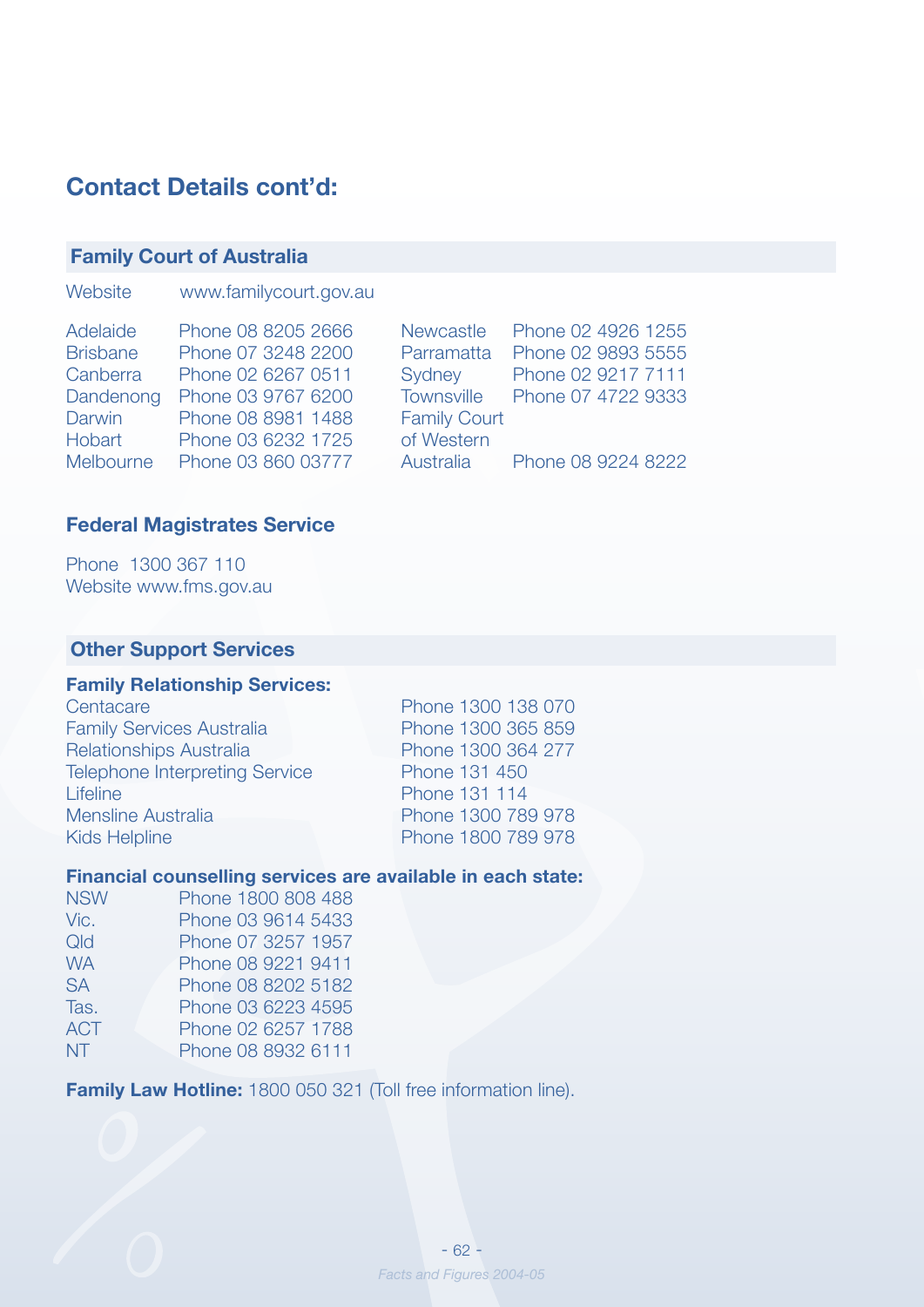### **Carer Parent Services**

#### **Child Support Scheme**

If you require assistance to understand your rights and responsibilities under the Child Support Scheme, a number of Legal Aid related agencies throughout Australia provide specialised independent services. For more information or advice about how the Scheme applies to you, please contact one of the services listed below.

#### **Australian Capital Territory**

**Legal Aid Office (ACT)** Phone: (02) 6243 3411 Advice Line: 1300 654 314

#### **New South Wales**

**Legal Aid Commission of NSW** Phone: (02) 9744 3833 Phone: 1800 451 784 Toll Free

**Macarthur Legal Centre** Phone: (02) 4628 2042

**Illawarra Legal Centre Inc.** Phone: (02) 4276 1939

**Southwest Sydney Legal Centre** Phone: (02) 9601 7777

#### **South Australia**

**Legal Service Commission of South Australia** Child Support Section Phone: (08) 8463 3576 or 1300 366424

**Southern Community Justice Centre** Phone: (08) 8384 5222

**Westside Community Lawyers** Phone: (08) 8243 5521

**Para District Legal Service** Phone: (08) 8281 6911

#### **Tasmania\***

**Legal Aid Commission of Tasmania** (Hobart) Phone: (03) 6233 8383 (Launceston) Phone: (03) 6336 2050

**Hobart Community Legal Service** Phone: (03) 6223 2500

\* Carer parents in the south of the state should contact the Hobart Community Legal Service. Carers in the north and northwest of the state should contact the Legal Aid Commission.

#### **Northern Territory**

**Northern Territory Legal Aid Commission** Family Law Advice Sessions Phone: (08) 8999 3000 Advice Line: 1800 019 343

#### **Queensland**

**Legal Aid Queensland** Child Support Unit Phone: 1300 651 188 (Toll Free) Fax: (07) 3238 3545

**Caxton Legal Centre Inc.** Phone: (07) 3254 1811

#### **Victoria**

**Victoria Legal Aid**  Phone: (03) 9269 0408 or 1800 677 402

**Peninsula Community Legal Centre Inc.** Phone: (03) 9783 3600

**Geelong Community Legal Service Inc.** Phone: (03) 5229 0775

**Springvale Monash Legal Service** Phone: (03) 9562 3144

**Springvale Community Aid and Advice Bureau Inc.** Phone: (03) 9546 5255

#### **Western Australia**

**Legal Aid Western Australia** Child Support Legal Unit Carer parents: phone: (08) 9261 6253 1300 650 579

**Bunbury Community Legal Centre** Phone: (08) 9791 3206

**Gosnells Community Centre** Phone (08) 9398 1455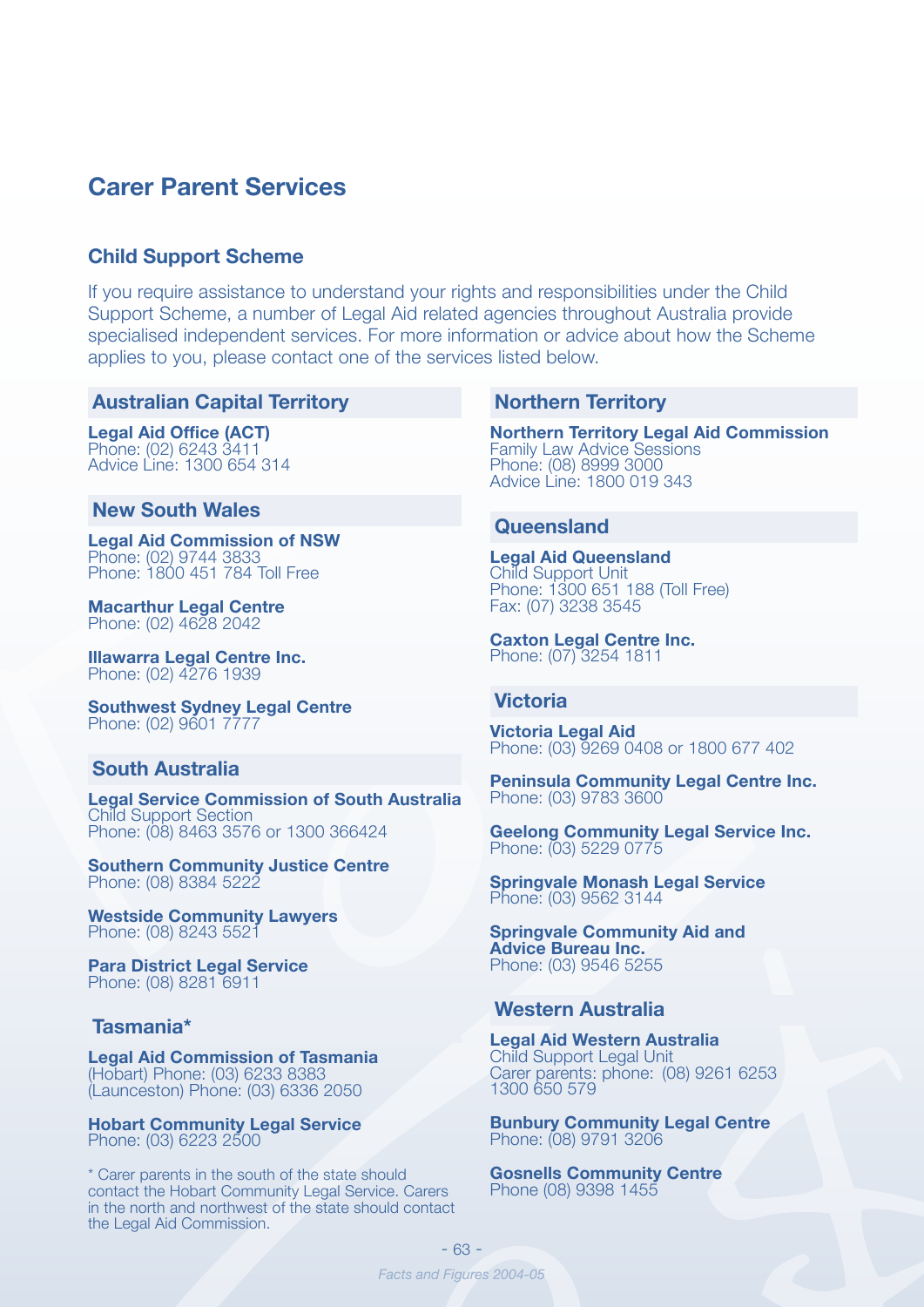### **Liable Parent Services**

#### **Child Support Scheme**

If you require assistance to understand your rights and responsibilities under the Child Support Scheme, a number of Legal Aid related agencies throughout Australia provide specialised independent services. These services may be able to assist you to purchase a self-help kit, attend an information session or receive telephone information and/or advice. For more information or advice about how the Scheme applies to you, please contact one of the services listed below.

#### **Australian Capital Territory**

**Legal Aid Office (ACT)** Phone: (02) 6243 3411 Advive Line: 1300 654314

#### **New South Wales**

**Legal Aid Commission of NSW** Child Support Service Phone: (02) 9744 3833 or 1800 451 784 Toll-Free

#### **South Australia**

**Legal Services Commission of South Australia** Child Support Section Phone: (08) 8463 3576 or 1300 366424

**Southern Community Justice Centre** Phone: (08) 8384 5222

**Westside Community Lawyers** Phone: (08) 8243 5521

#### **Tasmania**

**Legal Aid Commission of Tasmania** Child Support Information Sessions Launceston Office Phone: (03) 6336 2050 Hobart Office Phone: (03) 6233 8383

#### **Northern Territory**

**Northern Territory Legal Aid Commission** Family Law Advice Sessions Phone: (08) 8999 3000 or 1800 019343

#### **Western Australia**

**Legal Aid Western Australia** Child Support Legal Unit Liable Parent Forums Phone: (08) 9261 6318 or 1800 199 363

**Bunbury Community Legal Centre** Phone: (08) 9791 3206

#### **Queensland**

**Legal Aid Queensland** Child Support Unit (Liable Parent Project) Phone: 1300 651 188 Toll-Free Fax: (07) 3238 3545

**Caxton Legal Centre** Phone: (07) 3254 1811

#### **Victoria**

**Victoria Legal Aid** Liable Parents Information Service Phone: (03) 9269 0408 or 1800 677402

**Peninsula Community Legal Service** Phone: (03) 9783 3600 1800 064 784 (0359 area only)

**Geelong Community Legal Service** Liable Parent Child Support Worker Phone: (03) 5221 4744

**Springvale Legal Service** Phone: (03) 9562 3144

**Springvale Monash Community Aid and Advice Bureau** Phone: (03) 9546 5255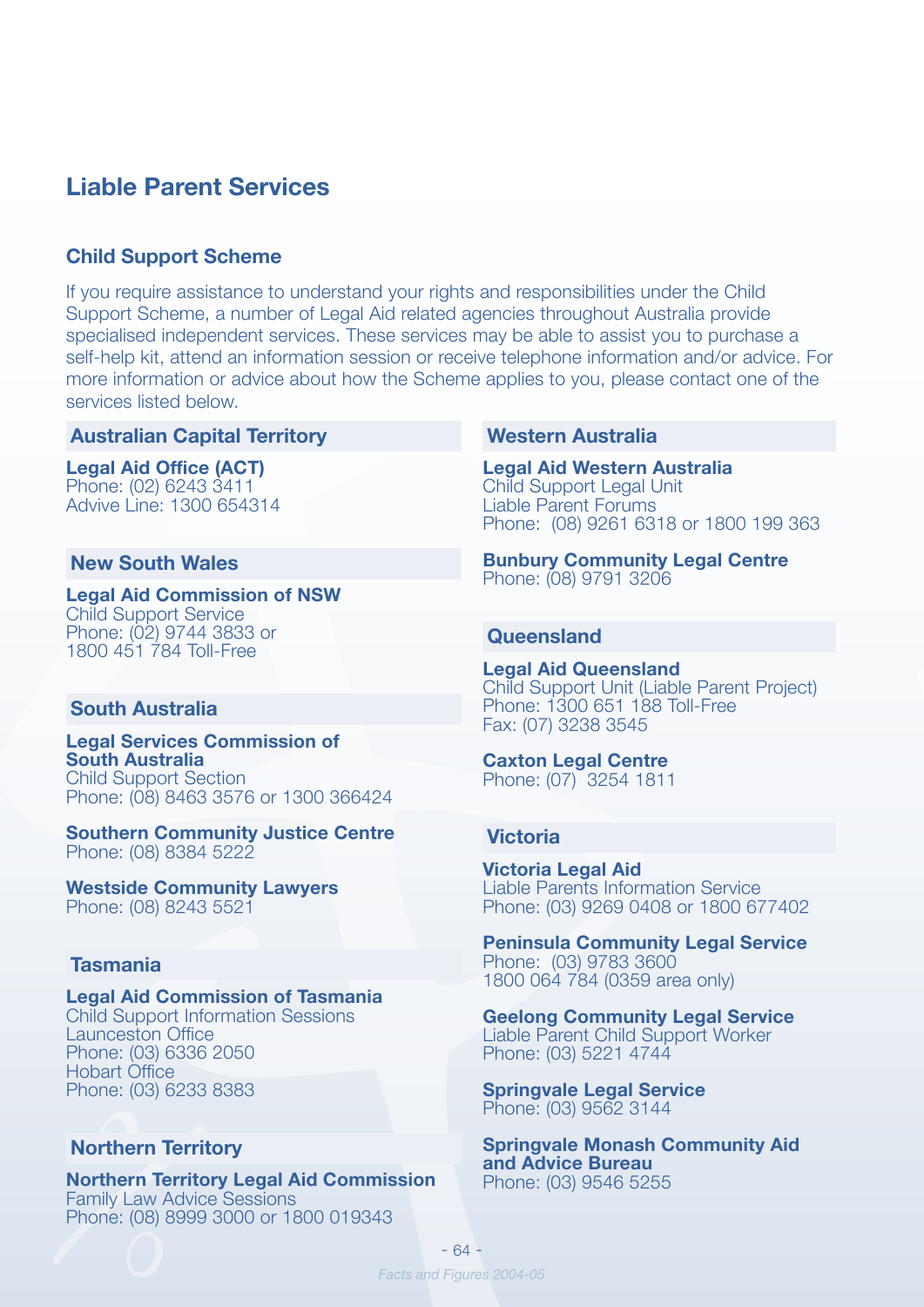Appendix 2: Amounts Used in Child Support Assessments (By Child Support Year) **Appendix 2: Amounts Used in Child Support Assessments** (By Child Support Year)

|                                                                               | 1997-98<br>$\theta$ | 1998-99<br>$\theta$ | 1999<br>$\theta$ | 2000<br>$\theta$ | မာ<br>2001 | 2002<br>$\theta$ | 2003<br>$\theta$ | 2004<br>$\theta$                 | 2005<br>$\theta$ |
|-------------------------------------------------------------------------------|---------------------|---------------------|------------------|------------------|------------|------------------|------------------|----------------------------------|------------------|
| Liable Parent's Exempted Income Amount                                        |                     |                     |                  |                  |            |                  |                  |                                  |                  |
| Single yearly rate of pension (no relevant dependents)                        | 9,006               | 9,043               | 10,219           | 10,482           | 11,271     | 11,740           | 12,315           | 12,950                           | 13,462           |
| Twice married pension rate (with relevant dependents)                         | 15,023              | 15,085              | 17,051           | 17,498           | 18,813     | 19,597           | 20,557           | 21,622                           | 22,480           |
| Additional amount for child under 13 at end of child<br>support year          | 1,888               | 1,895               | 1,958            | 2,018            | 2,049      | 2,169            | 2,235            | 2,307                            | 2,362            |
| Additional amount for child 13-15 at end of child<br>support year             | 2,639               | 2,649               | 2,733            | 2,813            | 2,857      | 3,025            | 3,119            | 3,219                            | 3,296            |
| Additional amount for child 16 or over at end of child<br>support year        | 3,756               | 3,771               | 3,875            | 3,977            | 4,276      | 4,454            | 4,672            | 4,914                            | 5,109            |
|                                                                               |                     |                     |                  |                  |            |                  |                  | Source: Social Security Act 1991 |                  |
| Resident Parent's Disregarded Income Amount                                   |                     |                     |                  |                  |            |                  |                  |                                  |                  |
| Yearly equivalent of average weekly earnings.                                 | 37,424              | 38,787              | 31,351           | 31,699           | 33,717     | 35,012           | 36,213           | 38,168                           | 39,312           |
| Additional amount for first child under 6 as at start of<br>c.s. year         | 4,304               | 4,461               | n/a              | n/a              | n/a        | $\frac{a}{a}$    | n/a              | n/a                              | n/a              |
| Additional amount for each other child under 6 as at<br>start of c.s. yr.     | 936                 | 070                 | n/a              | n/a              | n/a        | n/a              | n/a              | n/a                              | n/a              |
| Additional amount for child 6 or over and under 12 as<br>at start of c.s. yr. | 1,871               | 1,939               | n/a              | n/a              | n/a        | $\frac{a}{a}$    | n/a              | n/a                              | n/a              |
|                                                                               |                     |                     |                  |                  |            |                  |                  |                                  |                  |
| Other Amounts                                                                 |                     |                     |                  |                  |            |                  |                  |                                  |                  |
| Vaarly an inglant of 9 5 times AME                                            | <b>Q35560</b>       | <b>QR QRR</b>       | 101153           | 103103           | 108729     | 113542           | 110 470          | <b>126 650</b>                   | 130 767          |

| Yearly equivalent of 2.5 times AWE                                   | 93,560 | 96,968 | 01,153 | 103,103 | 08,732 | 13,542 | 119,470 | 126,659 | 130,767 |
|----------------------------------------------------------------------|--------|--------|--------|---------|--------|--------|---------|---------|---------|
| nflation factor                                                      | 1.045  | 1.040  | 1,040  | 1.0375  | 1.0375 | 1.0375 | 1.0375  | 1.0400  | 1.0400  |
| Neekly Protected Earnings Rate (for the period 1 Jan.<br>to 31 Dec.) | 216.68 | 217.58 | 218.85 | 221.03  | 237.3  | 246.68 | 253.58  | 260.48  | 267.00  |
|                                                                      |        |        |        |         |        |        |         |         |         |

1. The values recorded for the years 1994-95 to 1998-99 cover financial years i.e. 1 July to 30 June for those years.<br>2. The 1999 values apply to the period 1 July 1999 to 31 December 1999.<br>3. For the years 2000 and after Notes: 1. The values recorded for the years 1994-95 to 1998-99 cover financial years i.e. 1 July to 30 June for those years. 2. The 1999 values apply to the period 1 July 1999 to 31 December 1999. Notes:

3. For the years 2000 and after the values are for the calendar years – 1 January to 31 December.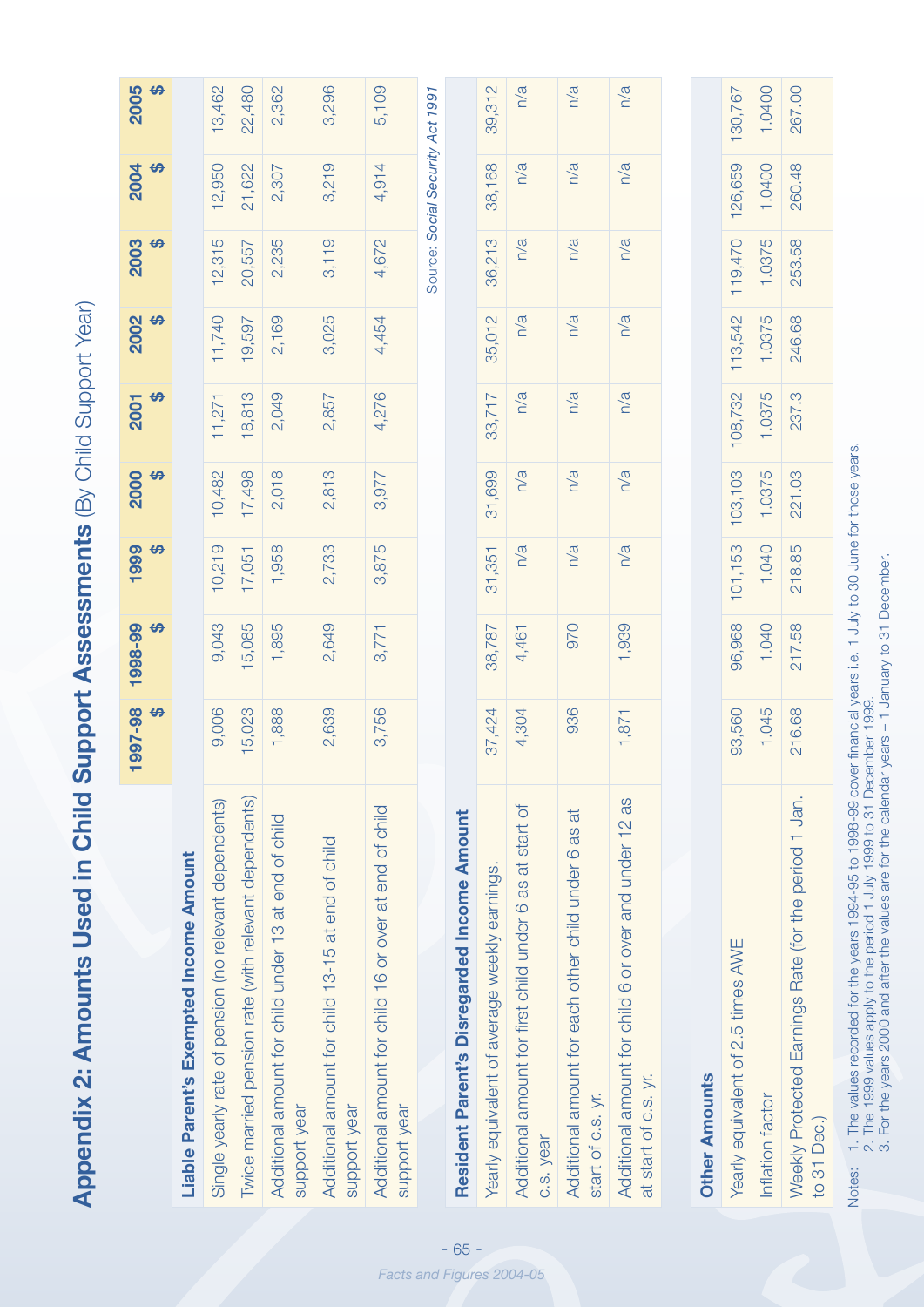## Support for Parents

#### **More than just a 'collection agency'**

As part of the Department of Human Services, the Child Support Agency (CSA) recognises and acts on its unique opportunities to support separated parents through the delivery of a variety of products such as the *Me & My* series of booklets and the CD-ROM *Dealing with Separation*.

#### **For more information, or to order any of these free products and services, please contact CSA on 131 272, or visit the CSA website at www.csa.gov.au**

*Me & My Kids: Parenting from a distance* provides parents with practical ideas on developing and maintaining relationships with their kids after separation.

*Me and My Money: Practical money ideas* addresses the challenges that arise around money issues following separation. It includes hints and tips on budgeting, making informed consumer choices and establishing positive money habits that can be passed on to children.

*What About Me: Taking Care of yourself provides resources and guidance to* separated parents about looking after their emotional and physical wellbeing during and after separation.

*Me, My Kids and My Ex* focuses on practical techniques on how to develop a workable relationship with the other parent for the benefit of their children.

Coming soon. . . *Me and My New Family* - planned for release in 2006.

*CD-ROM Dealing with Separation* is an interactive CD which captures key elements of the *Me and My* series, together with information for dealing with an ex-partner and new relationships. It delivers interactive activities and a toolbox that allows users to collect and print information, lists and activities.

*My family is separating—what now?* offers a starting point for separating parents and provides contact details for help lines, the Family Court of Australia, Centrelink, Federal Magistrates Court and CSA.

*Community Information Sessions* are free and conducted by CSA staff, along with legal, financial and parenting groups within the community. These sessions focus on providing information about issues faced by separated parents. They aim to help parents examine their options and make choices on how they can both be responsible for the wellbeing of their children.

#### **Other services**

CSA has been trialing referral support services for separated parents for many years. Parents can access information from CSA or through the **Community Service Directory** on the CSA website at **www.csa.gov.au**